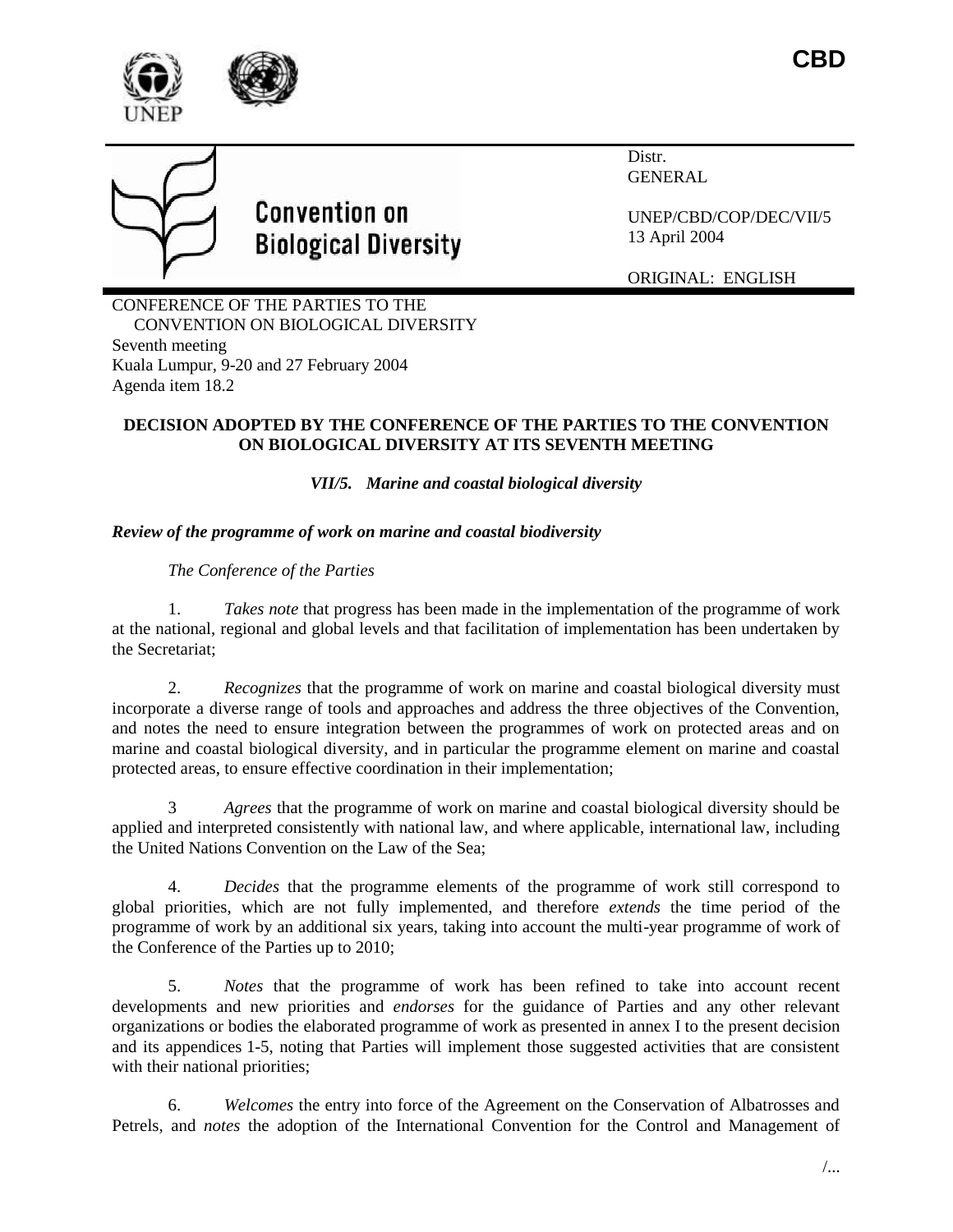Ships' Ballast Water and Sediments under the International Maritime Organization and *encourages* Parties to the Convention on Biological Diversity and other Governments to consider ratifying these treaties;

7. *Agrees* that further technical advice is required to support the implementation of the programme elements related to sustainable use and to support the work of developing countries in achieving sustainable use of their marine and coastal areas, including in relation to tourism and fishing, and *requests* the Executive Secretary to work with the Food and Agriculture Organization of the United Nations and other relevant organizations to develop that advice and support;

8. *Taking into account* the report of the Ad Hoc Technical Expert Group on biodiversity and Climate Change and the recommendations of the Subsidiary Body on Scientific, Technical and Technological Advice at its ninth meeting and decision VII/15 of the Conference of the Parties at its seventh meeting on biodiversity and climate change, *agrees* that the programme of work on marine and coastal biodiversity should address issues related to biodiversity and climate change, and *further encourages* Parties to make use of it as relevant source of useful information and take measures to manage coastal and marine ecosystems, including mangroves, seagrass beds and coral reefs so as to maintain their resilience to extreme climatic events;

9. Recognizing the particular significance of this programme of work to small island developing States, *invites* funding institutions, and development agencies to provide financial support for the implementation of the elaborated programme of work on marine and coastal biodiversity, and its annexes and appendices;

### *Marine and coastal protected areas*

10. *Welcomes* the report of the Ad Hoc Technical Expert Group on Marine and Coastal Protected Areas (UNEP/CBD/SBSTTA/8/INF/7), 1/ *expresses its gratitude* to the Governments of New Zealand and the United States of America, and the World Conservation Union (IUCN), for their financial, organizational and technical support for this work, and *expresses its gratitude* to the Chair and members of the Ad Hoc Technical Expert Group for their work;

11. *Notes* that marine and coastal biodiversity is under rapidly increasing and locally acute human pressure, such that globally, regionally and nationally marine and coastal biodiversity is declining or being lost. One of the reasons for this level of threat is the very low level of development of marine and coastal protected areas;

- 12. *Notes* that marine and coastal protected areas have been proven to contribute to:
- (a) Protecting biodiversity;

 $\overline{a}$ 

(b) Sustainable use of components of biodiversity; and

 $1/$  The Ad Hoc Technical Expert Group adopted the following definition of "marine and coastal protected area", which incorporates all of the IUCN categories of protected areas:

<sup>(</sup>a) ―Marine and coastal protected area' means any defined area within or adjacent to the marine environment, together with its overlying waters and associated flora, fauna and historical and cultural features, which has been reserved by legislation or other effective means, including custom, with the effect that its marine and/or coastal biodiversity enjoys a higher level of protection that is surroundings.

<sup>(</sup>b) <sup>"Areas</sup> within the marine environment include permanent shallow marine waters; sea bays; straits; lagoons; estuaries; subtidal aquatic beds (kelp beds, seagrass beds; tropical marine meadows); coral reefs; intertidal muds; sand or salt flats and marshes; deep-water coral reefs; deep-water vents; and open ocean habitats."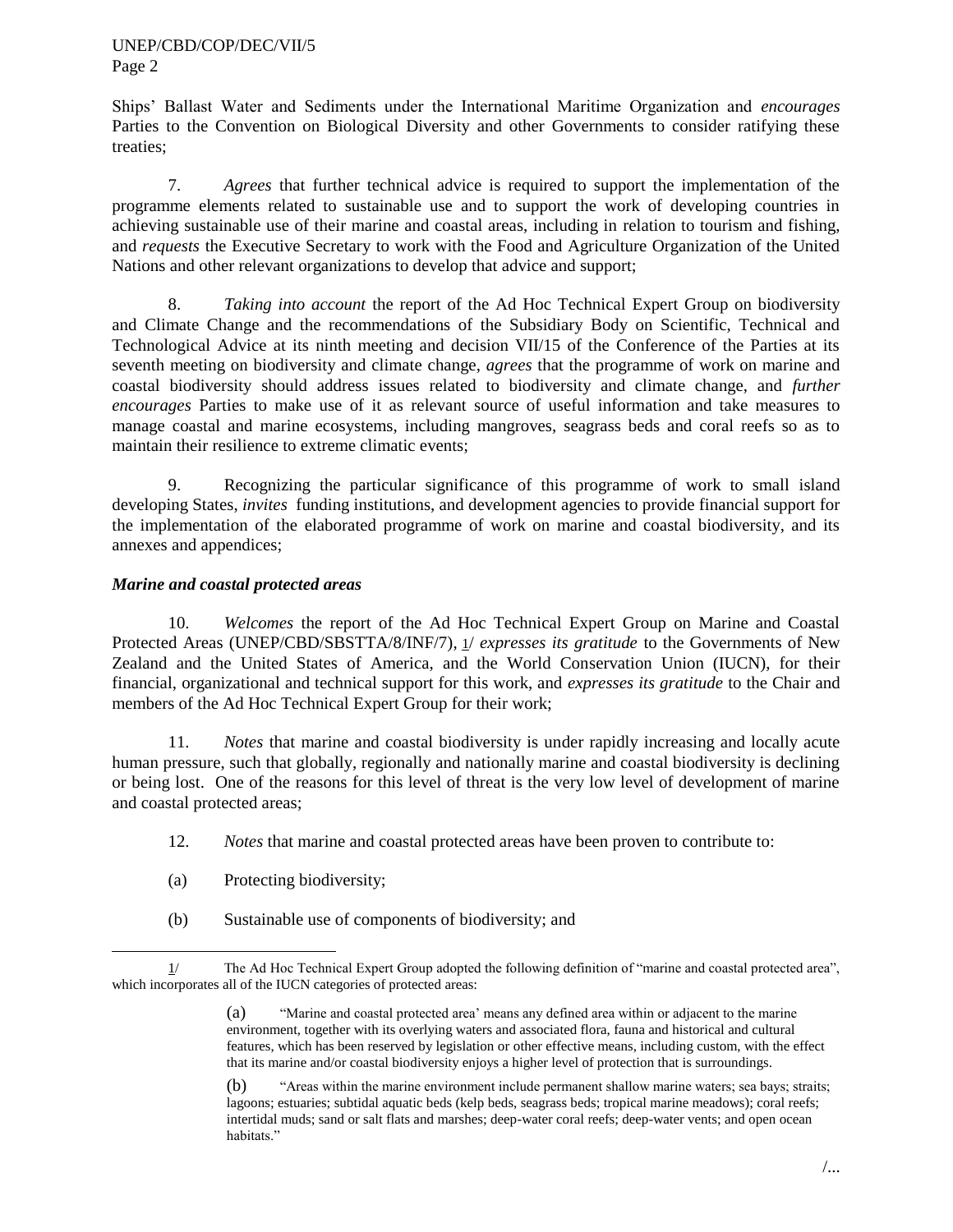(c) Managing conflict, enhancing economic well-being and improving the quality of life;

13. *Notes* that there are increasing numbers of marine and coastal protected areas, but in many cases they have not been effective because of problems related to their management (including as a result of lack of resources), size and habitat coverage;

14. *Notes also* that according to available data, marine and coastal ecosystems are severely underrepresented as protected areas, and these protected areas probably protect a very small proportion of marine and coastal environments globally and consequently make a relatively small contribution to sustainable management of marine and coastal biodiversity;

15. *Takes note with appreciation* of the joint note of the International Coral Reef Initiative and the Convention on Biological Diversity (UNEP/CBD/COP/7/INF/26) prepared pursuant to decision VI/3 of the Conference of the Parties on the International Coral Reef Initiative resolutions on small island developing States (annex I to the note) and on cold water coral reefs (see annex II to the note);

### *Goals of marine and coastal protected areas*

l

16. *Agrees* that marine and coastal protected areas are one of the essential tools and approaches in the conservation and sustainable use of marine and coastal biodiversity;

17. *Notes* that there is an international body of evidence demonstrating that those marine and coastal protected areas where extractive uses are excluded have benefits for fisheries in surrounding areas, and in many cases for communities, and for sustainable tourism and other economic activities within and outside the marine and coastal protected area;

18. *Agrees* that the goal for work under the Convention relating to marine and coastal protected areas should be:

> The establishment and maintenance of marine and coastal protected areas that are effectively managed, ecologically based and contribute to a global network 2/ of marine and coastal protected areas, building upon national and regional systems, including a range of levels of protection, where human activities are managed, particularly through national legislation, regional programmes and policies, traditional and cultural practices and international agreements, to maintain the structure and functioning of the full range of marine and coastal ecosystems, in order to provide benefits to both present and future generations.

19. *Notes* that the Plan of Implementation of the World Summit on Sustainable Development promotes the conservation and management of the oceans, and agreed to develop and facilitate the use of diverse approaches and tools, including the ecosystem approach, the elimination of destructive fishing practices, the establishment of marine protected areas consistent with international law and based on scientific information, including representative networks, by 2012 and time/area closures for the protection of nursery grounds and periods, proper coastal land use, and watershed planning, and the integration of marine and coastal areas management into key sectors; and *agrees* to

<sup>2</sup>/ A global network provides for the connections between Parties, with the collaboration of others, for the exchange of ideas and experiences, scientific and technical cooperation, capacity building and cooperative action that mutually support national and regional systems of protected areas which collectively contribute to the achievement of the programme of work. This network has no authority or mandate over national or regional systems.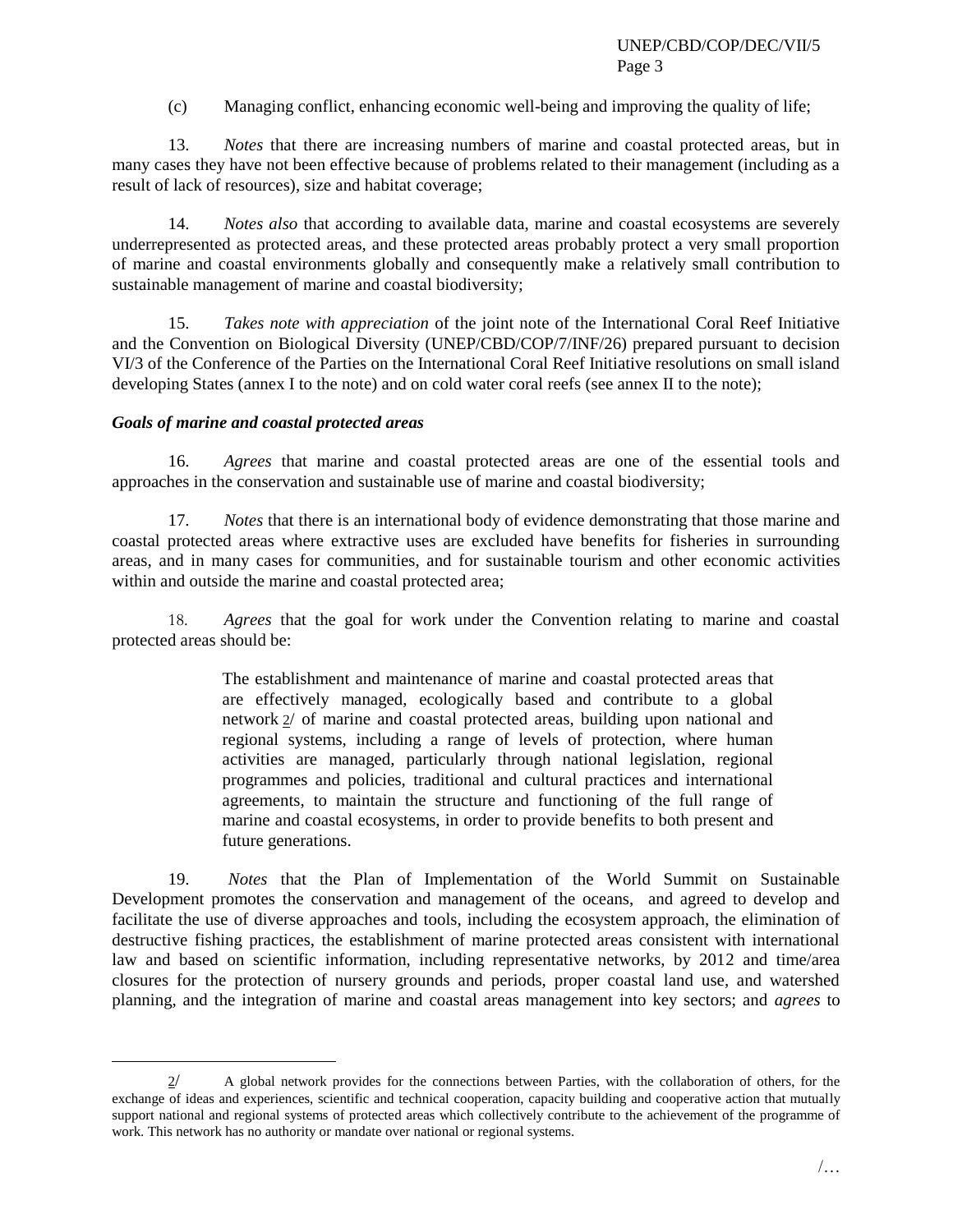adopt this approach for the work of the Convention on marine and coastal protected areas, and to develop a strategy to meet this goal, including indicators of progress;

# *National framework of marine and coastal protected areas*

20. *Aware* that marine and coastal protected areas should be part of a wider marine and coastal management framework, *urges* Parties and other Governments, as appropriate, to make efforts to adopt, as a matter of high priority (while taking into account the resource limitations of small island developing States), such a framework, taking into account appendix 3 to annex I to the present decision;

21. *Agrees* that an effective marine and coastal biodiversity management framework as set out in appendix 3 to annex I to the present decision would comprise sustainable management practices and actions to protect biodiversity over the wider marine and coastal environment, including integrated networks of marine and coastal protected areas consisting of:

(a) Marine and coastal protected areas, where threats are managed for the purpose of biodiversity conservation and/or sustainable use and where extractive uses may be allowed; and

(b) Representative marine and coastal protected areas where extractive uses are excluded, and other significant human pressures are removed or minimized, to enable the integrity, structure and functioning of ecosystems to be maintained or recovered;

22. *Agrees* that the balance between categories (a) and (b) marine and coastal protected areas, in paragraph 21 above would be selected by the country concerned;

23. *Notes* that the Ad Hoc Technical Expert Group on marine and coastal protected areas advised that certain objectives of marine and coastal protected areas, such as scientific reference areas can only be accomplished through the establishment of category (b) marine and coastal protected areas, and *encourages* Parties to take this advice into account when determining an appropriate balance between categories (a) and (b);

24. *Notes* that there are some benefits of the framework that can be provided with any degree of certainty only by including highly protected areas, and that to achieve the full benefits a network needs to include representative and distinctive areas and contain a sufficient area of the coastal and marine environment to be effective and ecologically viable;

25. *Agrees* that key factors for achieving effective management of marine and coastal protected areas include effective governance, clear national legal or customary frameworks to prevent damaging activities, effective compliance and enforcement, ability to control external activities that affect the marine and coastal protected area, strategic planning, capacity-building and having a sustainable financing for management;

26. *Urges* Parties to urgently address, through appropriate integrated marine and coastal management approaches, all threats, including those arising from the land (e.g. water quality, sedimentation) and shipping/transport, in order to maximize the effectiveness of marine and coastal protected areas and networks in achieving their marine and coastal biodiversity objectives taking into account possible effects of climate change such as rising sea levels;

27. *Agrees* that the full participation of indigenous and local communities and relevant stakeholders is important for achieving the global goal, and for the establishment and maintenance of individual marine and coastal protected areas and national and regional networks in line with decision VII/28 on protected areas;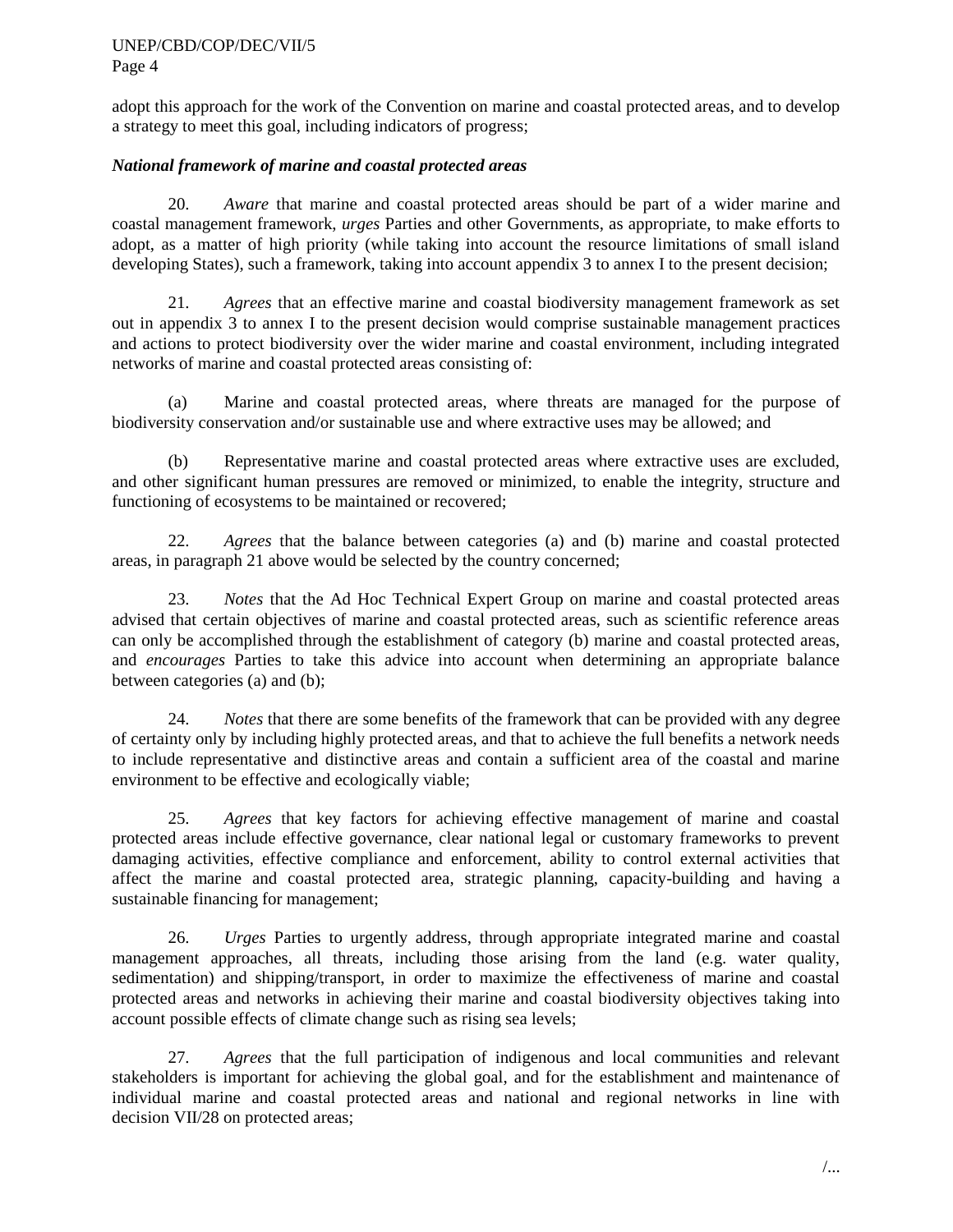28. *Notes* the technical advice provided by the Ad Hoc Technical Expert Group, contained in annex II to the present decision and in its report, relating to marine and coastal protected areas within national jurisdiction, and *urges* Parties and Governments to utilize that advice in their work to establish marine and coastal protected areas networks;

### *Marine protected areas in areas beyond national jurisdiction*

29. *Notes* that there are increasing risks to biodiversity in marine areas beyond national jurisdiction and that marine and coastal protected areas are extremely deficient in purpose, numbers and coverage in these areas;

30. *Agrees* that there is an urgent need for international cooperation and action to improve conservation and sustainable use of biodiversity in marine areas beyond the limits of national jurisdiction, including the establishment of further marine protected areas consistent with international law, and based on scientific information, including areas such as seamounts, hydrothermal vents, coldwater corals and other vulnerable ecosystems;

31. *Recognizes* that the law of the sea provides a legal framework for regulating activities in marine areas beyond national jurisdiction and *requests* the Executive Secretary to urgently collaborate with the Secretary-General of the United Nations and relevant international and regional bodies in accordance with their mandates and their rules of procedure on the report called for in General Assembly resolution 58/240, paragraph 52, and to support any work of the General Assembly in identifying appropriate mechanisms for the future establishment and effective management of marine protected areas beyond national jurisdiction;

# *Assessment, monitoring and research priorities*

32. *Notes* that the research priorities and pilot projects set out in appendix 4 to annex I to the present decision would provide important assistance to national and, where appropriate, regional efforts to establish and maintain marine and coastal protected areas and national and regional networks, and that research programmes on the conservation of marine and coastal biodiversity resources are needed while setting up national biodiversity research priorities;

33. *Agrees* to incorporate the research priorities and pilot projects contained in appendix 4 to annex I to the present decision into the programme of work on marine and coastal biodiversity, and *requests* the Executive Secretary to identify partners to adopt the research priorities and undertake these projects as a matter of urgency;

34. *Notes* that it is necessary to develop research programmes on the conservation of marine biological diversity resources beyond marine and coastal protected areas, with a view to establishing protected-area networks;

# *International support for the creation of networks of marine and coastal protected areas*

35. *Urges* Parties, other Governments and relevant organizations to provide active financial, technical and other support for the establishment of a global system of marine and coastal protected area networks and the implementation within it of relevant provisions contained in this decision, including identification and removal of barriers to the creation of marine and coastal protected areas, and removal of perverse incentives for unsustainable activities in the marine and coastal environment, pursuant to decision VI/15, on incentive measures, within the framework of relevant marine-related international law;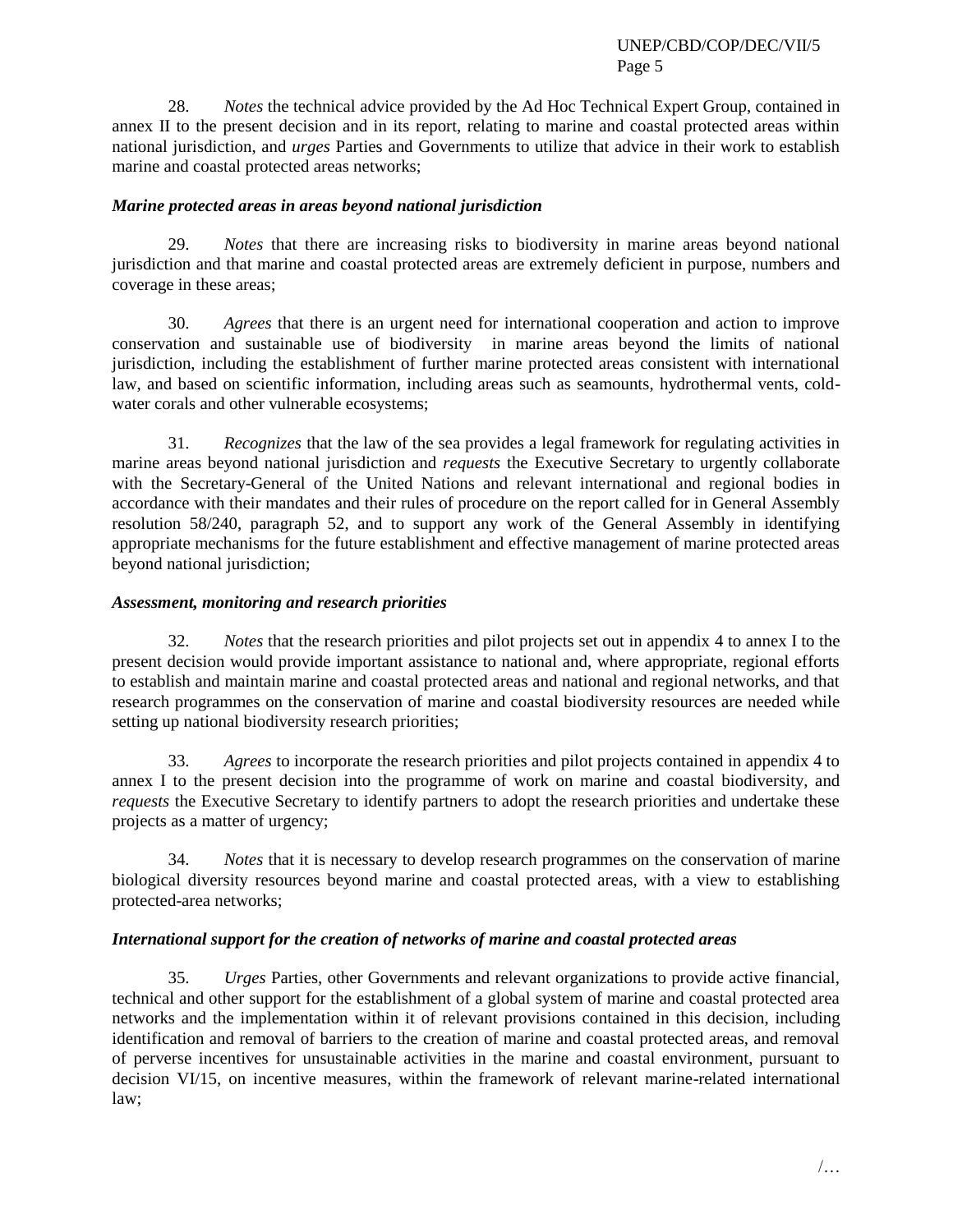36. *Decides* to examine the need for support through the financial mechanism to developing country Parties, in particular the least developed and small island developing States among them, for country-driven activities aimed at enhancing capabilities for activities relating to the establishment and maintenance of marine and coastal protected areas and networks of marine and coastal protected areas and in particular to assist Parties to develop systems to make their marine and coastal protected area networks self-sustaining in the medium to long term;

37. *Notes* that further technical advice related to network design and in particular ecological coherence of networks may be needed to assist Parties in implementation work, and requests the Executive Secretary, in consultation with the Bureau of Subsidiary Body on Scientific, Technical and Technological Advice, to identify appropriate mechanisms for developing this advice;

# *Monitoring progress toward the global goal*

38. *Invites* the World Conservation Monitoring Centre of the United Nations Environment Programme, in collaboration with relevant organizations and authorities, to provide and maintain up-todate information on marine and coastal protected areas, in line with the proposed categories for inventory and contextual information set out in annex III below, to provide a basis for the assessment work under the Convention;

39. *Requests* the Executive Secretary to provide an assessment of progress toward the global goal, as part of reporting on the programme of work on marine and coastal biological diversity;

# *Mariculture*

40. *Welcomes* the summary report of the Ad Hoc Technical Expert Group on Mariculture (UNEP/CBD/SBSTTA/8/9/Add.2) and the full report of the Group as presented as an information document for the eighth meeting of the Subsidiary Body on Scientific, Technical and Technological Advice (UNEP/CBD/SBSTTA/8/INF/6);

41. *Expresses its appreciation* to the Food and Agriculture Organization of the United Nations (FAO) for the technical support and meeting facilities provided for the meeting of the Ad Hoc Technical Expert Group on Mariculture;

42. *Takes note* of the negative biodiversity effects of mariculture, as described in section II of the summary report of the Ad Hoc Technical Expert Group on Mariculture, and of the methods and techniques available for their mitigation, as described in section III of that summary report;

43. *Notes also* that, in section IV of the summary report, the Ad Hoc Technical Expert Group identified some positive effects for biodiversity of some forms of mariculture with native species;

44. *Urges* Parties and other Governments to adopt the use of relevant methods and techniques for avoiding the adverse effects of mariculture on marine and coastal biological diversity, and incorporate them into their national biodiversity strategies and action plans;

45. *Recognizes* the complexity of mariculture activities, the highly variable circumstances of different geographical areas, mariculture practices and cultured species, as well as social, cultural and economic conditions, which will influence mitigation options, and, accordingly, taking into account the special needs of and the difficulties faced by stakeholders in developing countries, *recommends* that Parties and other Governments adopt the use of the following specific methods, techniques or practices for avoiding the adverse biodiversity-related effects of mariculture: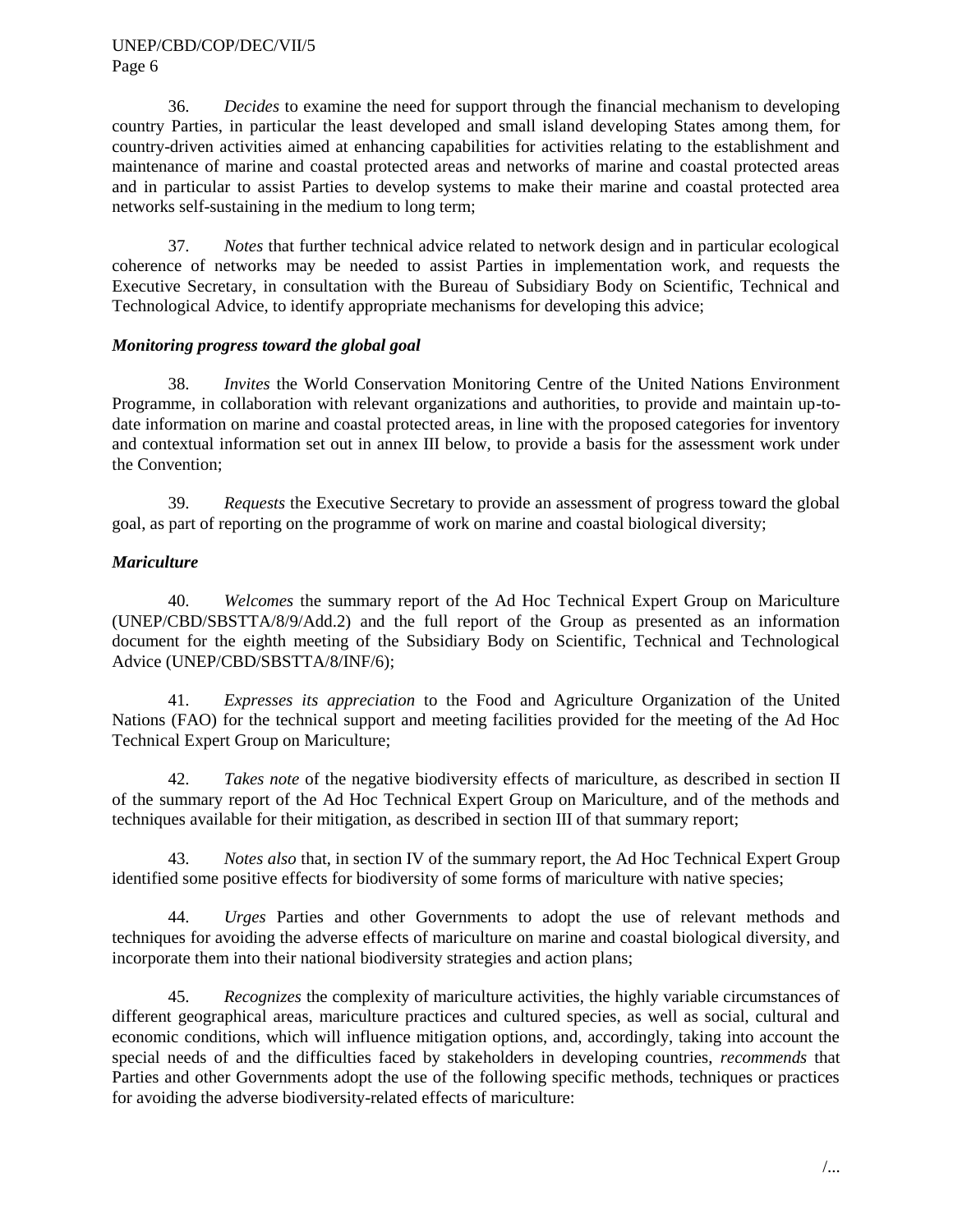(a) The application of environmental impact assessments, or similar assessment and monitoring procedures, for mariculture developments, with due consideration paid to the scale and nature of the operation, as well as carrying capacities of the environment, taking into account the guidelines on the integration of biodiversity considerations in environmental impact assessment legislation and/or processes and in strategic impact assessment, endorsed by the Conference of the Parties in its decision VI/7 A, as well as the recommendations endorsed in decision VI/10, annex II, on the conduct of cultural, environmental and social impact assessments regarding developments proposed to take place on, or which are likely to impact on, sacred sites and on lands and waters traditionally occupied or used by indigenous and local communities. There is a need to address the likely immediate, intermediate and long-term impacts on all levels of biodiversity;

(b) Development of effective site-selection methods, in the framework of integrated marine and coastal area management, taking into account the special needs and difficulties encountered by stakeholders in developing countries;

(c) Development of effective methods for effluent and waste control;

(d) Development of appropriate genetic resource management plans at the hatchery level and in the breeding areas, including cryopreservation techniques, aimed at biodiversity conservation;

(e) Development of controlled low-cost hatchery and genetically sound reproduction methods, made available for widespread use, in order to avoid seed collection from nature, where appropriate. In cases where seed collection from nature cannot be avoided, environmentally sound practices for spat collecting operations should be employed;

(f) Use of selective fishing gear in order to avoid or minimize by-catch in cases where seed are collected from nature;

(g) Use of native species and subspecies in mariculture;

(h) Implementation of effective measures to prevent the inadvertent release of mariculture species and fertile polyploids, including, in the framework of the Cartagena Protocol on Biosafety, living modified organisms (LMOs);

(i) Use of proper methods of breeding and proper places of releasing in order to protect genetic diversity;

(j) Minimizing the use of antibiotics through better husbandry techniques;

(k) Ensuring that fish stocks used for fish meal and fish oil are managed in such a way as to be sustainable and to maintain the trophic web;

(l) Use of selective methods in industrial fisheries to avoid or minimize by-catch;

(m) Considering traditional knowledge, where applicable as a source to develop sustainable mariculture techniques;

46. *Urges* Parties and other Governments to adopt relevant best management practices and legal and institutional arrangements for sustainable mariculture, taking into account the special needs and difficulties encountered by stakeholders in developing countries, in particular through implementing Article 9 of Code of Conduct on Responsible Fisheries, as well as other provisions in the Code dealing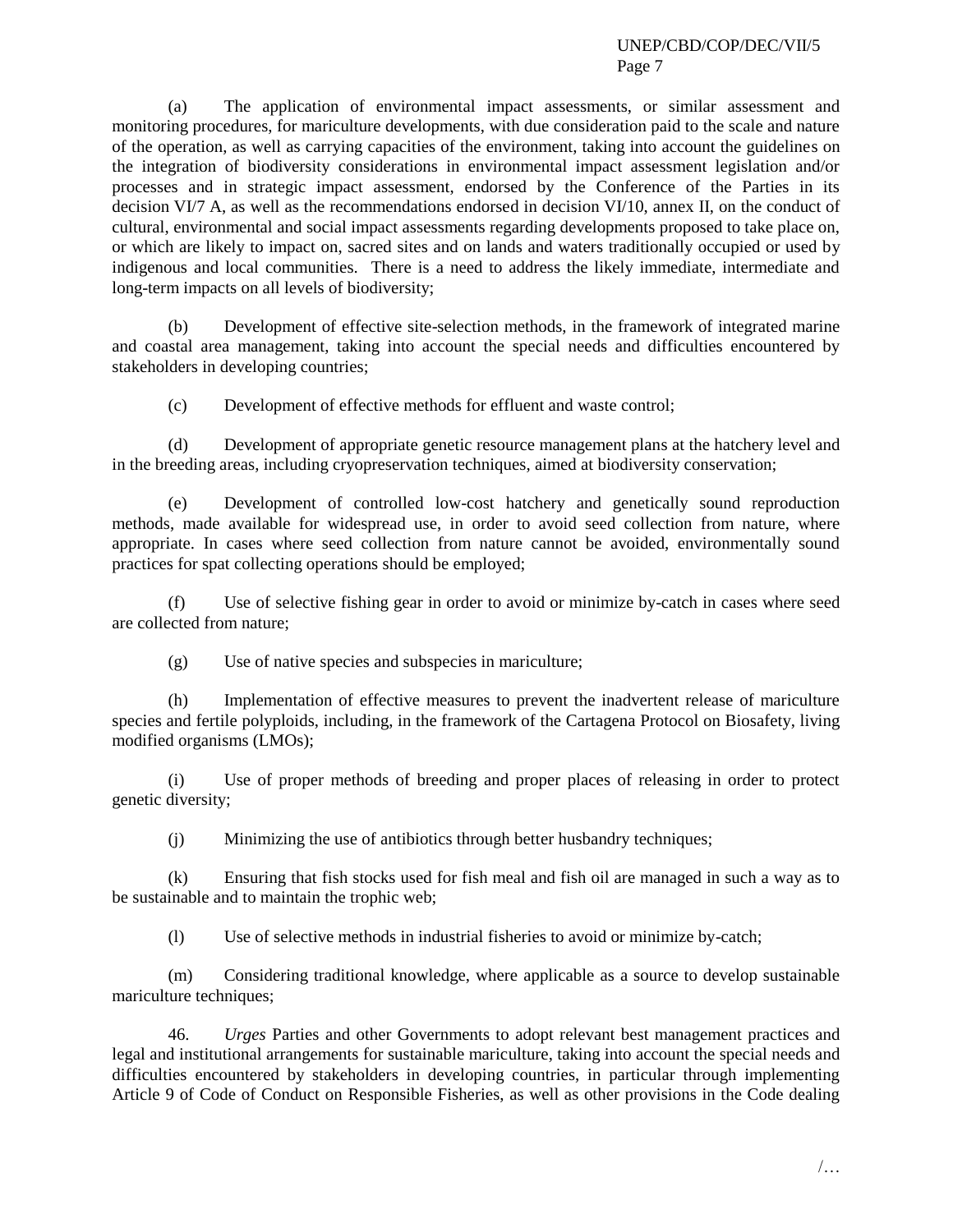with aquaculture, recognizing that it provides necessary guidance to develop legislative and policy frameworks at the national, regional and international levels;

47. *Requests* the Executive Secretary to undertake a comprehensive review of relevant documents on best practices relevant to mariculture, and to disseminate the results, as well as relevant case studies, through the clearing-house mechanism prior to the tenth meeting of the Subsidiary Body on Scientific, Technical and technological Advice;

48. *Agrees* to incorporate the research and monitoring priorities identified by the Ad Hoc Technical Expert Group on Mariculture as outlined in appendix 5 to annex I to the present decision into the programme of work on marine and coastal biological diversity;

49. *Recommends* that the Executive Secretary, in collaboration with the Food and Agriculture Organization of the United Nations and other relevant organizations, explore ways and means for implementing these research and monitoring priorities, including an evaluation of means through which mariculture can be used to restore or maintain biodiversity;

50. *Recommends* that the Executive Secretary, in collaboration with the Food and Agriculture Organization of the United Nations and other relevant organizations, harmonize the use of terms in regard to mariculture by further developing and adopting the glossary of the Food and Agriculture Organization of the United Nations;

51. *Expresses its support* for regional and international collaboration to address transboundary impacts of mariculture on biodiversity, such as spread of disease and invasive alien species;

52. *Decides* to promote technical exchange and training programmes, and transfer of tools and technology;

53. *Decides* to examine the need for support through the financial mechanism to developing country Parties for country-driven activities aimed at enhancing capabilities to mitigate the adverse effects of mariculture on biological diversity;

### *Conservation and sustainable use of deep seabed genetic resources beyond national jurisdiction: issues arising from the study of the relationship between the Convention on Biological Diversity and the United Nations Convention on the Law of the Sea*

54. *Requests* the Executive Secretary, in consultation with Parties and other Governments and the International Seabed Authority, and in collaboration with international organizations, such as the United Nations Division for Ocean Affairs and the Law of the Sea, the United Nations Environment Programme, and the Intergovernmental Oceanographic Commission of the United Nations Educational, Cultural and Scientific Organization, if appropriate, to compile information on the methods for the identification, assessment and monitoring of genetic resources of the seabed and ocean floor and subsoil thereof, in areas beyond the limits of national jurisdiction; compile and synthesize information on their status and trends including identification of threats to such genetic resources and the technical options for their protection; and report on the progress made to the Subsidiary Body on Scientific, Technical and Technological Advice;

55. *Welcomes* United Nations General Assembly resolution 58/240 of December 2003 and *invites* the Parties to raise their concerns regarding the issue of conservation and sustainable use of genetic resources of the deep seabed beyond limits of national jurisdiction at the next meeting of the General Assembly and *further invites* the General Assembly to further coordinate work relating to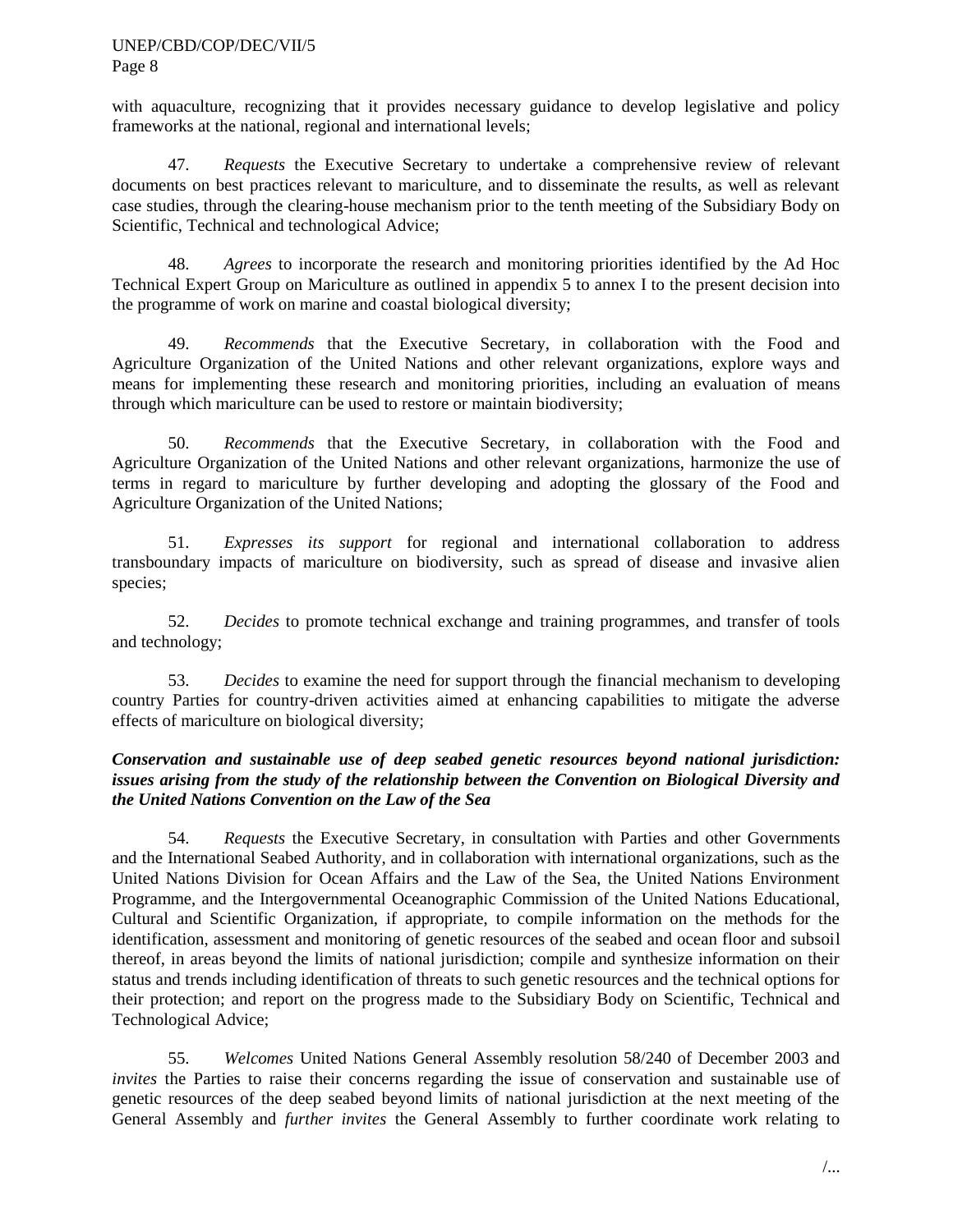conservation and sustainable use of genetic resources of the deep seabed beyond the limits of national jurisdiction;

56. *Invites* Parties and other States to identify activities and processes under their jurisdiction or control which may have significant adverse impact on deep seabed ecosystems and species beyond the limits of national jurisdiction, in order to address Article 3 of the Convention;

# *Conservation and sustainable use of biological diversity in marine areas beyond the limits of national jurisdiction*

57. *Recalling* paragraph 32 (a) and (c) of the Plan of Implementation from the World Summit on Sustainable Development, that calls on the international community to "maintain the productivity and biodiversity of important and vulnerable marine and coastal areas, including in areas within and beyond national jurisdiction";

58. *Notes* that United Nations General Assembly in paragraph 51 of its resolution 58/240, has reiterated "its call for urgent consideration of ways to integrate and improve, on a scientific basis, the management of risks to the marine biodiversity of seamounts, cold water coral reefs and certain other underwater features";

59. *Recalls* paragraph 52 of General Assembly resolution 58/240, in which the Assembly ―invites the relevant global and regional bodies, in accordance with their mandate, to investigate urgently how to better address, on a scientific basis, including the application of precaution, the threats and risks to vulnerable and threatened marine ecosystems and biodiversity beyond national jurisdiction; how existing treaties and other relevant instruments can be used in this process consistent with international law, in particular with the Convention, and with the principles of an integrated ecosystem-based approach to management, including the identification of marine ecosystem types that warrant priority attention and to explore a range of potential approaches and tools for the protection and management";

60. *Concerned about* the serious threats to the biological diversity, *stresses* the need for rapid action to address these threats on the basis of the precautionary approach and the ecosystem approach, in marine areas beyond the limits of national jurisdiction, in particular areas with seamounts, hydrothermal vents, and cold-water corals, other vulnerable ecosystems and certain other underwater features, resulting from processes and activities in such areas;

61. *Calls upon* the General Assembly and other relevant international and regional organizations, within their mandate, according to their rules of procedure, to urgently take the necessary short-term, medium-term and long-term measures to eliminate/avoid destructive practices, consistent with international law, on scientific basis, including the application of precaution, for example, consideration on a case by case basis, of interim prohibition of destructive practices adversely impacting the marine biological diversity associated with the areas identified in paragraph 60 above;

62. *Recommends* Parties to also urgently take the necessary short-term, medium-term and long-term measures to respond to the loss or reduction of marine biological diversity associated with the areas identified in paragraph 60 above.

*Annex I*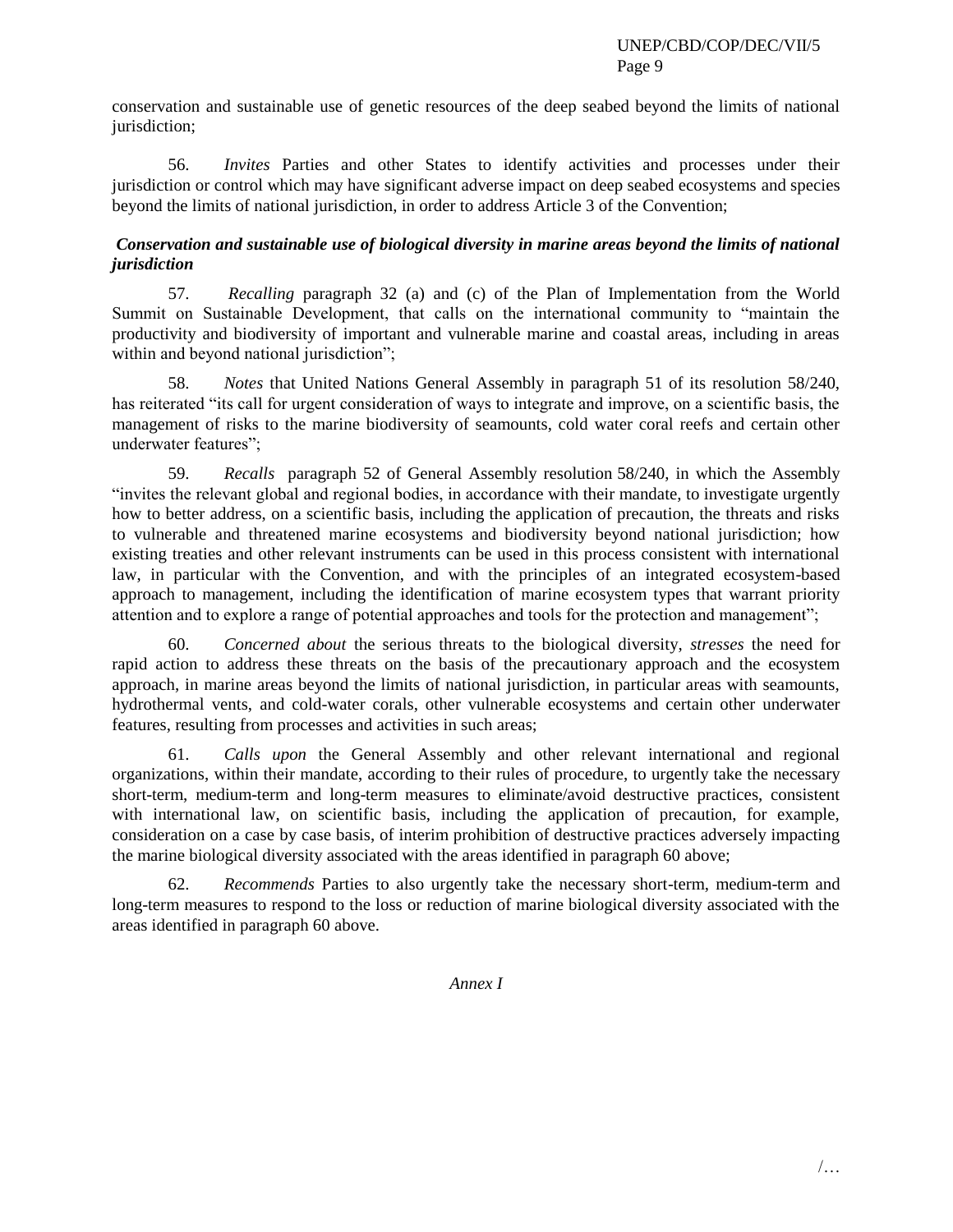#### **ELABORATED PROGRAMME OF WORK ON MARINE AND COASTAL BIOLOGICAL DIVERSITY**

### **I. VISION, MISSION, GOALS AND TARGETS OF THE PROGRAMME OF WORK ON MARINE AND COASTAL BIOLOGICAL DIVERSITY**

#### *A. Overall vision*

1. The overall vision that the effective implementation of the elaborated programme of work on marine and coastal biological diversity strives to attain is to halt the loss of marine and coastal biological diversity nationally, regionally and globally and secure its capacity to provide goods and services.

#### *B. Mission*

2. The overall goal of the programme of work on marine and coastal biodiversity, consistent with the Strategic Plan of the Convention, is to promote the implementation of the three objectives of the Convention and achieve significant reduction of the current rate of marine and coastal biological diversity loss by the year 2010.

### *C. Goals and targets*

3. Requests SBSTTA at its tenth or eleventh meeting to further refine the proposal for the integration of outcome-oriented targets into the programme of work on marine and coastal biodiversity taking into account, as appropriate, the framework in annex II of decision VII/30 on the future evaluation of progress on the Strategic Plan, and taking into account that these goals and targets should be viewed as flexible framework within which national and/or regional targets may be developed, according to national priorities and capacities, and decides that outcome-oriented targets are a key priority at SBSTTA.

### **II. BASIC PRINCIPLES**

4. In accordance with paragraphs 2-14 of the annex to decision IV/5, the ecosystem approach and the precautionary approach have a central role in guiding all activities undertaken as part of the programme of work, and thus provide the foundation for its implementation. The success of the programme of work also relies on scientific research aimed at providing understanding of the functioning of the broader ecosystem in terms of its component parts and their connectivity. Research efforts oriented towards the information needs of management ensure that management decisions are based on best available science in the context of the precautionary approach. The roster of experts continues to provide the Executive Secretary with a valuable source of expertise in marine and coastal biological diversity, and its continued use, expansion and updating is encouraged. The programme of work will also use and draw upon scientific, technical and technological knowledge of local and indigenous communities in keeping with the contents of Article 8(j) of the Convention, as well as community and user-based approaches.

5. The programme of work may be implemented on the following levels:

(a) **National and local**, which provide the primary level of implementation of the activities in the programme of work;

(b) **Regional**, where appropriate, through regional organizations, arrangements and bodies;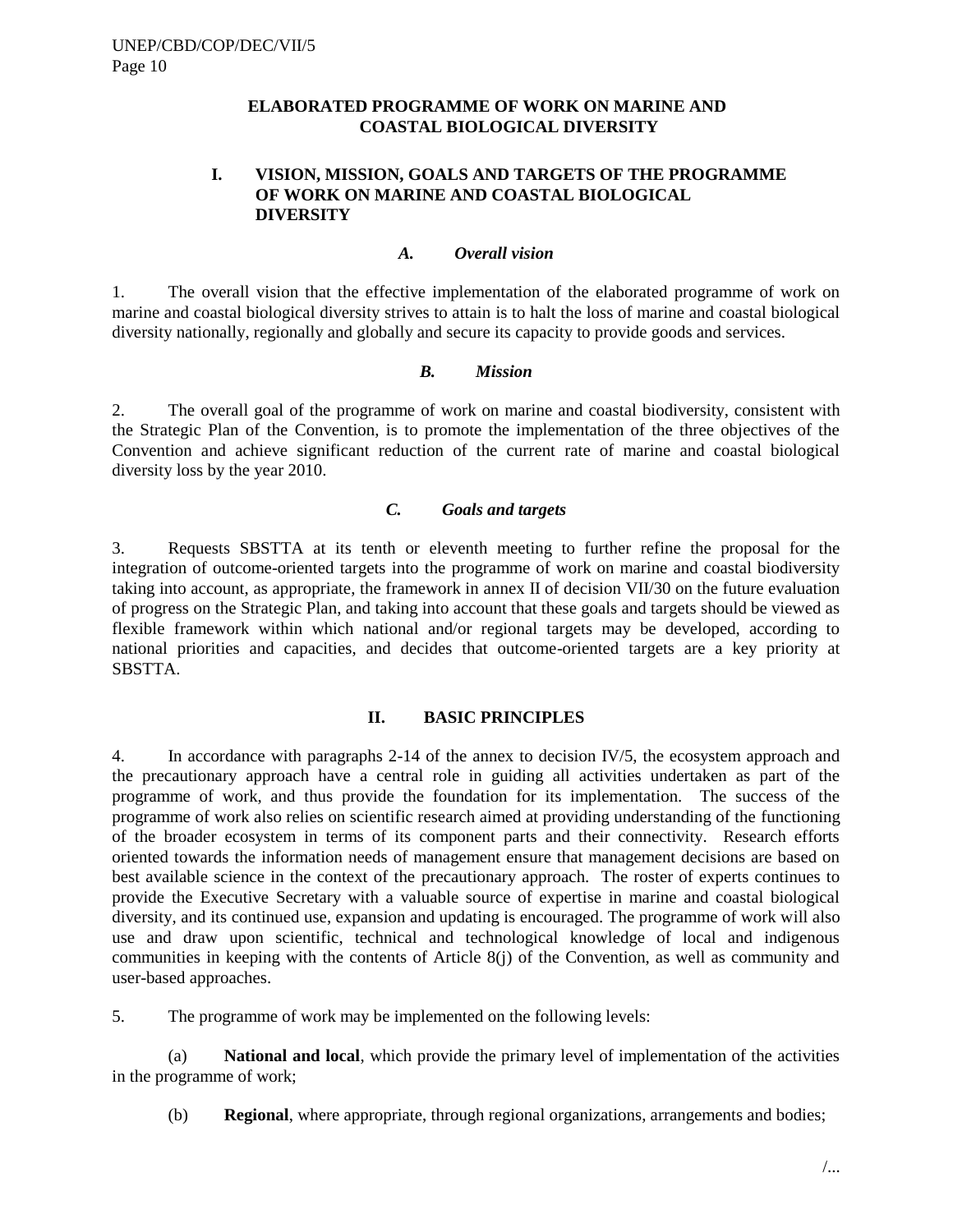(c) **Global**, where appropriate, through international organizations and appropriate bodies.

6. The involvement of all relevant stakeholders in implementation of the programme of work should be promoted. The role of the Secretariat is to promote and facilitate the implementation of the programme of work.

7. The implementation of the programme of work should be carried out with the full and effective participation of indigenous and local communities as appropriate and respect of their rights under domestic and applicable international law. In this context, Article 6.18 of the FAO Code of Conduct for Responsible Fisheries, which highlights the need to protect the preferential access rights of fishers and fishworkers, particularly those engaged in subsistence, small-scale and artisanal fisheries, to traditional fishing grounds and resources, should be noted.

8. In accordance with the Millennium Development Goals, the implementation of the programme of work aims to make a direct contribution to poverty alleviation. Its successful implementation will require national and regional capacity-building and financial resources for developing country Parties, in particular the least developed and small island developing States among them.

### **III. PROGRAMME ELEMENTS**

### **Programme element 1: Implementation of integrated marine and coastal area management (IMCAM)**

**Goal:** To promote and improve the implementation of IMCAM at the local, national and regional level.

*Operational objective 1.1: To apply appropriate policy instruments and strategies, including building of capacity, for the effective implementation of IMCAM* 

### *Suggested activities*:

(a) To promote, within the framework of IMCAM, the integration of biological diversity concerns in all socio-economic sectors adversely impacting the marine and coastal environment.

(b) To promote the application of ecosystem-based management, including through integration of coastal management activities and watershed management.

(c) To identify obstacles to the implementation of IMCAM nationally and regionally, and develop and implement strategies, such as partnerships, tools and other means, to overcome those obstacles, including provision of guidance on the application of such tools.

(d) To encourage the application of the ecosystem approach, promote integrated multidisciplinary and multisectoral coastal and ocean management at the national level, and encourage States in developing ocean policies and mechanisms on integrated coastal management.

(e) To promote the identification or establishment of national and, where appropriate, regional processes for developing advice on the application of IMCAM and issues identified under the operational objective.

(f) To assist the development of national and regional capacity-building.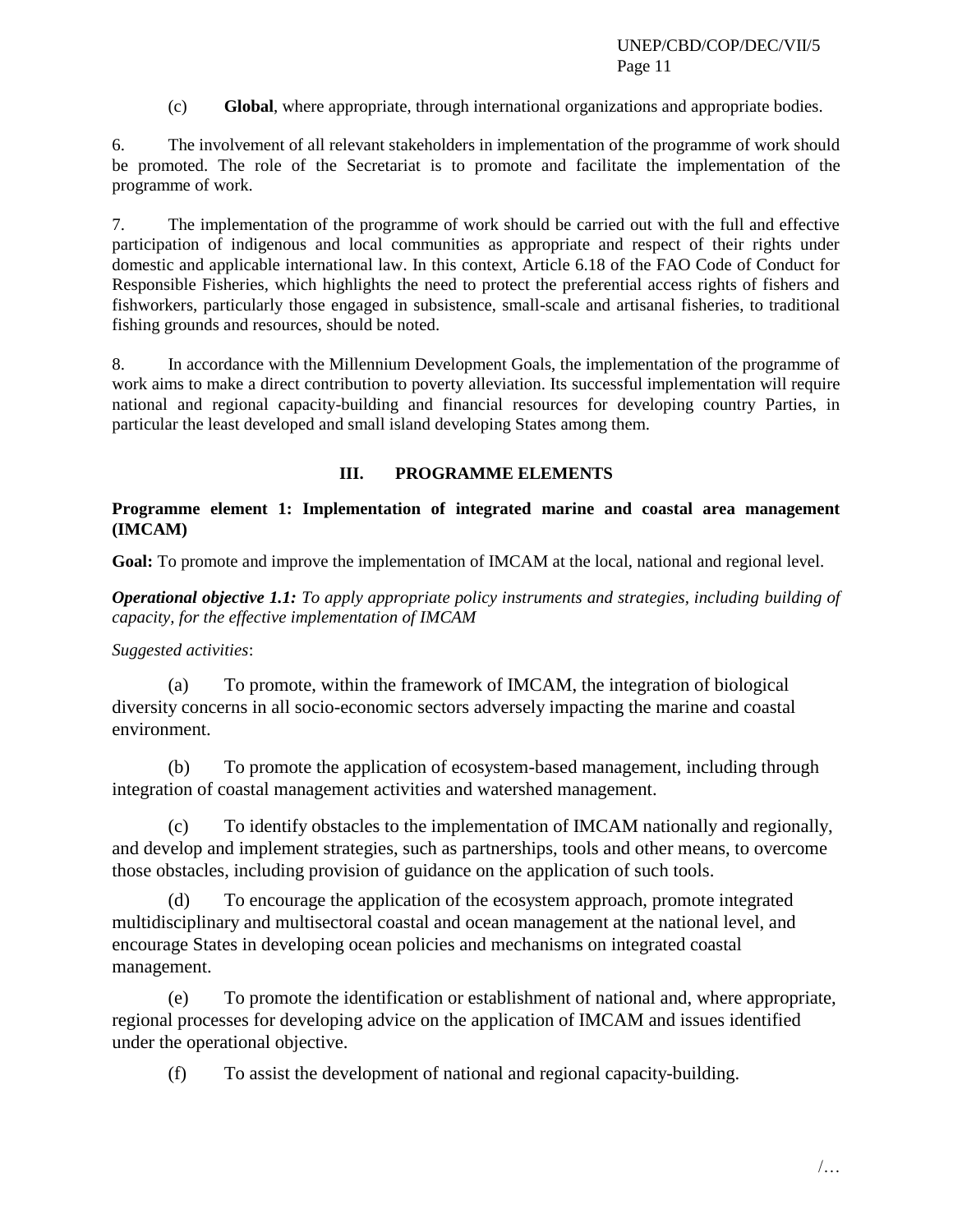(g) To provide information on relevant legal and institutional issues, having regard to the United Nations Convention on the Law of the Sea (UNCLOS) and other related international and regional agreements.

(h) To assist the development of appropriate education and public awareness programmes at all levels.

(i) To provide guidance on maintenance and wider application of local and traditional knowledge.

(j) To cooperate with and build upon the Large Marine Ecosystem (LME) concept, as well as specific LME projects that are ongoing or planned.

# *Ways and means*

The activities should be carried out by Parties acting individually or under regional agreements, assisted by regional and international organizations, and the Executive Secretary. An ad hoc technical expert group on implementation of integrated marine and coastal area management (SBSTTA recommendation VIII/3 A, annex) will provide guidance on implementation of activity (c).

*Operational objective 1.2: To undertake direct action to protect the marine environment from negative impacts*

# *Suggested activities*

(a) To promote adequate protection of areas important for reproduction such as spawning and nursery areas and restoration of such areas and other important habitats for marine living resources.

(b) To promote action to reduce and control sea-based sources of pollution.

(c) To achieve substantial progress in protecting the marine environment from land-based activities through effective application of the Global Programme of Action for the Protection of the Marine Environment from Land-based Activities and other appropriate instruments, including proper coastal land use, watershed planning, and integration of integrated marine and coastal area management into key sectors.

(d) To promote urgent and special attention and measures in respect to closed and semiclosed seas.

(e) To take measures to reduce by-catch.

# *Ways and means*

The activities should be carried out by Parties acting individually or under regional agreements where appropriate and assisted by regional and international organizations, including the Global Programme of Action for the Protection of the Marine Environment from Land-based Activities. The Executive Secretary should assist Parties in implementation.

*Operational objective 1.3: To develop guidelines for ecosystem evaluation and assessment, paying attention to the need to identify and select indicators, including social and abiotic indicators that distinguish between natural and human-induced effects.*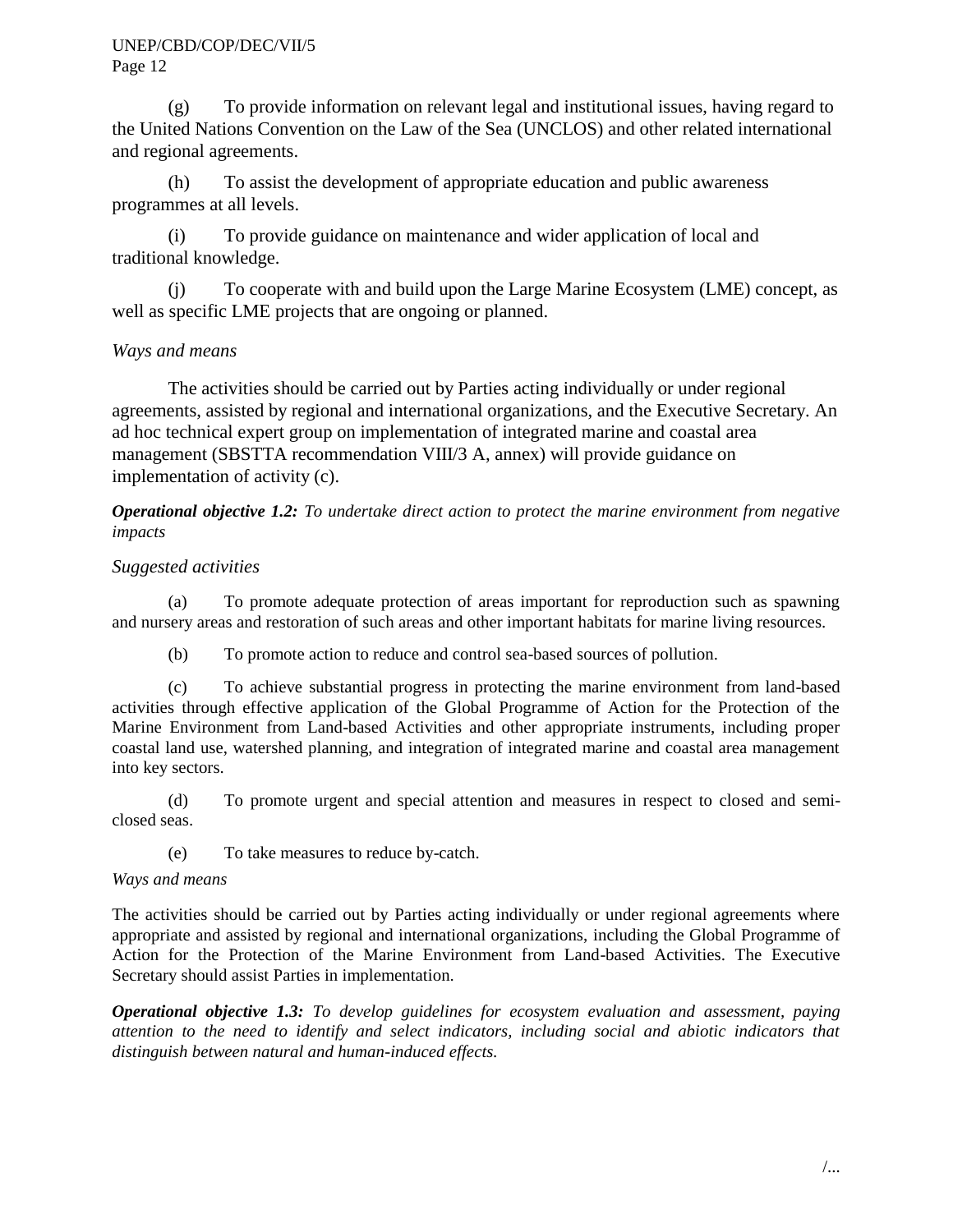# *Suggested activities*

(a) To promote the development of sets of national indicators on which to base decisionmaking; and convene regional workshops to help select key indicators.

(b) To identify existing organizations and initiatives.

(c) To promote the identification of key habitats for marine living resources on a regional basis, with a view to further develop policies for action to prevent physical alteration and destruction of these habitats, and pursue restoration of degraded habitats, including, *inter alia*, coral reef systems.

(d) To promote the establishment or strengthening of mechanisms for research, monitoring and assessment of marine and coastal ecosystems and their living resources.

(e) To promote exchange of information and experience using the clearing-house mechanism and other appropriate mechanisms.

(f) To collaborate with relevant organizations in the preparation of guidelines.

(g) To facilitate the establishment of a regular process under the United Nations for global reporting and assessment of the state of the marine environment, including socio-economic aspects, both current and foreseeable, building on existing regional assessments.

### *Ways and means*

The Executive Secretary should support the implementation of activities (a) at the global level, (b), (e), (f), and (g). Parties should implement (a), (b), (c), (d), and (e) at the national level and under regional agreements where appropriate, with regional organizations, such as regional seas conventions and action plans, taking a lead role on relevant activities at the regional level.

### **Programme element 2: Marine and coastal living resources**

**Goal:** To ensure the conservation and sustainable use of marine and coastal living resources

*Operational objective 2.1: To promote ecosystem approaches to the conservation and sustainable use of marine and coastal living resources, including the identification of key variables or interactions, for the purpose of assessing and monitoring, first, components of biological diversity; second, the sustainable use of such components; and, third, ecosystem effects.*

# *Suggested activities*

(a) To develop collaborative links with relevant organizations and institutions, including in regards to cooperative activities aimed at protecting biodiversity in marine areas beyond national jurisdiction.

(b) To promote the exchange of information and experience using appropriate mechanisms.

(c) To promote the identification and development of ecosystem approaches compatible with the sustainable use of marine and coastal living resources.

(d) To promote the identification both of components of the ecosystems which are critical to the functioning of the ecosystem and of key threats.

(e) To promote capacity-building at local, national and regional levels, including local and traditional knowledge.

(f) To carry out a study on the effects of fish and invertebrate stock enhancement on marine and coastal biological diversity at the species and genetic levels.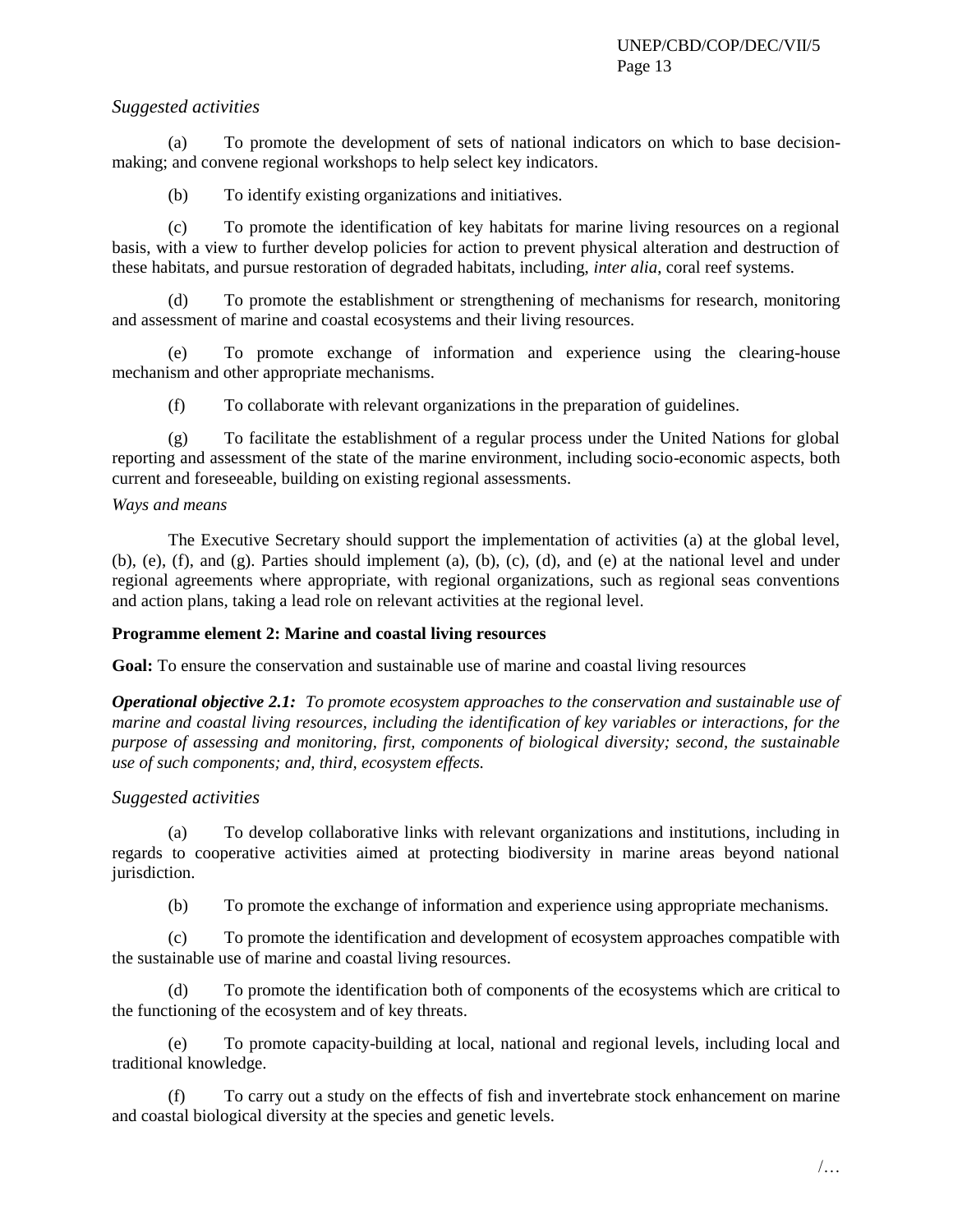(g) To implement the 1995 Code of Conduct for Responsible Fisheries taking note of the relevant FAO international plans of action and technical guidelines.

(h) To eliminate destructive fishing practices, and restore and maintain fisheries stocks to sustainable levels by the year 2015, including through financial assistance to developing countries, in particular small island developing States, for improved enforcement, surveillance and patrolling and recognizing the importance of use of sustainable fishing practices, including traditional fishing practices.

(i) To maintain the productivity and biodiversity of important and vulnerable marine and coastal areas, including areas within and beyond national jurisdiction.

(j) To promote, in collaboration with the Global Taxonomy Initiative, the strengthening of taxonomic expertise at regional and national levels.

### *Ways and means*

The activities should be carried out by Parties acting individually or under regional agreements where appropriate, and regional and international organizations. The Executive Secretary will assist Parties in implementation, and should carry out activity (f).

*Operational objective 2.2: To make available to the Parties information on marine genetic resources in marine areas beyond national jurisdiction and, as appropriate, on coastal and marine genetic resources under national jurisdiction from publicly available information sources.*

# *Suggested activities*

(a) To compile and synthesize information on the methods for the identification, assessment and monitoring of genetic resources of the seabed and ocean floor and subsoil thereof, beyond the limits of national jurisdiction, and information on their status and trends including identification of threats to such genetic resources and the technical options for their protection and report on the progress made to SBSTTA.

(b) To identify activities and processes under national jurisdiction or control which may have significant adverse impact on deep seabed ecosystems and species beyond the limits of national jurisdiction, in order to address Article 3 of the Convention on Biological Diversity.

# *Ways and means*

Activity (a) should be carried out by international organizations, such as the United Nations Division for Ocean Affairs and the Law of the Sea, the United Nations Environment Programme, and the Intergovernmental Oceanographic Commission of the United Nations Educational, Cultural and Scientific Organization, as appropriate with the support of the Executive Secretary. Activity (b) should be undertaken by Parties and other States.

*Operational objective 2.3: To gather and assimilate information on, build capacity to mitigate the effects of, and to promote policy development, implementation strategies and actions to address: (i) the biological and socio-economic consequences of physical degradation and destruction of key marine and coastal habitats including mangrove ecosystems, tropical and cold-water coral-reef ecosystems, seamount ecosystems and seagrass ecosystems including identification and promotion of management practices, methodologies and policies to reduce and mitigate impacts upon marine and coastal biological diversity and to restore mangrove forests and rehabilitate damaged coral reef; and in particular (ii) the impacts of mangrove forest destruction, coral bleaching and related mortality on coral-reef ecosystems and the human communities which depend upon coral-reef services, including through financial and technical assistance.*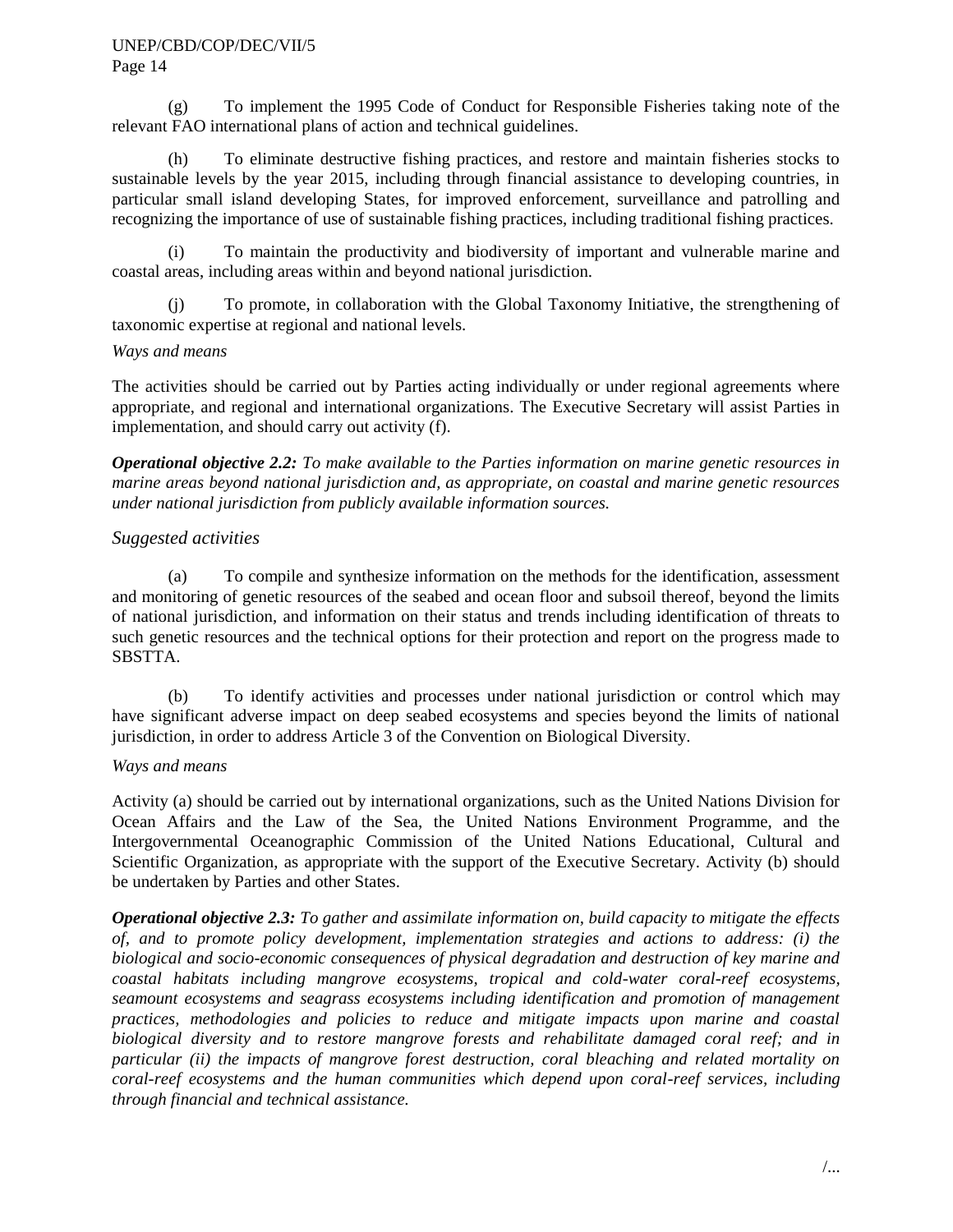# *Suggested activities*

(a) Activities on coral bleaching and physical degradation and destruction of coral reefs as adopted in decision VI/3 and as amended in decision VII/5 are contained in appendices 1 and 2 below.

Other activities relevant to non-coral ecosystems will be developed by Parties and, where appropriate, by regional organizations.

### *Ways and means*

The Executive Secretary should facilitate implementation, through active collaboration with International Coral Reef Initiative and its partners, the regional seas programmes of the United Nations Environment Programme, the Intergovernmental Oceanographic Commission of the United Nations Educational, Scientific and Cultural Organization, and other relevant organizations. The other activities should be carried out by Parties acting individually or under regional agreements and regional and international organizations.

*Operational objective 2.4: To enhance the conservation and sustainable use of biological diversity of marine living resources in areas beyond the limits of national jurisdiction*

# *Suggested activities*

(a) To identify threats to the biological diversity in areas beyond the limits of national jurisdiction, in particular areas with seamounts, hydrothermal vents, and cold-water corals, and certain other underwater features.

(b) To urgently take the necessary short-term, medium-term and long-term measures to eliminate/avoid destructive practices, consistent with international law, on scientific basis, including the application of precaution, for example, consideration, on a case by case basis, of interim prohibition of destructive practices adversely impacting the marine biological diversity associated with marine areas beyond the limits of national jurisdiction, in particular areas with seamounts, hydrothermal vents, and cold-water corals, other vulnerable ecosystems and certain other underwater features.

### *Ways and means*

l

Activities (a) and (b) should be carried out by Parties, the United Nations General Assembly and other relevant international and regional organizations, within their mandate, and according to their rules of procedure.

# **Programme element 3: Marine and coastal protected areas**

**Goal:** The establishment and maintenance of marine and coastal protected areas that are effectively managed, ecologically based and contribute to a global network 3/ of marine and coastal protected areas, building upon national and regional systems, including a range of levels of protection, where human activities are managed, particularly through national legislation, regional programmes and policies, traditional and cultural practices and international agreements, to maintain the structure and functioning of the full range of marine and coastal ecosystems, in order to provide benefits to both present and future generations.

*Operational objective 3.1: To establish and strengthen national and regional systems of marine and coastal protected areas integrated into a global network and as a contribution to globally agreed goals.*

<sup>3</sup>/ A global network provides for the connections between Parties, with the collaboration of others, for the exchange of ideas and experiences, scientific and technical cooperation, capacity building and cooperative action that mutually support national and regional systems of protected areas which collectively contribute to the achievement of the programme of work. This network has no authority or mandate over national or regional systems.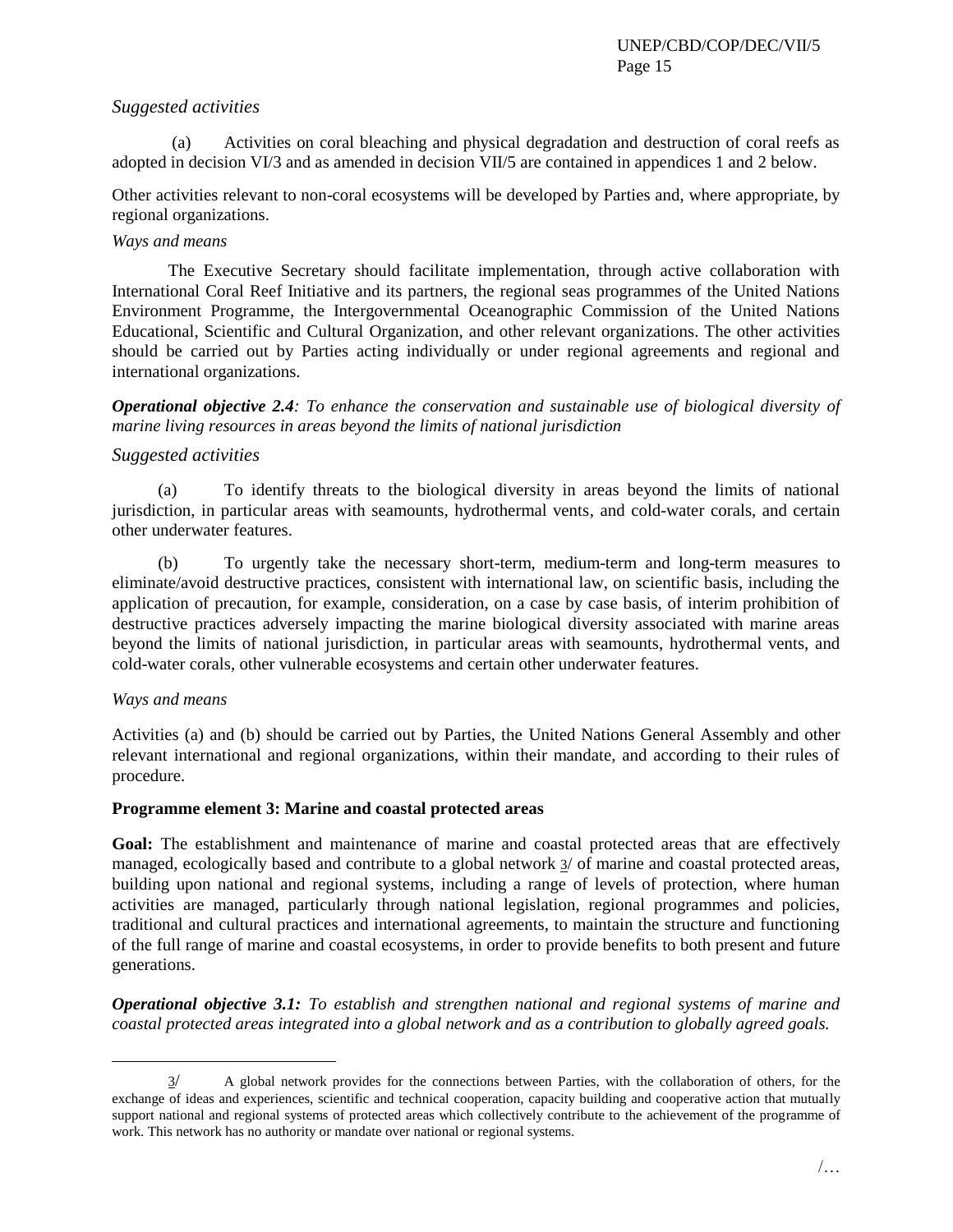### *Suggested activities*

(a) To establish effective marine and coastal biodiversity management frameworks as set out in appendix 3 below, which would comprise sustainable management practices and actions to protect biodiversity over the wider marine and coastal environment, including integrated networks of marine and coastal protected areas consisting of:

- (i) Marine and coastal protected areas, where threats are managed for the purpose of biodiversity conservation and/or sustainable use and where extractive uses may be allowed; and
- (ii) Representative marine and coastal protected areas where extractive uses are excluded, and other significant human pressures are removed or minimized, to enable the integrity, structure and functioning of ecosystems to be maintained or recovered.

In establishing these frameworks, the appropriate balance between categories (i) and (ii) above would be selected by the country concerned.

### *Ways and means:*

Activity (a) should be carried out by Parties acting individually or under regional agreements and regional and international organizations. Funding agencies should support implementation of these activities.

*Operational objective 3.2: To enhance the conservation and sustainable use of biological diversity in marine areas beyond the limits of national jurisdiction*

### *Suggested activities:*

(a) To support any work of the United Nations General Assembly in identifying appropriate mechanisms for the future establishment and effective management of marine protected areas beyond national jurisdiction.

#### *Ways and means*

Activity (a) should be carried out by the Executive Secretary in support of the Secretary-General of the United Nations.

*Operational objective 3.3: To achieve effective management of existing marine and coastal protected areas*

### *Suggested activities*

(a) To achieve effective management of marine and coastal protected areas through good governance, clear legal or customary frameworks to prevent damaging activities, effective compliance and enforcement, ability to control external activities that affect the marine and coastal protected area, strategic planning, capacity building and sustainable financing.

(b) To address, through appropriate integrated marine and coastal management approaches, all threats, including those arising from the land (e.g. water quality, sedimentation) and shipping/transport, in order to maximize the effectiveness of marine and coastal protected areas and networks in achieving their marine and coastal biodiversity objectives taking into account possible effects of climate change such as rising sea levels.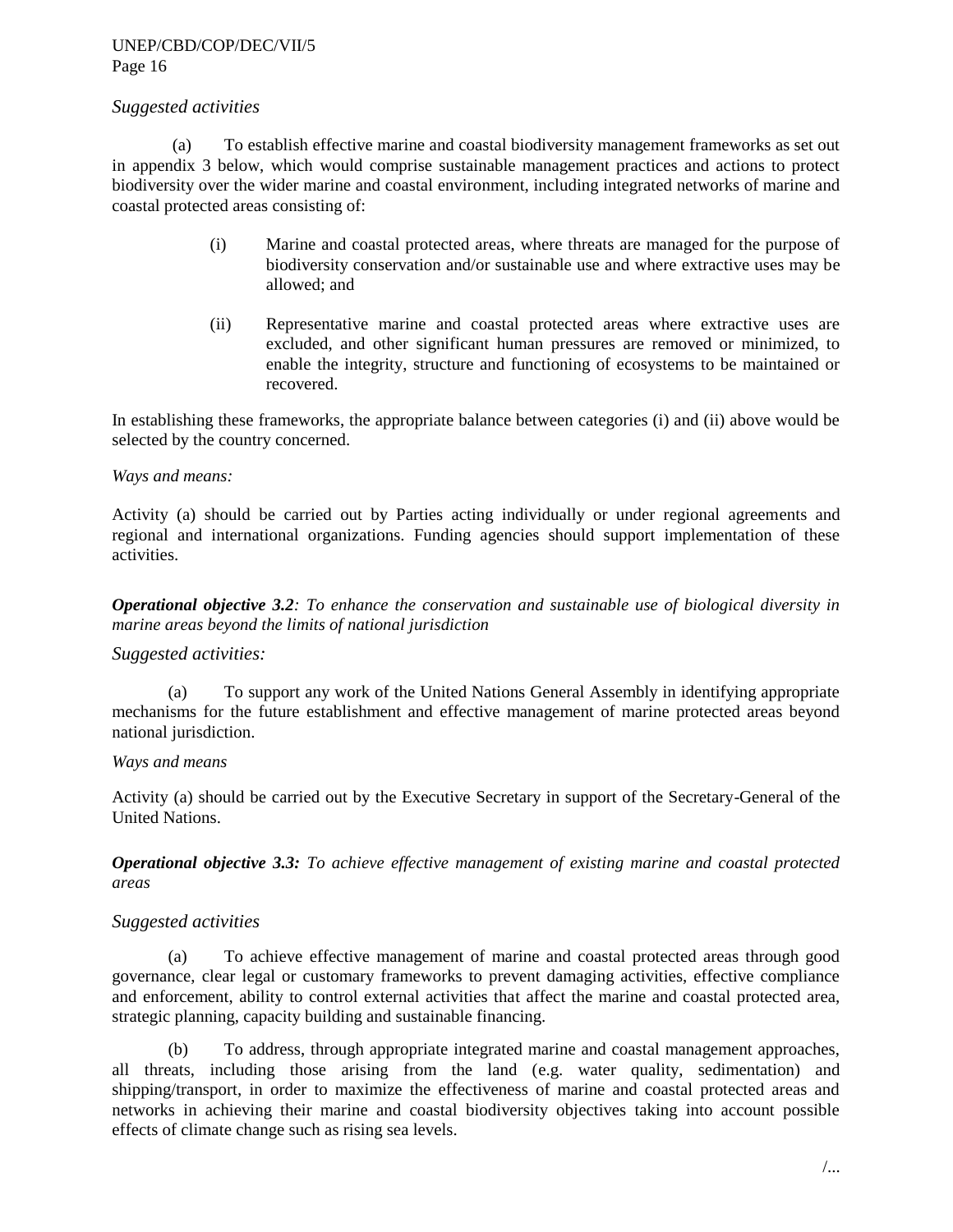(c) To facilitate relevant stakeholder and indigenous and local community participation as an essential component of implementing operational objective 3.3.

### *Ways and means*

The activities should be carried out by Parties acting individually or under regional agreements and regional and international organizations. Funding agencies should support implementation of these activities.

*Operational objective 3.4: To provide support for and facilitate monitoring of national and regional systems of marine and coastal protected areas* 

# *Suggested activities*

(a) To provide active financial, technical and other support for the establishment of a global system of marine and coastal protected area networks and the implementation within it of relevant provisions contained in this operational objective, including identification and removal of barriers to the creation of marine and coastal protected areas, and removal of perverse incentives for unsustainable activities in the marine and coastal environment, pursuant to decision VI/15, on incentive measures, within the framework of relevant marine-related international law.

(b) To provide and maintain, in collaboration with the World Conservation Monitoring Centre of the United Nations Environment Programme, in collaboration with relevant organizations and authorities, up-to-date information on marine and coastal protected areas in order to provide a basis for assessment of progress made in implementing the operational objective.

(c) Promote transfer of appropriate technology and closely collaborate with regional initiatives to fund activities, such as monitoring, geared towards conservation and sustainable use of marine and coastal biological diversity.

### *Ways and means*

The activities should be carried out by Parties acting individually or under regional agreements, and regional and international organizations, such as the World Conservation Monitoring Centre of the United Nations Environment Programme. The Executive Secretary should facilitate their implementation. Funding agencies should support implementation of the activities.

*Operational objective 3.5: To facilitate research and monitoring activities that reflect identified global knowledge gaps and priority information needs of management of marine and coastal protected areas*.

# *Suggested activities*

 $\overline{\phantom{a}}$ 

(a) To collaborate with relevant organizations in the preparation of project proposals to facilitate the implementation of the research and monitoring priorities outlined in appendix 4 below.

(b) To identify and implement an appropriate mechanism for developing advice related to network design and ecological coherence of networks.

(c) Using the clearing-house mechanism, to assist the exchange of information on research, management issues and problems (including incentive measures) between marine protected area managers, to facilitate continuous improvement in management effectiveness across the global network 4/ of marine protected areas.

<sup>4</sup>/ A global network provides for the connections between Parties, with the collaboration of others, for the exchange of ideas and experiences, scientific and technical cooperation, capacity building and cooperative action that mutually support national and regional systems of protected areas which collectively contribute to the achievement of the programme of work. This network has no authority or mandate over national or regional systems.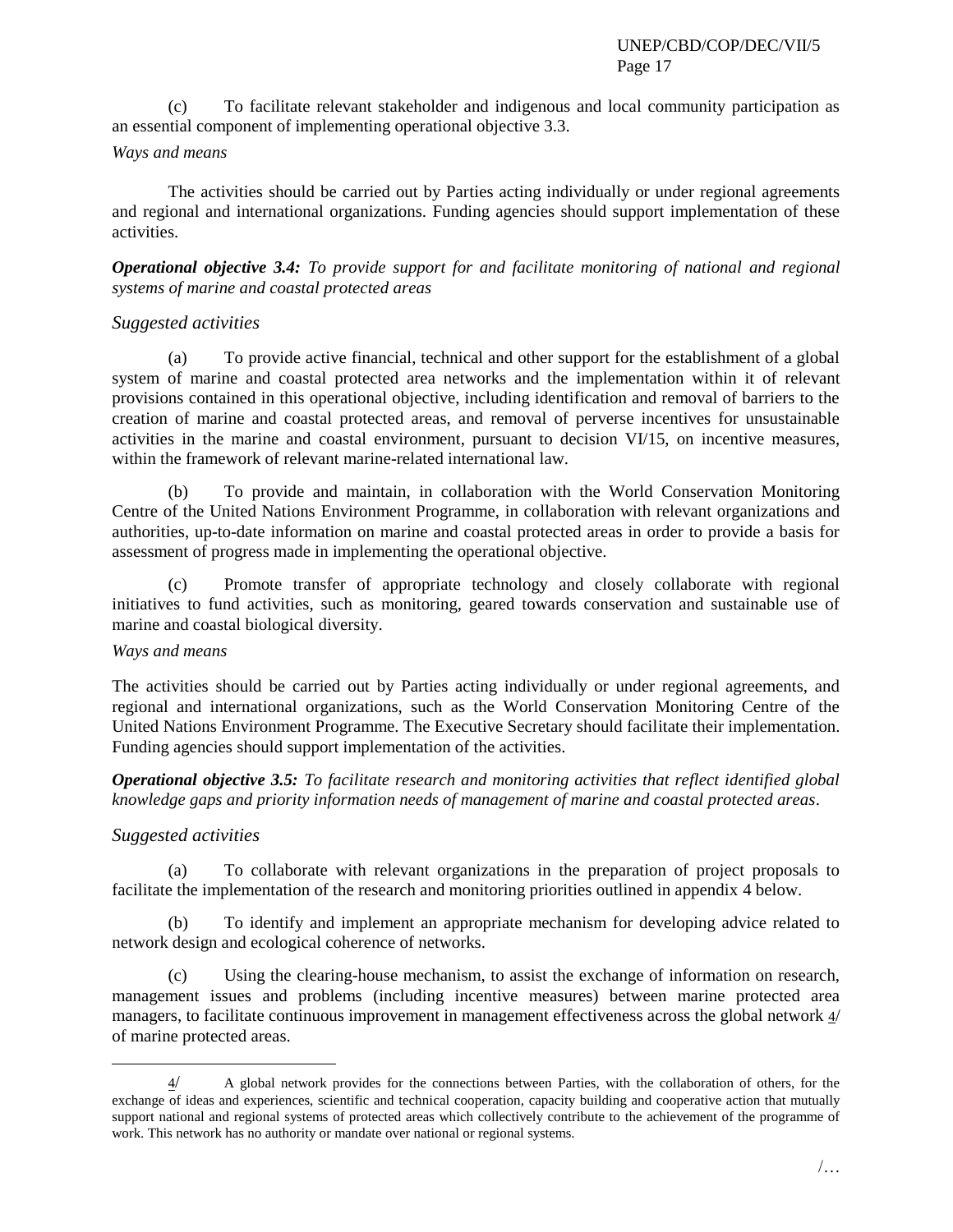### *Ways and means*

Activity (a) should be carried out by Parties acting individually or under regional agreements and regional and international organizations, including research organizations. The Executive Secretary should facilitate its implementation. The Executive Secretary should take the lead role in implementing activities (b) and (c).

### **Programme element 4: Mariculture**

Goal: To prevent or minimize the negative impacts of mariculture on marine and coastal biodiversity and to enhance any positive effects of mariculture using native species.

*Operational objective 4.1: To promote use of techniques, which minimize adverse impact of mariculture on marine and coastal biological diversity*.

# *Suggested activities*

(a) To adopt the use of relevant methods, techniques and practices for avoiding the adverse effects of mariculture on marine and coastal biological diversity, and to incorporate them into national biodiversity strategies and action plans as appropriate, including:

- (i) The application of environmental impact assessments, or similar assessment and monitoring procedures, for mariculture developments, with due consideration paid to the scale and nature of the operation, as well as carrying capacities of the ecosystem, taking into account the guidelines on the integration of biodiversity considerations in environmental impact assessment legislation and/or processes and in strategic impact assessment, endorsed by the Conference of the Parties in its decision VI/7 A, as well as the recommendations endorsed in decision VI/10, annex II, on the conduct of cultural, environmental and social impact assessments regarding developments proposed to take place on, or which are likely to impact on, sacred sites and on lands and waters traditionally occupied or used by indigenous and local communities. There is a need to address the likely immediate, intermediate and long-term impacts on all levels of biodiversity;
- (ii) Development of effective site-selection methods, in the framework of integrated marine and coastal area management, taking into account the special needs and difficulties encountered by stakeholders in developing countries;
- (iii) Development of effective methods for effluent and waste control;
- (iv) Development of appropriate genetic resource management plans at the hatchery level and in the breeding areas, including cryo-preservation techniques, aimed at biodiversity conservation;
- (v) Development of controlled low-cost hatchery and genetically sound reproduction methods, made available for widespread use, in order to avoid seed collection from nature, where appropriate. In cases where seed collection from nature cannot be avoided, environmentally sound practices for spat collecting operations should be employed;
- (vi) Use of selective fishing gear in order to avoid or minimize by-catch in cases where seed are collected from nature;
- (vii) Use of native species and subspecies in mariculture;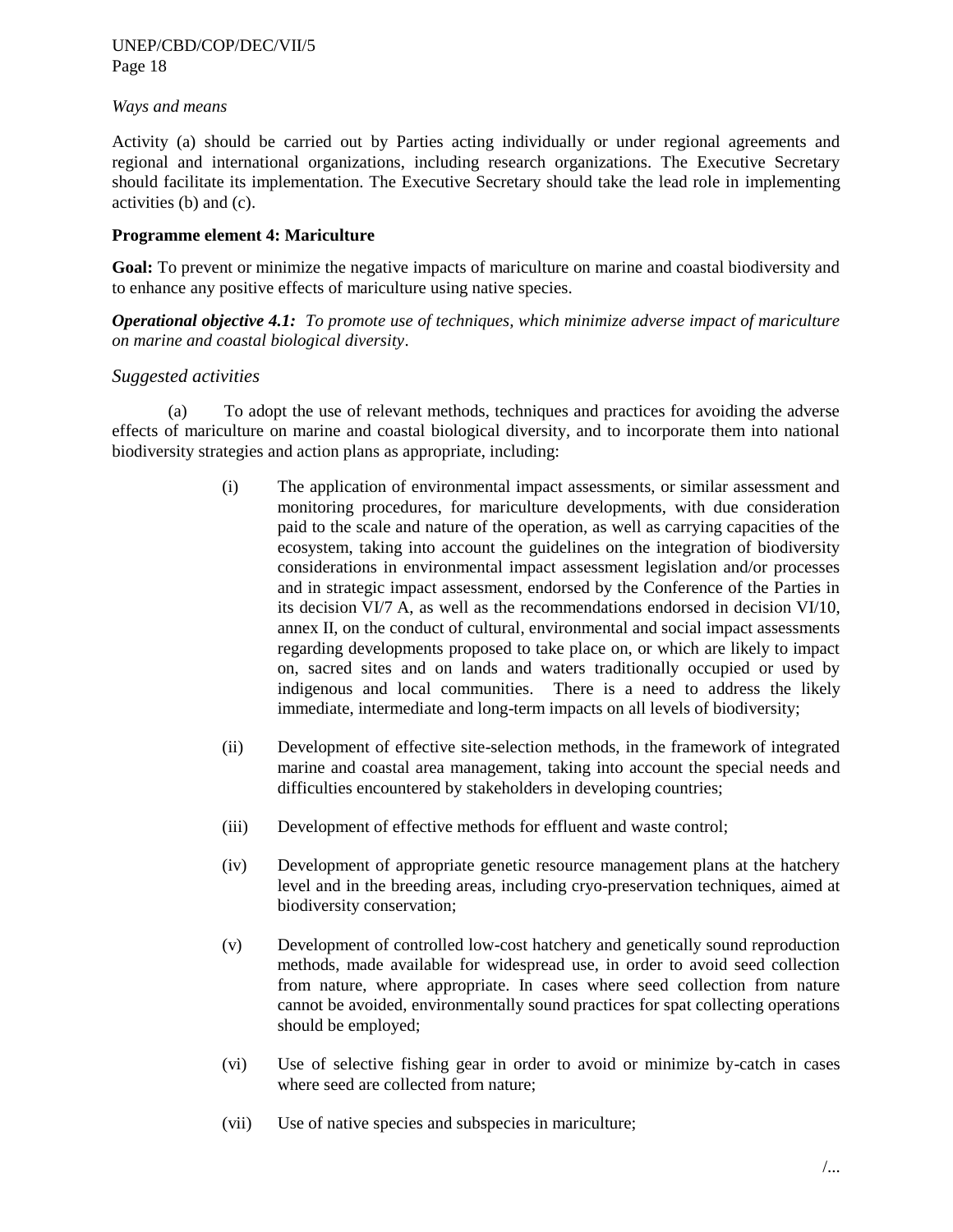- (viii) Implementation of effective measures to prevent the inadvertent release of mariculture species and fertile polyploids, including, in the framework of the Cartagena Protocol on Biosafety, living modified organisms (LMOs);
- (ix) Use of proper methods of breeding and proper places of releasing in order to protect genetic diversity;
- (x) Minimizing the use of antibiotics through better husbandry techniques;
- (xi) Ensure that fish stocks used for fish meal and fish oil are managed in such a way as to be sustainable and to maintain the trophic web;
- (xii) Use selective methods in industrial fisheries to avoid or minimize by-catch;
- (xiii) Considering traditional knowledge, where applicable as a source to develop sustainable mariculture techniques.

(b) To adopt best-management practices and legal and institutional arrangements for sustainable mariculture, taking into account the special needs and difficulties encountered by stakeholders in developing countries, in particular through implementing Article 9 of Code of Conduct on Responsible Fisheries, as well as other provisions in the Code dealing with aquaculture, recognizing that it provides necessary guidance to develop legislative and policy frameworks at the national, regional and international levels.

(c) To undertake a comprehensive review of relevant documents on best practices relevant to mariculture, and to disseminate the results, as well as relevant case-studies, through the clearing-house mechanism prior to the tenth meeting of SBSTTA.

(d) To facilitate the implementation of the research and monitoring priorities outlined in appendix 5 below in collaboration with FAO and other relevant organizations.

(e) To undertake regional and international collaboration to address transboundary impacts of mariculture on biodiversity, such as the spread of disease and invasive alien species.

### *Ways and means*

Activities (a) and (b) should be carried out by Parties acting individually or under regional agreements, with assistance from regional and international organizations, such as FAO, and the Executive Secretary. The Executive Secretary should take a lead role in carrying out activity (c). Activity (d) should be carried out by Parties, regional and international organizations, including research organizations. The Executive Secretary should facilitate its undertaking. Funding agencies should support implementation of activities (a) and (b).

### **Programme element 5: Invasive alien species**

**Goal:** To prevent the introduction of invasive alien species into the marine and coastal environment, and to eradicate to the extent possible those invasive alien species that have already been introduced.

*Operational objective 5.1: To achieve better understanding of the pathways and the causes of the introduction of alien species and the impact of such introductions on biological diversity.*

# *Suggested activities*

(a) To analyse and disseminate information, data and case-studies on the subject.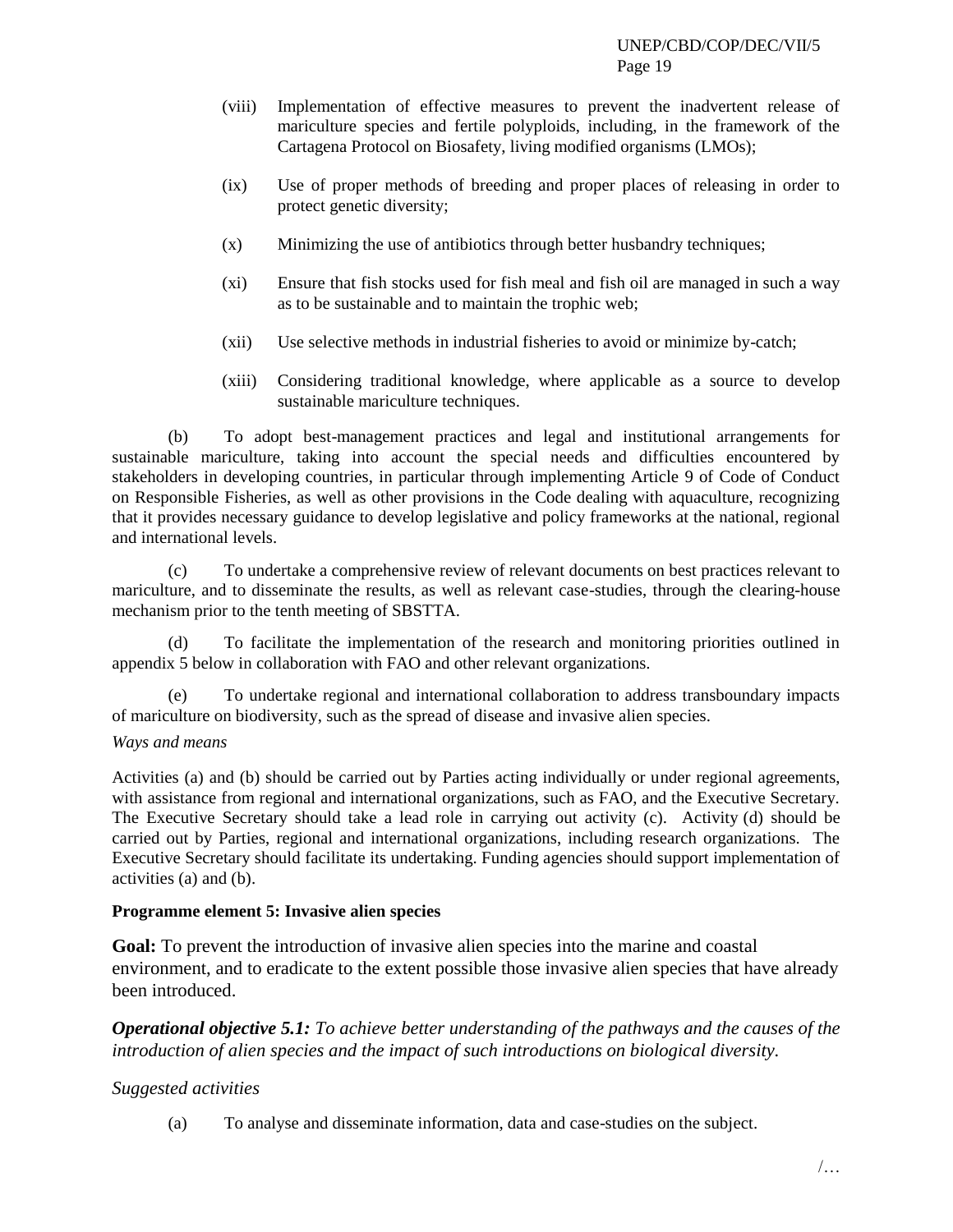- (b) To develop collaboration with relevant organizations.
- (c) To ensure exchange of information and experience, using appropriate mechanisms.

### *Ways and means*

The Executive Secretary should take a lead role in carrying out these activities, with assistance from international organizations (such as the International Maritime Organization (IMO) and the Global Invasive Species Programme (GISP)), regional organizations and Parties.

*Operational objective 5.2: To put in place mechanisms to control all pathways, including shipping, trade and mariculture, for potential invasive alien species in the marine and coastal environment.*

# *Suggested activities*

(a) To invite relevant organizations such the International Maritime Organization (IMO), the Global Invasive Species Programme (GISP), the Food and Agriculture Organization of the United Nations (FAO), and the Ramsar Convention on Wetlands to work together to develop an international cooperative initiative to address impediments to the management of marine alien species, particularly to address technical problems related to the identification and control of marine invasions.

(b) To implement measures to address invasive alien species in ballast water, including through the International Convention for the Control and Management of Ships' Ballast Water and Sediments

(c) To exchange information and facilitate technical cooperation on effective techniques for prevention, early detection, eradication and control of invasive alien species in the marine and coastal environments.

(d) To develop close collaboration between national agencies responsible for development of controls on pathways for entry of alien species and national input into the work of the International Plant Protection Convention (IPPC), the Organization internationale des epizooties (OIE), IMO and other relevant international agreements.

(e) To identify means to support capacity-building in developing countries to strengthen their ability to conduct work related to alien species.

(f) To promote international cooperation by inviting relevant organizations and donor agencies to collaborate in the assessment of the effects of invasive alien species, and in the elaboration of strategies for their control.

### *Ways and means*

Activities (b), (c) and (d) should be carried out by Parties. The other activities should be carried out by the Executive Secretary and the organizations identified in activity (a) as well as by, and in collaboration with, Parties.

*Operational objective 5.3***:** To maintain an incident list on introductions of alien species

# *Suggested activities:*

To continue making updated information on introductions of alien species available through the clearing-house mechanism or other appropriate mechanisms.

### *Ways and means*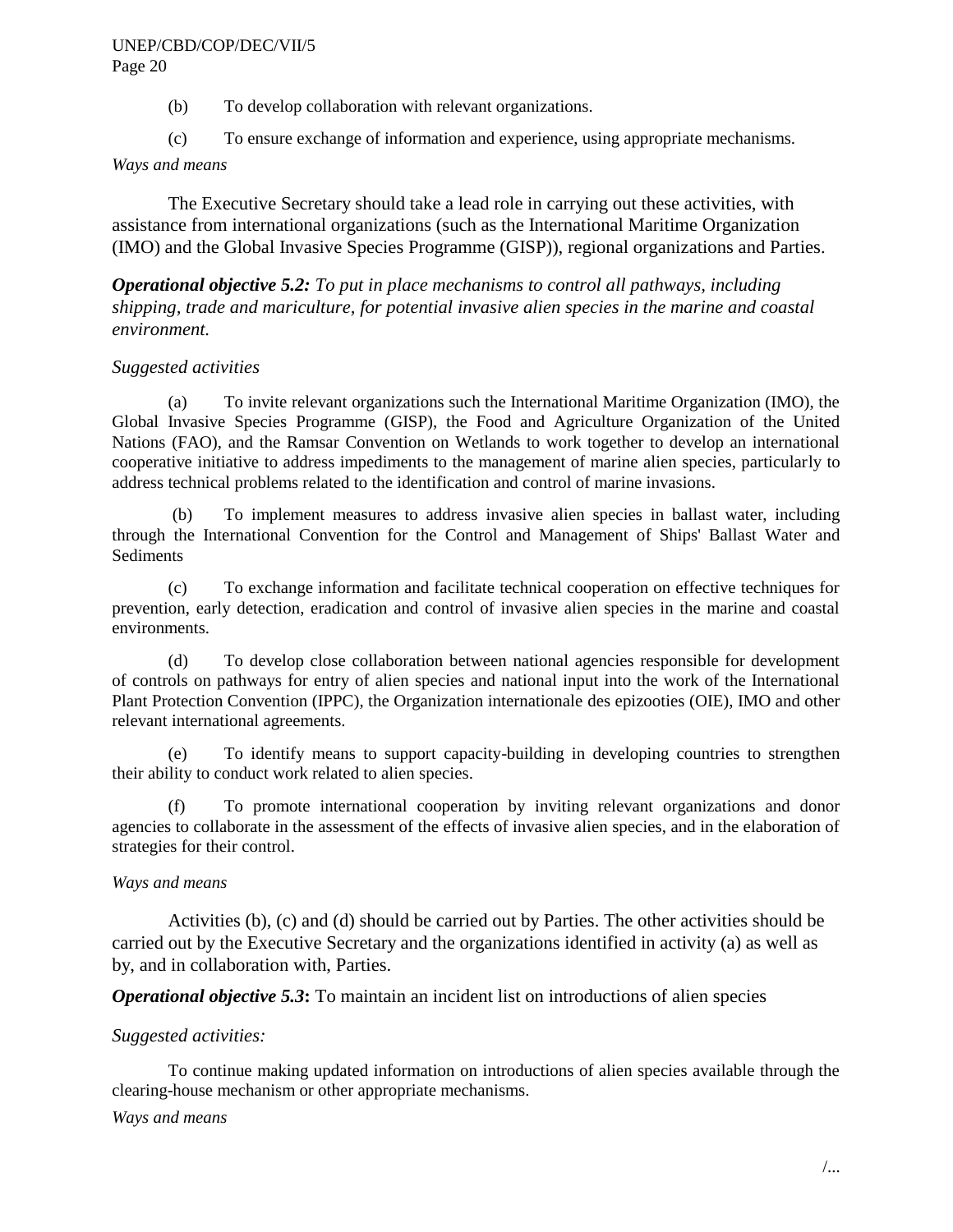The Executive Secretary should take a lead role in facilitating the implementation of this activity in collaboration with relevant international and regional organizations and the Parties.

# **Programme element 6. General**

*Operational objective 6.1: To assemble a database of initiatives on programme elements through a cooperative approach with relevant organizations and bodies, with special emphasis on integrated marine and coastal areas management.*

# *Suggested activities*

- (a) To identify sources of relevant information and to make this readily available.
- (b) To request inputs from Parties, countries and relevant organizations and bodies.

(c) To carry out desk evaluations with the assistance of the roster of experts of available information and to disseminate the findings through the clearing-house mechanism.

# *Ways and means*

The Executive Secretary should take a lead role in implementing these activities.

*Operational objective 6.2: To undertake effective collaboration, cooperation and harmonization of initiatives with relevant conventions, organizations and agencies while recognising their independent mandates.*

# *Suggested activities*

(a) To identify and implement meaningful joint activities and initiatives with relevant conventions, organizations and agencies aimed at the implementation of this work programme.

(b) To collaborate with regional seas conventions and action plans, including identification of joint programmes of work on topics of mutual relevance, including through regionally elaborated criteria for the establishment and management of marine and coastal protected areas under regional seas conventions and action plans.

# *Ways and means*

The Executive Secretary should take a lead role in implementing these activities, together with relevant conventions, organizations and agencies, coordinating units of regional seas conventions and action plans.

# **IV. ENABLING ACTIVITIES**

` (a) Provision of assistance to coastal in particular small island developing States in developing ocean policies and mechanisms for integrated management.

(b) Strengthening capacity of small island developing States, through training and other appropriate means, to enable their effective participation in all elements of the Convention's research priorities on marine and coastal biodiversity, including conducting new research and compiling information from past research on marine and coastal biodiversity within and beyond national jurisdiction.

(c) Updating and strengthening existing legislation as well as institutions dealing with marine and coastal issues, including the effective implementation of laws and regulations, and the strengthening and rationalization of institutions.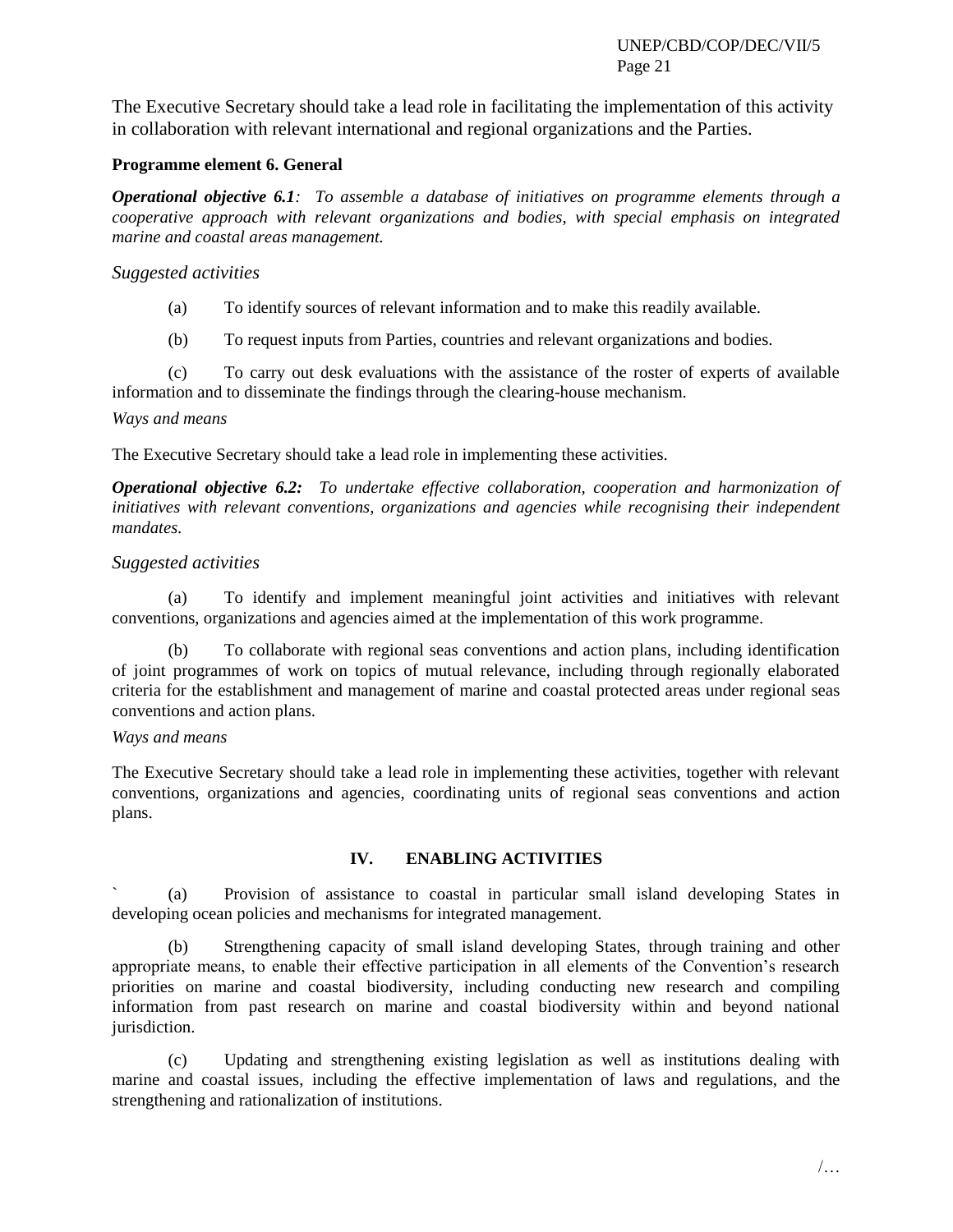(d) Provision of assistance to coastal in particular small island developing States in coordinating policies and programmes at the regional and subregional level, aimed at the conservation and sustainable management of fishery resources and implementation of integrated coastal area management plans, including through the promotion of sustainable coastal and small-scale fishing activities and, where appropriate, the development of related infrastructure.

(e) Formation of cooperative partnerships between countries or between international and/or regional organizations to enhance capacity for implementation, taking into account the special needs and difficulties experienced by stakeholders in developing countries and by indigenous and local communities.

(f) Increase of scientific, technical and technological collaboration, including integrated assessment at the global and regional levels, including the appropriate transfer of marine science and marine technologies and techniques for the conservation and management of living marine resources and expanding ocean-observing capabilities for timely prediction and assessment of the state of the marine environment.

(g) Build capacity in marine science, information and management, through, *inter alia*, promoting the use of environmental impact assessments and environmental evaluation and reporting techniques for projects or activities that are potential harmful to the coastal and marine environments and their living and non-living resources.

(h) Undertaking capacity-building, technology transfer, public education and awareness, and training in order to improve the implementation of this programme of work.

(i) Urgent mobilization of financial resources and identification of additional funding mechanisms for implementation of this programme of work, including provision of information about creative arrangements and tools for financing conservation and sustainable use, and through establishment of additional mechanisms, such as small grants funds.

(j) Provision of financial and technical support by the international community including by distant water fishing nations to developing countries in particular small island developing States for sustainable management and use of marine and coastal resources.

(k) Continued review of obstacles to implementation of each programme element leading to development of additional enabling activities, as appropriate, aimed at overcoming such obstacles.

(l) To develop close collaboration between national agencies responsible for implementation of this programme of work and related supporting activities.

# *Ways and means*

The Executive Secretary should collaborate with funding agencies, international and regional organizations and Parties to facilitate the implementation of these activities. Activity (b) will carried out in collaboration with regional fisheries and research organizations as appropriate. Funding agencies should support implementation of activity (b).

# **V. TIME SCHEDULE**

The elaborated programme of work will be effective for a six year time period (2004-2010) at which point its implementation will be reviewed in depth, and the programme of work will be revised as necessary. Additional elaboration of the programme of work prior to 2010 can be undertaken through decisions of the Conference of the Parties in response to emerging global priorities needing urgent action.

# *Appendix 1*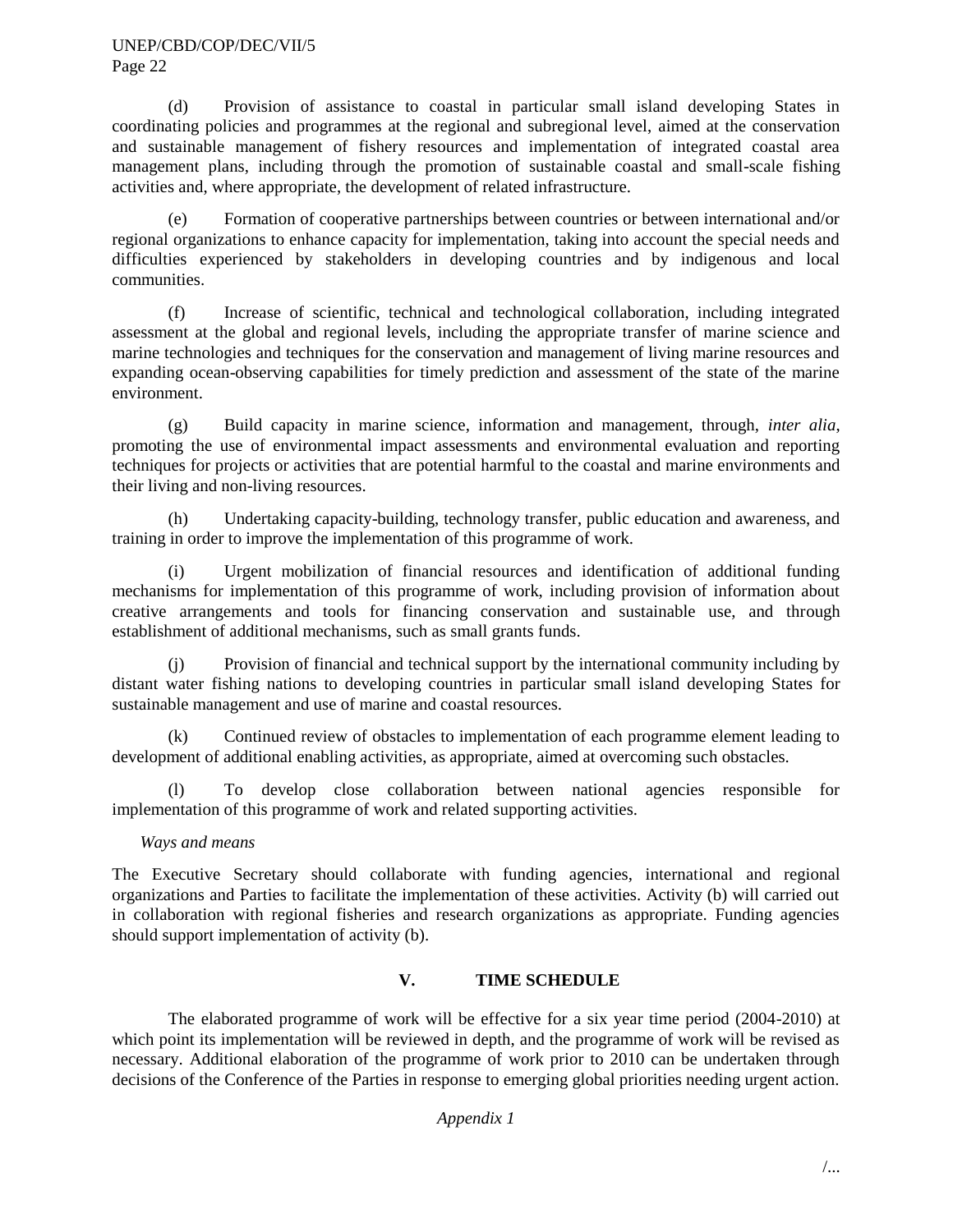# **SPECIFIC WORK PLAN ON CORAL BLEACHING**

The following activities, adopted by the Conference of the Parties in its decision VI/3 and amended by decision VII/5, would be incorporated under operational objective 2.3 of the elaborated programme of work. These amendments recognize the urgent need to implement action to manage coral reefs for resistance and resilience to, and recovery from, episodes of raised sea temperatures and/or coral bleaching.

### 1. *Management actions and strategies to support reef resilience, rehabilitation and recovery*

(a) The identification, investigation and management of areas of demonstrated resilience and/or resistance to raised sea-temperature and coral-bleaching events. 5/

### *Highest priority actions for implementation*

- (i) Identification of coral-reef areas that exhibit resistance and/or resilience to raised sea temperatures;
- (ii) Identification, development, testing and refinement of management regimes to enhance reef resilience to and recovery from raised sea temperatures and/or coral bleaching, through the application of, *inter alia,* appropriate protective status, reduction of reef stressors, management of reef communities, etc;

### *Other priority actions*

- (iii) Investigation of factors that enable such resistance such as, *inter alia* cool currents, cold up-wellings, genetic tolerance in certain species and genotypes of corals to raised sea temperatures, presence and necessary abundance of reef associated biodiversity that imbues reef systems with resilience to raised sea temperatures and/or coral bleaching;
- (iv) Investigation of the role(s) of sea currents, local and larger scale, in the resistance and/or resilience of coral reefs to raised sea temperatures and/or coral bleaching.

(b) The recognition of the urgent need to supplement coral reef information gathering and monitoring schemes with focused management activities and the need to assist, support and enable such activities:

### *Highest priority action for implementation*

(i) Establish or expand as appropriate, and begin to implement, international support programmes to developing countries, countries with economies in transition, and in particular, least developed countries and small island developing states, to support such activities;

**(c) Identify and develop pilot projects for management interventions that promise to increase reef resilience to bleaching in both the short and long-term and/or strengthen reef recovery post-bleaching .6/**

 $\overline{\phantom{a}}$ 

<sup>5/</sup> *Ongoing initiatives*

<sup>(</sup>i) Areas exhibiting resistance to raised sea temperatures and/or high resilience to coral bleaching have been identified, for example in the Indian Ocean, through coral reef monitoring programmes.

<sup>(</sup>ii) Management regimes to enhance post-bleaching coral recruitment in key areas have been tested, for example with regard to control of coral-grazing species

<sup>(</sup>iii) A users manual for building resistance and resilience to climate change in natural systems, entitled ―Buying time‖ was launched at the World Parks Congress, and is being tested in tropical marine ecosystems.

<sup>6/</sup> *Ongoing initiatives*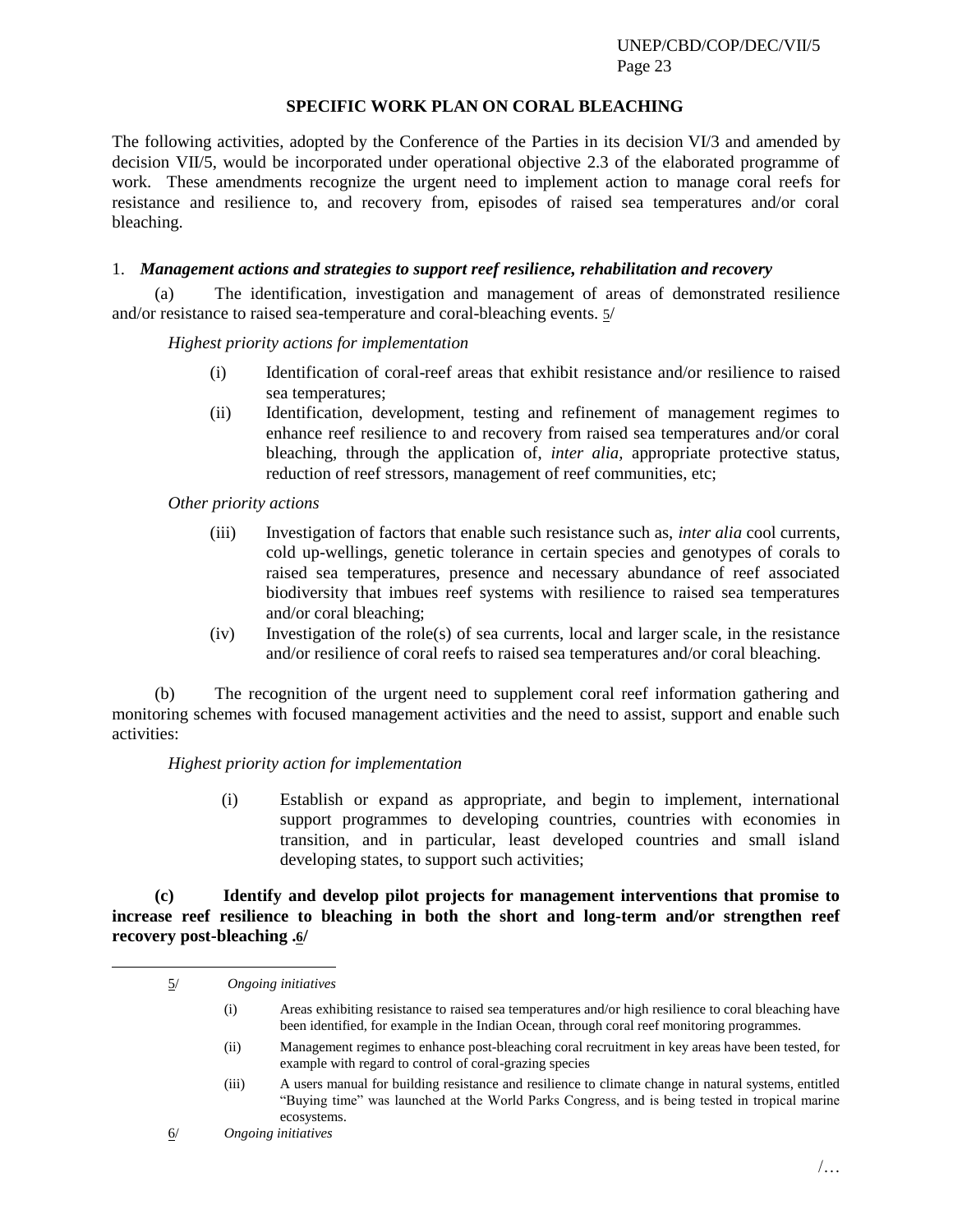*Highest priority actions for implementation*

- (i) Explore utility and feasibility of short-term management interventions to reduce severity of bleaching or to facilitate recovery after bleaching;
- (ii) Instigate and support initiatives for marine protected areas managers where resilience principles are being actively applied and tested;
- (ii) Encourage the application of resilience principles in coral reef areas outside marine protected areas;

**(d) Integrate bleaching resilience principles into marine protected areas network design of networks of marine protected areas, and management approaches, such as improving water quality, preventing overfishing and protecting biodiversity. 7/**

*Highest priority action for implementation*

(i) Establish programmes that provide information and resources to support understanding and application of resilience principles into the design.

**(e) Increase implementation of management actions, including identifying and promoting key demonstration sites that reduce localized stressors on reefs in order to increase reef resilience to mass bleaching: 8/** 

#### *Highest priority action for implementation*

(i) Assist reef managers to identify, implement and justify actions that can reduce localized stressors on reefs that will increase reef resilience to mass bleaching.

### *2. Information gathering*

l

(a) Implement and coordinate targeted research programmes, including predictive modelling, that increase understanding of:

- (i) The *mechanisms* that cause mass coral bleaching, including:
	- a. Mechanisms that lead to variation in bleaching symptoms;
- (i) The Nature Conservancy Reef Resilience Program is launching a programme aimed at establishing pilot projects that will test the application of resilience principles in coral reef MPAs.
- (ii) The benefits of reducing fishing pressure during post-bleaching recovery of damaged coral reefs are being experimentally evaluated in East Africa.
- 7/ *Ongoing initiatives*
	- (i) The Nature Conservancy Reef Resilience Toolkit provides guidance for MPA managers to integrate bleaching resilience principles into MPA design and management.
	- (ii) The Great Barrier Reef Marine Park Authority (GBRMPA) has included resilience principles among the major considerations informing the recent rezoning process for the entire Great Barrier Reef Marine Park.

8/ *Ongoing initiatives*

- (i) The United States Coral Reef Task Force (CRTF) has implemented a program of Local Action Strategies to guide and support local management actions that reduce localise stressors on reefs.
- (ii) The GBRMPA is implementing a range of management initiatives within a framework designed to reduce local stressors and therefore improve reef resilience to climate change. Key actions have included a program to reduce land-based sources of pollution (Great Barrier Reef water quality protection plan) and a full revision of marine park zoning to improve biodiversity protection (representative areas programme).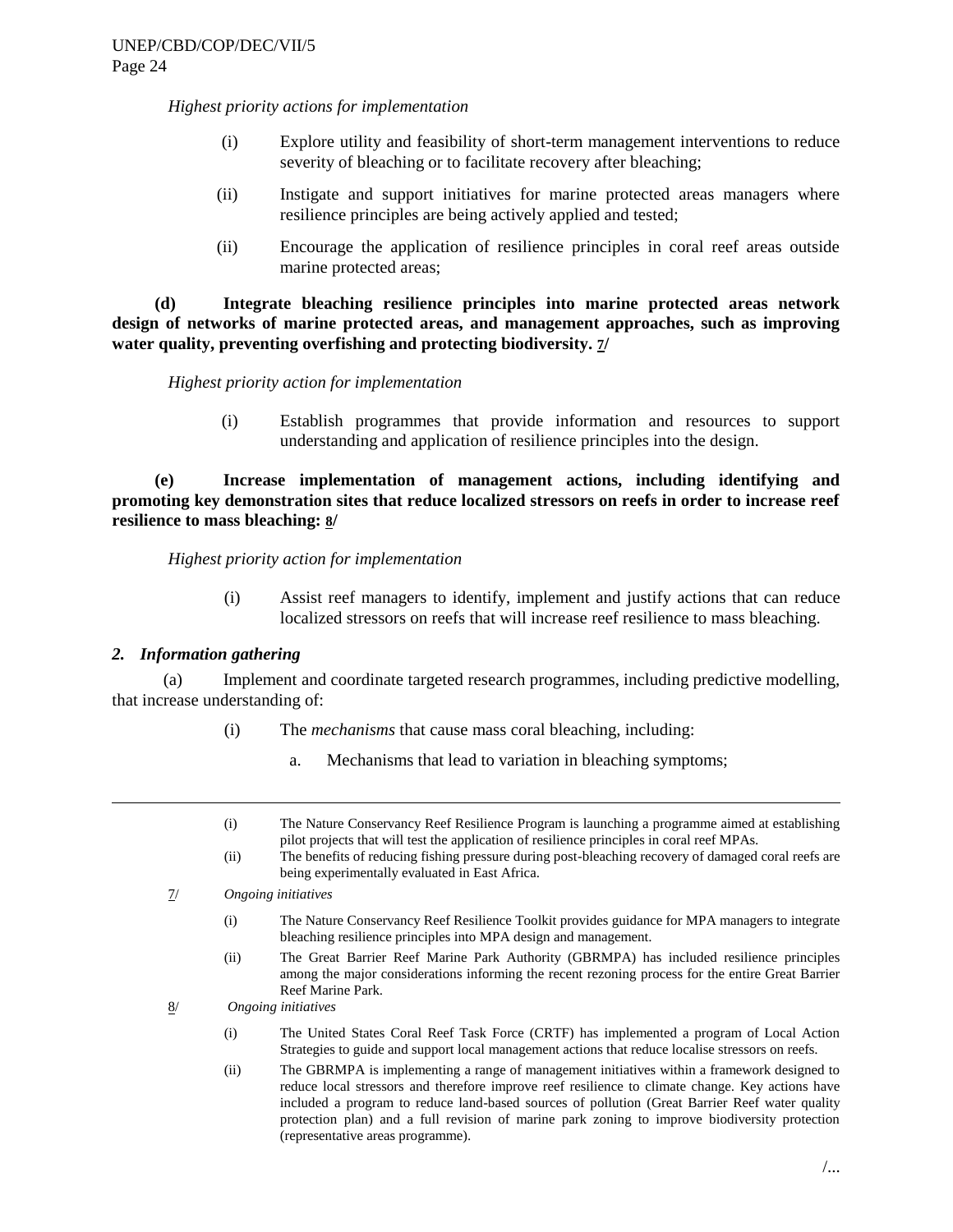- b. Bleaching thresholds for varying geographic locations and reef types for acute and chronic increases in sea temperature;
- c. Synergistic relationships between global stressors, such as warming, increased exposure to ultraviolet radiation and localized threats that already place reefs at risk, such as pollution and overfishing;
- (ii) The *long-term consequences* of mass coral bleaching under different warming scenarios, including:
	- a. Understanding of acclimation and adaptation potential
	- b. Prediction of the frequency and extent of mass bleaching
	- c. Predict the impacts of mass bleaching on ecological, social, and economic systems.
- (iii) The *management* of mass coral bleaching, including:
	- a. Effectiveness of short-term management interventions in promoting reef resilience to bleaching and/or recovery after mass bleaching events.
	- b. Understanding of strategies to support long-term resilience to bleaching, including connectivity, removal of localized stressors, etc.

While many of the information needs for the work plan will require a longer term commitment, the work plan recognizes the need to act now to minimize the impacts of coral bleaching through effective management initiatives. **9/** 

9/ *Ongoing initiatives*

l

(i) The Ad Hoc Study Group on Indicators of Coral Bleaching and Subsequent Effects was established September 2000 under the auspices of IOC/UNESCO with three major objectives: to develop possible molecular, cellular, physiological, and community indicators of coral bleaching that are reliable in their ability to detect early stress signals; examine potential mechanisms of reef corals for adaptation/acclimatization to global environmental change; investigate long-term response of reef corals to large scale changes in environmental variables. The group will meet annually for three years and distribute findings through annual reports and a final publication.

(ii) The Global Coral Reef Monitoring Network (GCRMN) is a global network of coral reef scientists, Governments and local communities for monitoring and assessment of coral reefs, in terms of both biophysical and socio-economic parameters needed for management. GCRMN is co-hosted by the Australian Institute of Marine Science and the World Fish Center (ICLARM). The World Fish Center also host ReefBase, the official database of GCRMN, with data of over 8,000 coral reefs over the world. UNEP, together with IOC/UNESCO, is a sponsor of the GCRMN and a member of the GCRMN Management Group and the GCRMN Scientific and Technical Advisory Committee.

- (iii) GCRMN has developed a comprehensive Status of Coral Reefs of the World report to be updated every two years, with the most recent edition published in October 2002.
- (iv) UNEP, through GCRMN, emphasizes the importance of monitoring socio-economic parameters to achieve sustainable use of coral reef ecosystems. A socio-economic manual has recently been developed (October 2000) for monitoring of these parameters for enhanced management capacity.
- (v) Contributing to GCRMN are existing regional projects. Regional coral reef monitoring networks within GCRMN exist for the Indian Ocean and the Wider Caribbean funded by World Bank, with the goal of assisting in the conservation of the rich biodiversity of coral reefs and their socioeconomic value, and in the sustainable management of their resources, through a monitoring network. Monitoring programs dedicated to detect impacts from coral bleaching are being implemented within the Asia Pacific region (including the Great Barrier Reef), with a program underway currently to maximise their compatibility for regional summaries.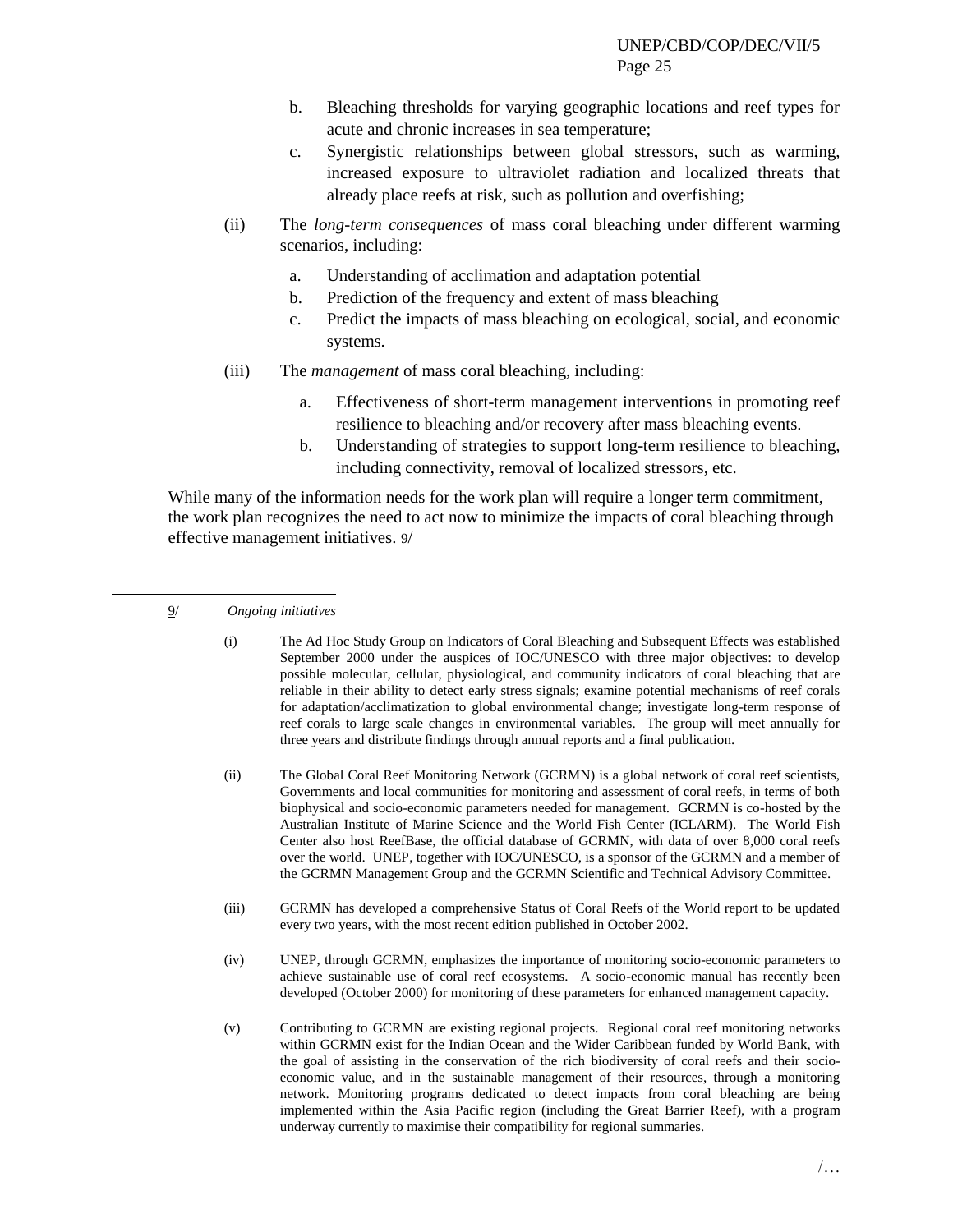#### *Highest priority actions for implementation*

- (i) Document instances of mass bleaching, and the impacts of coral-bleaching and coral-mortality events on social and economic systems, and provide relevant information to the Secretariat through the Global Coral Reef Monitoring Network (GCRMN).
- (ii) Compile, and disseminate through the clearing-house mechanism, current scientific information on the survival of reef-building corals under global warming to allow some prediction of the adaptation and survival of the biological diversity of coral reefs in coming decades.
- (iii) Collaborate with the Global Coral Reef Monitoring Network to compile information on existing networks, databases and websites which can provide upto-date information of the status of coral reefs and their threats; and assess the quality of the data they contain and methodologies used for data collection and analysis.

#### *Other priority actions*

- (iv) Strengthen networks for data collection and dissemination of information on coral-reef status and interpretation of long-term trends resulting from global climate change and anthropogenic stresses to assist effective management and conservation.
- (v) Support further targeted research programmes that investigate:
	- a. The mechanisms that cause of mass bleaching specifically, explanations for variation in bleaching patterns, identification of bleaching thresholds, and synergistic relationships between local threats and warming seas.
	- b. The impacts of coral bleaching and coral mortality events on social and economic systems;
	- c. Management options to building reef resilience to mass bleaching on both short- and long-time frames;

(b) Implement and coordinate baseline assessments and long-term monitoring to measure the biological and meteorological variables relevant to coral bleaching, mortality and recovery, as well as the socio-economic parameters associated with coral-reef services. 10/

- (vi) Under the International Coral Reef Action Network (ICRAN), the World Conservation Monitoring Centre (WCMC) and the World Fish Center are exploring the integration and availability of mapbased products through the WCMC website and through ReefBase.
- (vii) Some projects within the CORDIO programme in the Indian Ocean region focus on determining the socio-economic impacts of coral mortality and options for mitigating these through management and development of alternative livelihoods.
- 10/ *Ongoing initiatives*

l

- (i) The objectives of the Ad Hoc Study Group on Indicators of Coral Bleaching and Subsequent Effects under activity (a) above include the identification of biological indicators that would facilitate long-term monitoring.
- (ii) GCRMN currently serves as a network for coral reef assessments and monitoring of biological variable relevant to coral bleaching, mortality and recovery, as well as many socio-economic parameters associated with coral-reef services (see activity (a)).
- (iii) Data repository and dissemination systems such as ReefBase may offer time-line biological data.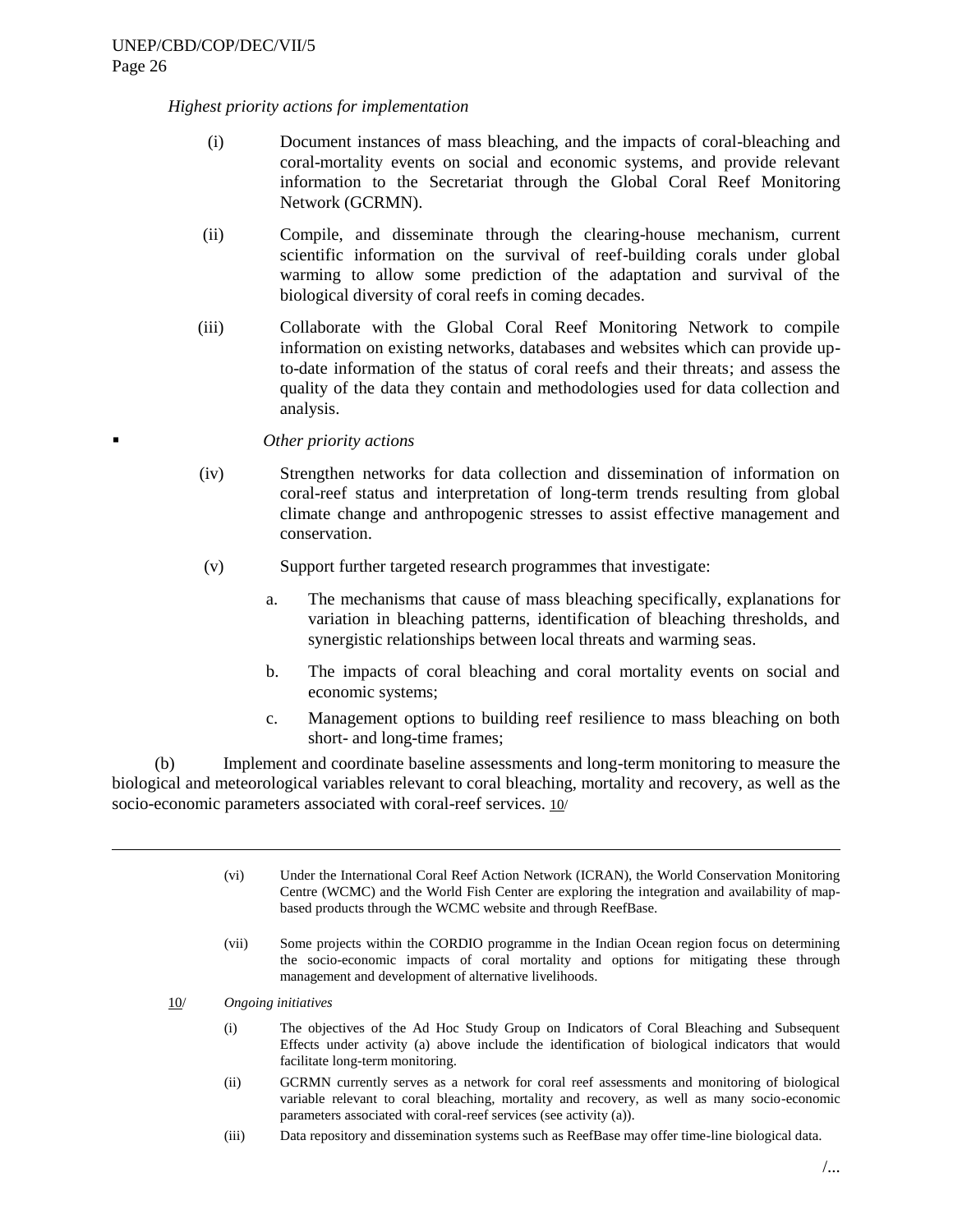#### *Highest priority actions for implementation*

- (i) Implement baseline assessments and long-term monitoring to measure the extent and severity of coral bleaching, mortality and recovery and identify reef areas that exhibit resistance and/or resilience to raised sea temperatures;
- (ii) Compile information on the socio-economic impacts of coral bleaching on communities dependent on coral reefs;
- (iii) Widen, as necessary, the research on socio-economic impacts of coral bleaching on communities dependent on coral reefs;
- (iv) Identify pilot projects that establish training programmes and survey protocols and enhance availability of expert advice at a range of scales, including classification of scale data;

*Other priority actions* 

l

- (v) Support ongoing assessment and monitoring initiatives, such as those of UNESCO, ICRAN, the regional seas conventions and action plans, GCRMN, UNEP and CORDIO;
- (vi) Encourage and facilitate large-scale (ecosystem) monitoring programs that can generate an understanding of the large scale (both temporal and spatial) impacts of coral bleaching, with a particular focus on the cumulative ecosystem-level impacts of successive coral bleaching events (The WWF Global Protocol to be released 2004 provides a framework for this);
	- (iv) GCRMN, in coordination with the World Bank, IUCN, the Australian Institute of Marine Science and UNEP regional seas programmes is targeting existing or planned marine protected areas as the focus of some of their monitoring activities. The sites may offer valuable baseline data and serve for long-term monitoring. The Great Barrier Reef Marine Park Authority has implemented a baseline monitoring program to detect long term impacts of coral bleaching on the Great Barrier Reef.
	- (v) GCRMN is currently developing rapid assessment methodology for socio-economic and biophysical parameters in the Eastern African region, especially for use in developing countries where limited resources do not always allow for regular high-intensive monitoring..
	- (vi) WWF are leading a collaboration with ReefBase and the Great Barrier Reef Marine Park Authority to release in 2004, a global toolkit containing standardised methods for assessment and monitoring impacts of coral bleaching events.
	- (vii) The United States CRTF, GBRMPA and IUCN are producing a publication *Responding to Global Change: A Reef Manager's Guide to Coral Bleaching* for release in 2004. The Guide builds on the IUCN/CBD publication *Management of Bleached and Severely Degraded Coral Reefs*. It will assist reef managers to predict, understand and respond to coral bleaching events, and take action to minimise the severity and irreversibility of damage from climate change through supporting the natural resilience of reef ecosystems. The publication evaluates and synthesises current and emerging experience and knowledge to guide efforts to reduce the impact of climate change on coral reefs.
	- (viii) The UNEP Division of Environmental Information, Assessment and Early Warning coordinates a variety of information available from remote sensing technologies and organizations that facilitates dissemination of such information. They are well suited to coordinate assessment of meteorological variables relevant to coral bleaching, mortality and recovery.
	- (ix) WCMC and ICLARM are exploring the integration and availability of map-based products through the WCMC website and through ReefBase.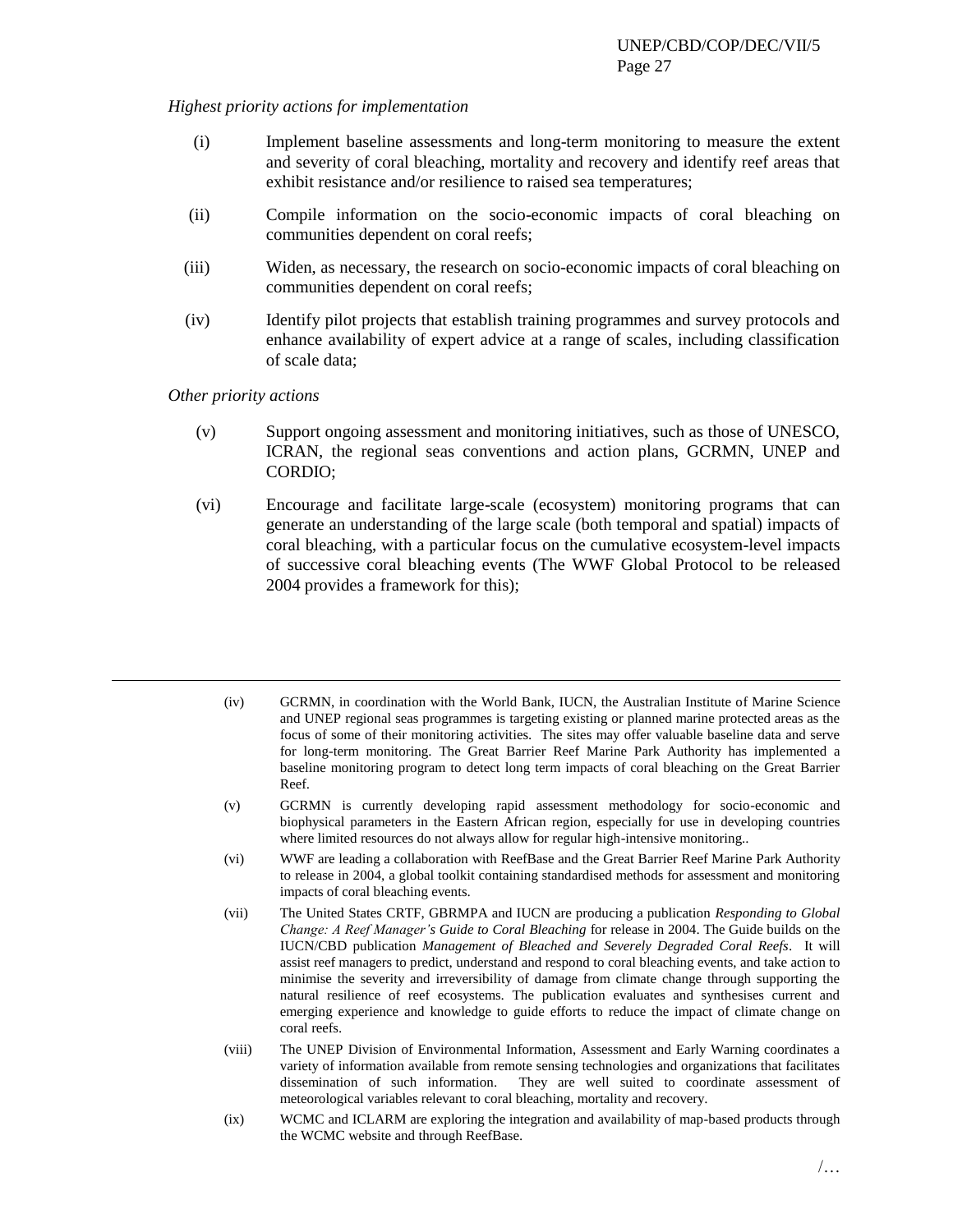(c) Develop a rapid response capability to document coral bleaching and mortality, including in developing countries and remote areas, encompassing establishment of training programmes, survey protocols, expert advice, and contingency funds or rapid release of special project funding. 11/

*Highest priority actions for implementation*

- (i) Support the development of standardized training modules and manuals on detection and documentation of coral-bleaching events, mortality or recovery monitoring.
- (ii) Build capacity and facilitate the development and implementation of coral-bleaching response plans, taking into account expert guidance, by organisations responsible for managing and conserving coral reefs;

*Other priority actions*

(iii) Organize, in conjunction with relevant agencies and organizations, annual meetings in each region on coral-reef assessment and monitoring methods with particular emphasis on documenting coral bleaching, bleaching related mortality and subsequent recovery. These should be integrated into existing programmes, where possible (regional seas conventions and actions plans may have the best capacity to implement these measures).

(d) Encourage and support countries in the development and dissemination of status-of-thereefs reports and case-studies on the occurrence and impacts of coral bleaching and related mortality.12/

 $\overline{\phantom{a}}$ 

- (i) The objectives of the Ad Hoc Study Group on Indicators of Coral Bleaching and Subsequent Effects referred to under activity (a) above include the identification of physiological early-stress indicators in corals.
- (ii) The Sida-SAREC and World Bank programme on coral-reef degradation in the Indian Ocean, was initiated as a response to the 1998 coral-bleaching event (CORDIO).
- (iii) GCRMN is currently developing rapid assessment methodology for socio-economic and biophysical parameters in the Eastern African region, especially for use in developing countries where limited resources do not always allow for regular high-intensive monitoring (ReefCheck).
- (iv) Within the ICRAN strategic plan, it is intended that these capabilities will be developed and made widely available.
- (v) The UNEP Division of Environmental Information, Assessment and Early Warning coordinates a variety of information available from remote sensing technologies and organizations that facilitates dissemination of such information.
- (vi) The Great Barrier Reef Marine Park Authority has developed a comprehensive Coral Bleaching Response Program, which is being used as a model for development of other regional response programs (Program document can be downloaded fro[m www.gbrmpa.gov.au\)](http://www.gbrmpa.gov.au/).
- (vii) The *Reef Manager's Guide to Coral Bleaching* being released in 2004 by the US Coral Reef Task Force and GBRMPA provides protocols, advice and a framework for planning and implementing rapid responses to coral bleaching events. The plan for dissemination of the guide includes targeted capacity building in partnership with NOAA and The Nature Conservancy.
- 12/ *Ongoing initiatives*
	- (i) GCRMN has developed a comprehensive Status of Coral Reefs of the World report to be updated every two years, with the most recent edition published in October 2002. This report is largely based of national and regional contributions.
	- (ii) The Secretariat of the Convention on Biological Diversity, in accordance with decision V/3, paragraph 7 of the Conference of the Parties, invited Parties to submit case-studies for dissemination through the clearing-house mechanism. The national reporting mechanism of the

<sup>11/</sup> *Ongoing initiatives*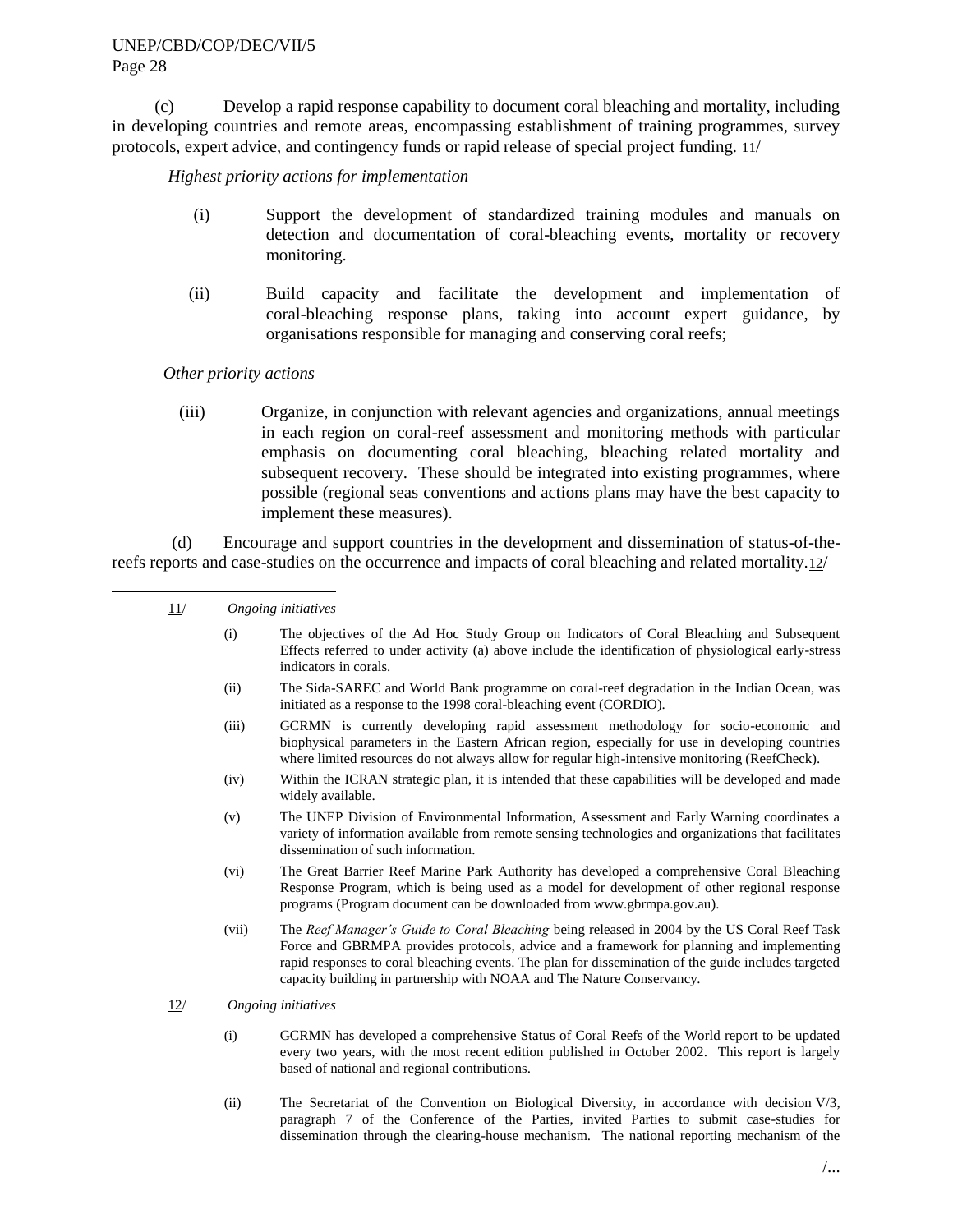### *Highest priority action for implementation*

(i) Strengthen dissemination of existing assessment and monitoring information on status of coral reefs and their threats through existing networks (Under the ICRAN strategic plan, this is a core role of GCRMN and ReefBase);

### *Other priority actions*

- (ii) Include coral bleaching in existing national biodiversity strategies and action plans under the Convention on Biological Diversity.
- (iii) Support and collaborate with GCRMN the expansion of existing networks and initiatives at the regional and national level conducting coral-reef status assessments and monitoring.

(e) Emphasize that coral bleaching can be monitored as an early warning of the impacts of global warming on marine ecosystems and that the collapse of coral-reef ecosystems could impact ecological processes of the larger marine system of which coral reefs are a part, and expand the use of early-warning systems for coral bleaching. 13/

### *Highest priority action for implementation*

(i) Recognizing that coral bleaching is a cumulative-stress response (i.e. global warming is the most widespread stressor, but known localized human-induced stresses exacerbate events), develop education programmes addressing an ecosystem approach to coral-reef management and the relation between coral-reef health, resilience and other human-induced stresses.

### *Other priority actions*

- (ii) Encourage space agencies and private entities to maintain deployment of relevant sensors and to initiate design and deployment of specialized technology for shallow-oceans monitoring;
- (iii) Expand the use of existing early warning systems and support the development of Web-based early warning systems and other means (for example, *in situ* temperature loggers);

Convention on Biological Diversity facilitates the collection of information on the status of coral reefs and case-studies on the occurrence and impacts of coral bleaching.

- (iii) The CORDIO Status Reports offer reporting opportunities on the status of the reefs for Indian Ocean countries. The dissemination of this information through the CORDIO newsletter has facilitated further communication and coordination on local impacts.
- 13/ *Ongoing activities:*

 $\overline{\phantom{a}}$ 

- (i) The UNEP Division of Environmental Information, Assessment and Early Warning coordinates a variety of information available from remote sensing technologies and organizations that facilitate dissemination of such information.
- (ii) Under the International Coral Reef Action Network, WCMC and ICLARM are exploring the integration and availability of map-based products through the WCMC website and through ReefBase that include satellite and aerial imagery.
- (iii) HotSpots satellite temperature monitoring programme.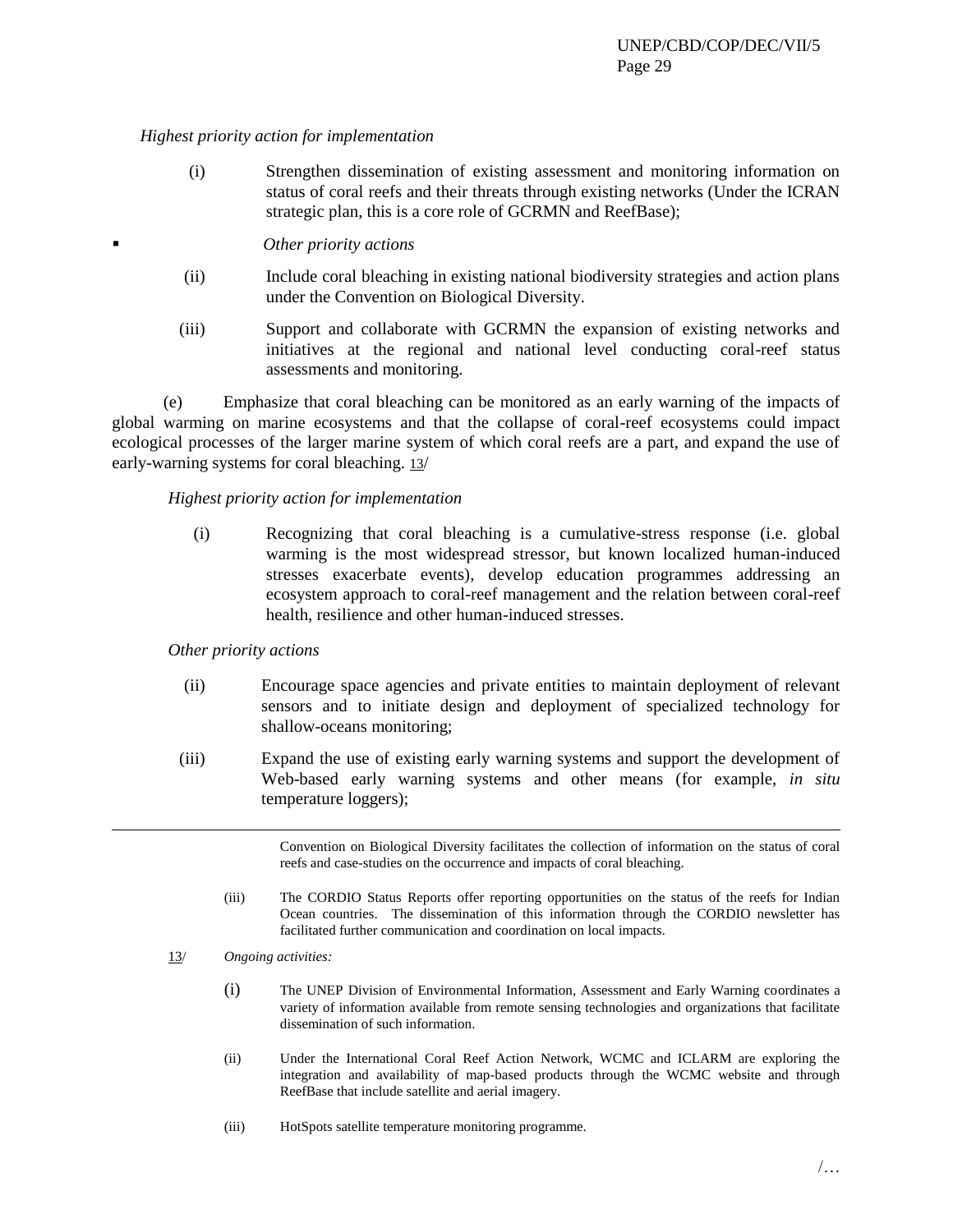- (iv) Encourage mechanisms to make accessible high-resolution multi-spectrum imagery at low cost to coral-reef scientists and managers worldwide with a view to those scientists and managers that are based in developing countries;
- (v) Work with the UNEP Division of Environmental Information, Assessment and Early Warning, GCRMN and other relevant organisations to develop local community capacity for remote and local level validation exercises, and training in interpretation of weather patterns related to the onset of bleaching;
- (vi) Assist in developing and enhancing national and regional capacities of developing coastal States, and in particular small island developing States, on monitoring, interpretation, and application of climatic and oceanographic data related to the onset of bleaching.

(f) Facilitate initiatives that develop partnerships between scientists and managers to generate management-relevant information and products that support local management actions in response to global change: 14/

*Highest priority action for implementation*

(i) Support initiatives to build capacity among reef managers to access and apply scientific information relevant to climate change and coral bleaching;

*Other priority actions*

- (ii) Develop and support initiatives to foster active working relations between scientists and managers that can increase capacity to effectively respond to global change threats to local reefs;
- (iii) Encourage investigations into the relationship between coral-bleaching events and long-term meteorological data.

### *3. Capacity-building:*

l

(a) Support training for reef managers globally on existing tools for responding to mass bleaching events, including early warning prediction, rapid assessment, communication, and management interventions: 15/

*Highest priority action for implementation*

(i) Support activities aimed at building awareness and capacity relating to implementation of tools for responding to mass bleaching events.

14/ *Ongoing initiatives*

(i) The CORDIO programme links reef managers and scientists in efforts to understand and respond to coral bleaching.

(ii) The GEF/World Bank targeted research programme on coral bleaching has a strong focus on supporting high quality science to generate management-relevant information.

(iii) The *Reef Manager's Guide to Coral Bleaching* released 2004 provides current and emerging information to support local management actions in response to global change.

#### 15/ *Ongoing initiatives*

The *Reef Manager's Guide to Coral Bleaching* released in 2004 compiles currently available and emerging tools for responding to mass bleaching events.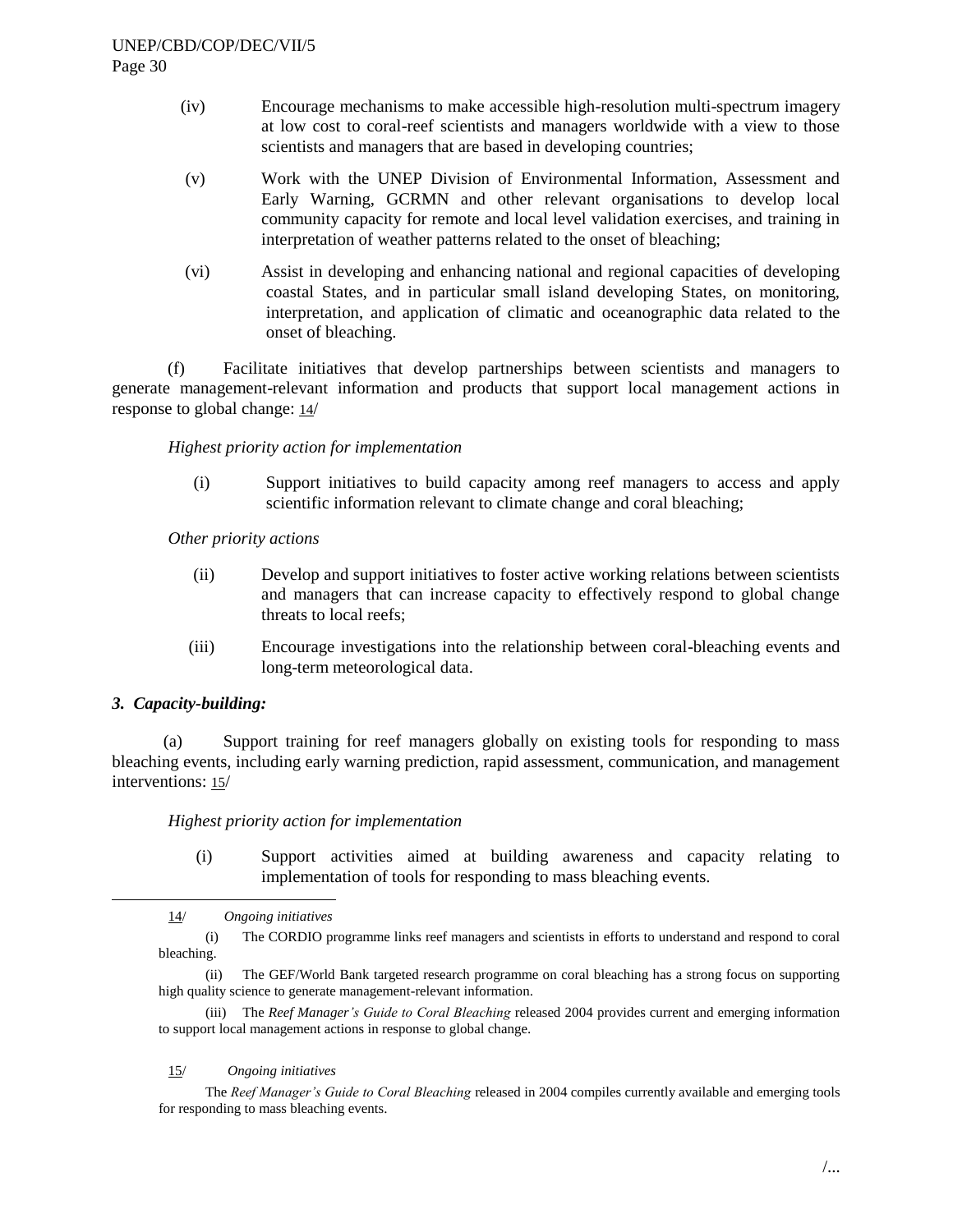(b) Support the training of and career opportunities for relevant marine taxonomists, ecologists, and members of other relevant disciplines, particularly at the national and regional level. 16/

*Highest priority actions for implementation*

- (i) Develop and/or expand training opportunities for protected area managers, fishery managers and related marine resource managers at the national and regional levels, on resource assessment, monitoring, user impact, ecosystem approaches to marine and coastal resource management, surveillance and enforcement, local community integration, and in setting and measuring the achievement of management performance goals and indicators;
- (ii) Encourage a network of reef management agencies in developed and developing countries, and encourage relevant exchange programmes between countries and/or regions involved in coral-reef management with particular emphasis on coral bleaching, bleaching related mortality and subsequent recovery;
- (iii) Gather, and disseminate through the clearing-house mechanism, information on existing training programmes on integrated coastal area management, best practices and related issues to sustainable management of coral reefs;

*Other priority actions*

- (iv) In recognition of the important implication of climate change for coral reefs, encourage and facilitate greater understanding within agencies responsible for reef management about coral bleaching and related global change issues for coral reefs;
- (v) Encourage incorporation or support the issue of coral reefs and bleaching in the capacity building activities of multilateral environmental agreements (e.g. Ramsar Convention, Cartagena Convention) and of their respective contracting parties;
- (vi) Collaborate with GCRMN and other relevant organisations to develop standardized training modules and facilitate programs to build capacity in detection and documentation of coral-bleaching events and subsequent recovery, based on international Protocols and Manager's Guides currently under development;
- (vii) Organize, in conjunction with relevant agencies and organisations, regular meetings in each region on coral-reef assessment and monitoring methods with particular emphasis on documenting coral bleaching, bleaching related mortality and subsequent recovery. These should be integrated into existing programmes, where possible;
- (viii) Create scholarship trust funds in each region of the regional seas programmes to provide scholarships at graduate/postgraduate level for studies on coral-reef

l

<sup>16/</sup> *Ongoing initiatives*

<sup>(</sup>i) Various ongoing training activities not necessarily related to coral bleaching but to coral conservation issues, e.g. the Ramsar Wetlands for the future training initiative for Latin America and the Caribbean; the regional seas programme for Caribbean protected areas managers; various activities supported by aid agencies and global and regional development banks.

<sup>(</sup>ii) Many other training activities are carried out as components of wider projects and programmes. GCRMN is building capacity for coral-reef monitoring and assessments through training workshops, especially in developing countries.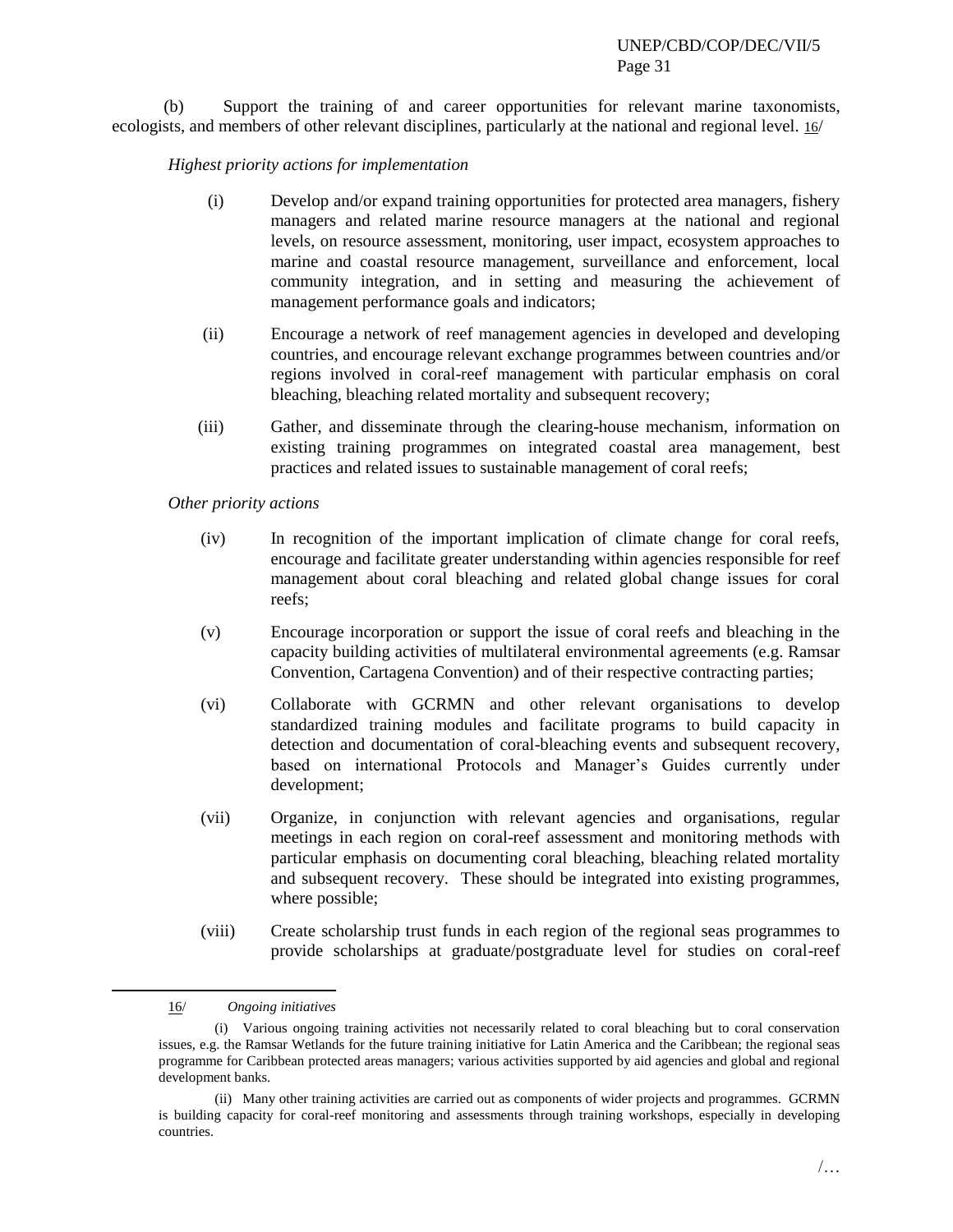conservation and management, giving special consideration to small island developing States;

(ix) Promote the inclusion in national reports under the regional seas conventions, the Convention on Biological Diversity and the United Nations Framework Convention on Climate Change a section for reporting of ecological and socioeconomic impacts of coral-bleaching events.

(c) Encourage and support multidisciplinary approaches to coral-reef research, monitoring, socio-economics and management. 17/

### *Highest priority action for implementation*

(i) Support ICRI and GCRMN activities that encourage and support multidisciplinary approaches to coral-reef research, monitoring, socio-economics and management;

(d) Build stakeholder partnerships, community participation programmes, and public-education campaigns and information products that address the causes and consequences of coral bleaching. 18/

#### *Other priority actions*

- (i)Bridge the gap between global and local action through the creation of national and sub-regional coral-reef initiatives. (see ICRI and the International Tropical Marine Ecosystems Management Symposium on Building the Foundation of New ICRI Action).
- (ii) Collaborate with relevant organisations to compile and disseminate relevant information from status-of-reefs reports, *Reefs at Risk*, etc., and examples of effective practical materials for general public, the media, private sector and policy makers.

#### 17/ *Ongoing initiatives*

 $\overline{\phantom{a}}$ 

Regional seas programmes through the ICRAN strategic plan and existing programmes like CORDIO, and the UNEP Caribbean Environment Programme are increasing regional capacity towards monitoring, socio-economics and management, as related to coral bleaching. The four regions currently active under the ICRAN strategic plans are South-East Asia, Pacific, Caribbean and Eastern Africa.

- 18/ *Ongoing initiatives*
	- (i) ICRI and the International Tropical Marine Ecosystems Management Symposium (ITMEMS) are building the foundation of new ICRI action.
	- (ii) A number of existing education and capacity-building projects within the regional seas programmes serve to raise awareness regarding coral bleaching.
	- (iii) IUCN, the Secretariat of the Convention on Biological Diversity, USAID and WWF have produced a publication Management of Bleached and Severely Damaged Coral Reefs, to contribute to effective and immediate management action to aid reef protection and regeneration, and to enhance research to develop the necessary tools and measures for long-term success. In addition, the publication is intended to raise awareness of the urgent need to take all possible actions to reduce the impact of climate change on coral reefs.
	- (iv) The WWF approach to worldwide coral reef conservation includes training of resource managers, increasing education, raising awareness, and implementing site-based reef management projects to help groups of stakeholders achieve their goals in reef management and sustainable economic development, including through the development of alternatives to destructive practices.
	- (v) The International Coral Reef Information Network (ICRIN) is the primary public awareness mechanism of the ICRI, and thus serves to disseminate public information products that address the causes and consequences of coral bleaching.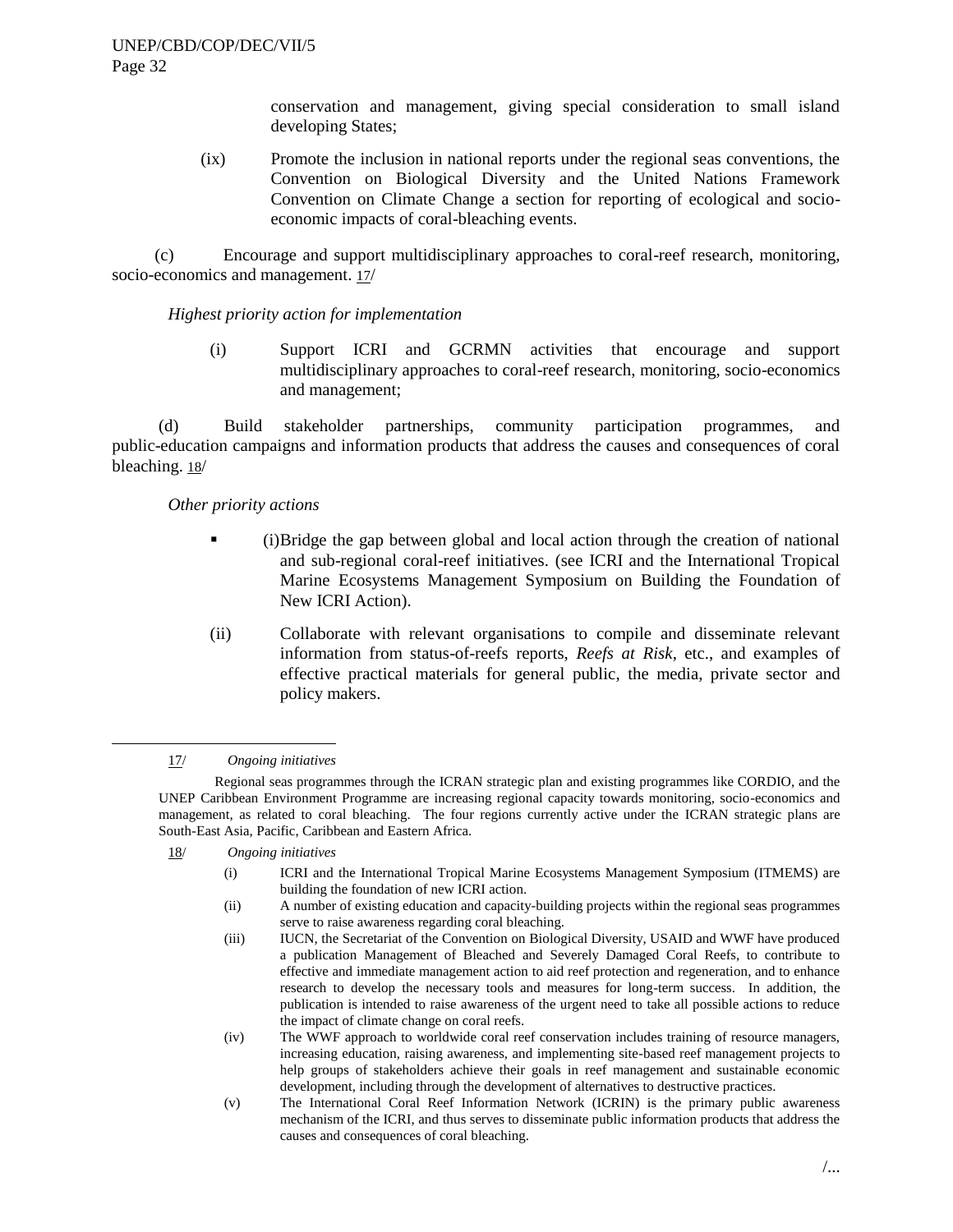(iii) Collaborate with relevant organisations to develop educational programmes on the relationship between coral reefs and larger marine systems (e.g. impacts of coral-reef loss on fisheries, local communities etc).

### *4. Policy development / implementation*

(a) Use existing policy frameworks to implement the multiple conservation measures outlined in the Renewed Call to Action of the International Coral Reef Initiative, and develop and implement comprehensive local-to-national-scale integrated marine and coastal area management plans that supplement marine protected areas: 19/

*Other priority actions*

- (i) Integrate in existing policies at the regional and national levels the priority issues identified by ICRI and the International Tropical Marine Ecosystems Management Symposium (ITMEMS);
- (ii) Assess relevant actions of existing policy frameworks and how these are directly addressing the integrated marine and coastal areas management, in particular coralreef issues;
- (iii) Make use of the regional seas programmes and other regional agreements (i.e. shipping, fisheries, trade and land-based sources of marine pollution) as vehicles to develop and implement policies related to coral-reef management and protection;
- (iv) Identify and institute additional and alternative measures for securing the livelihoods of people who directly depend on coral-reef services: 20/

### *Highest priority actions for implementation*

- (v) Support and expand existing projects that assess the impacts of coral bleaching on communities dependent on coral reefs, such as the CORDIO project in the Indian Ocean.
- (vi) Develop pilot projects for transitioning dependent communities to alternative and sustainable livelihoods.

(b) Initiate efforts to develop joint actions, including between national focal points, among the Convention on Biological Diversity, the United Nations Framework Convention on Climate Change, and the Convention on Wetlands to:

 $\overline{\phantom{a}}$ 

- (i) The Cartagena Convention and its protocols on oil spills, land-based sources of marine pollution and specially protected areas and wildlife
- (ii) Regional ICRI Framework for Action
- (iii) Association of Caribbean States (ACS)
- (iv) Central American Commission on Environment and Development (CCAD)
- (v) CARICOM.
- 20/ *Ongoing initiatives*

Some projects within the CORDIO programme in the Indian Ocean region focus on determining the socioeconomic impacts of coral mortality and options for mitigating these through management and development of alternative livelihoods. Development is needed of further target research projects that investigate the impacts of coral bleaching and mortality events on social and economic systems in other regions.

<sup>19/</sup> *Ongoing initiatives*

As an example, relevant regional activities within the Wider Caribbean are carried out, *inter alia*, in the framework of: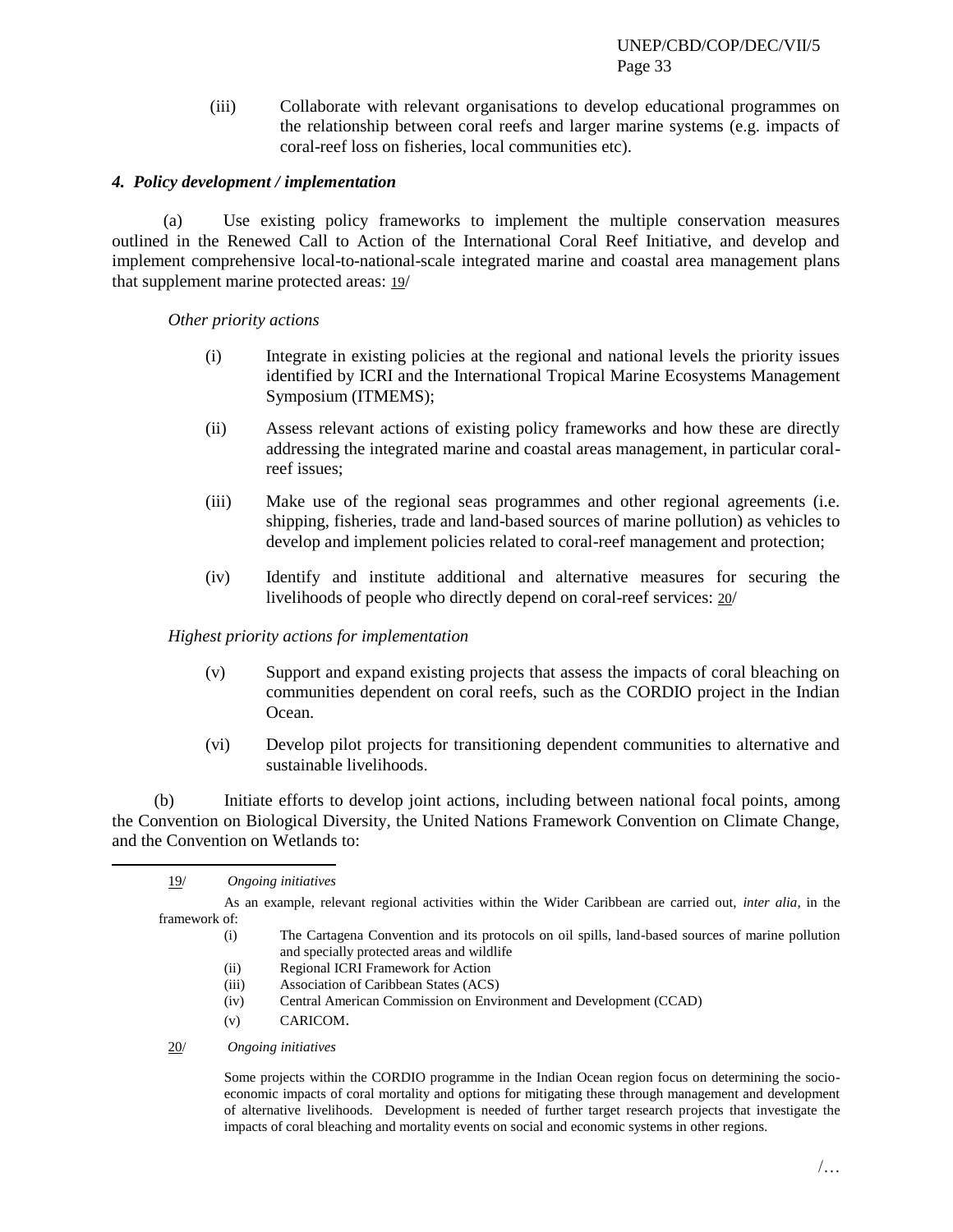- (i) Develop approaches for assessing the vulnerability of coral-reef species to global warming;
- (ii) Build capacity for predicting, monitoring and managing the impacts of coral bleaching and related mortality;
- (iii) Identify approaches for developing response measures to coral bleaching;
- (iv) Provide guidance to financial institutions, including the Global Environment Facility (GEF), to support such activities; 21/

*Other priority actions*

- (v) Promote and implement joint work plans with other relevant agreements, organizations and initiatives, including the Commission on Sustainable Development, FAO, regional seas conventions and action plans, regional trade and economic organizations, the Global Programme of Action (GPA) for the Protection of the Marine Environment from Land-based Activities, ICRI and the Man and Biosphere Programme. In particular, assess and coordinate activities that have been agreed within multilateral environmental agreements about coral reefs;
- (vi) Gather the outputs of the Caribbean GEF project on climate change adaptation (CPACC project) as a contribution to activities (i)-(iv) above, and disseminate relevant findings through the clearing-house mechanism and other mechanisms;
- (vii) Further development of response measures to coral bleaching and potential guidance to financial institutions, including the GEF may be needed;
- (viii) Develop, through a transparent consultative process, a list of international research priorities to support reef management information needs and to guide funding institutions.

(c) Encourage FAO and regional fisheries organizations to develop and implement measures to assess and mitigate the impacts of sea-surface temperature rise on fisheries:

*Highest priority actions for implementation*

- (i) Establish no-fishing zones and limitations on fishing gear to protect breeding grounds and provide fish with refuges as well as increase reef resilience;
- (ii) Enforce legislation prohibiting destructive fishing practices that further damage coral-reef ecosystems and reduce reef resilience;

 $\overline{a}$ 

- (ii) GEF Caribbean project on climate change adaptation (CPACC project).
- (iii) GEF/World Bank Targeted Research Project on Coral Bleaching.

<sup>21/</sup> *Ongoing initiatives* 

<sup>(</sup>i) The Executive Secretary has transmitted the view to the United Nations Framework Convention on Climate Change (UNFCCC) that there is significant evidence that climate change is a primary cause of the recent and severe extensive coral bleaching, and that this evidence is sufficient to warrant remedial measures being taken in line with the precautionary approach. In this regard, the Secretariat of the Convention on Biological Diversity, the Secretariat of the UNFCCC, and the Intergovernmental Panel on Climate Change (IPCC) have initiated dialogue to explore the integration of biological diversity concerns into the implementation of the UNFCCC and its Kyoto Protocol.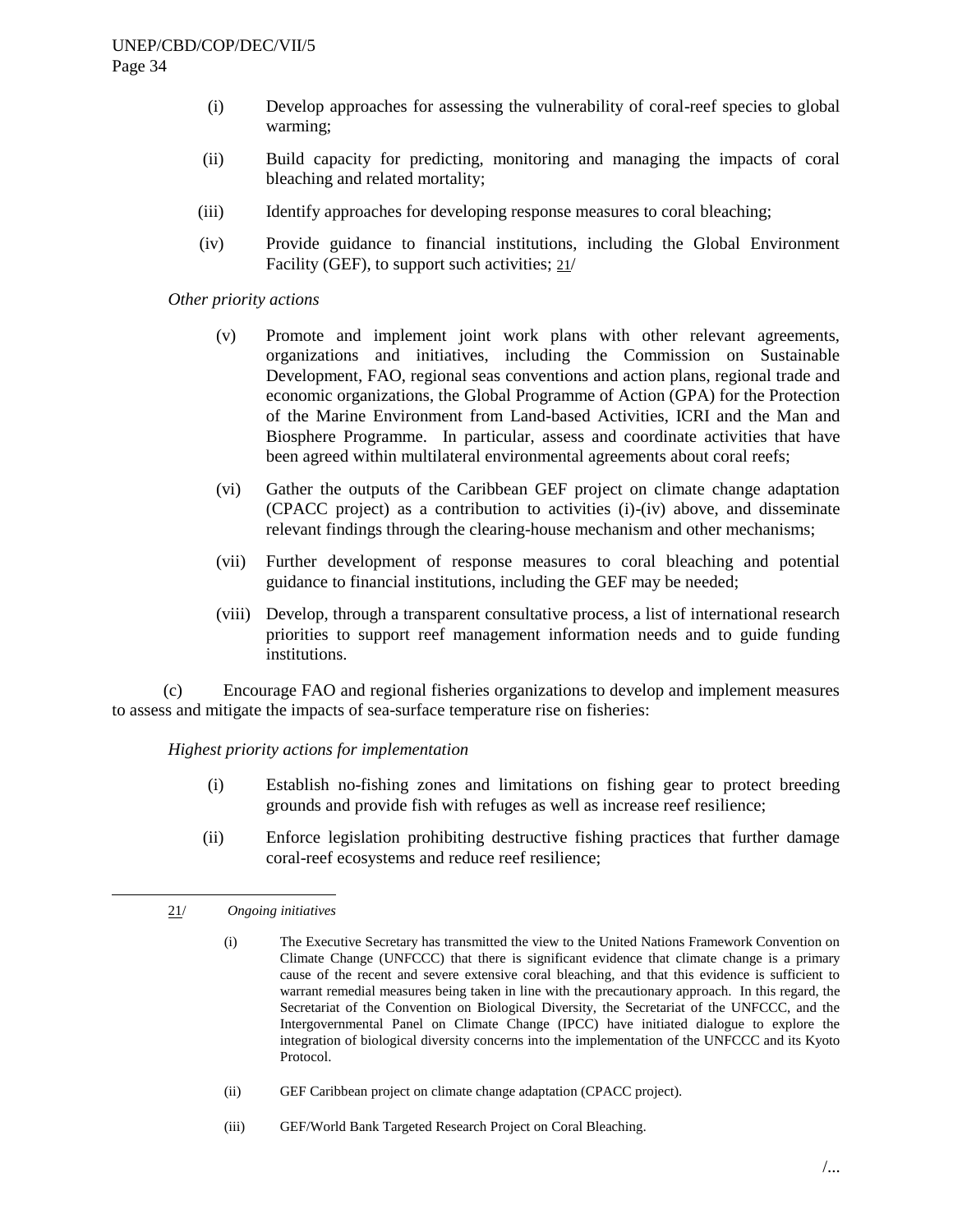### *Other priority actions*

- (iii) Encourage investigations of potentially deleterious effects of changes in oceanographic patterns and resulting impacts on target fish stocks resulting from sea-surface temperature rise;
- (iv) In collaboration with FAO, investigate strategies for management of coral-reef fisheries that are demonstrably sustainable with respect to fished stocks and the ecosystems that produce them.

### *5. Financing:*

(a) Mobilize international programmes and mechanisms for financial and technical development assistance, as well as national and private sources to support implementation:

*Highest priority actions for implementation*

- (i) Identify financial and technical assistance for the implementation of this work program.
- (ii) Identify financial and technical assistance mechanisms of national and private sources to assistance communities impacted by coral bleaching.

*Other priority actions*

(iii) Promote programmes that identify the relationships among financial and technical development assistance and environmental project funding.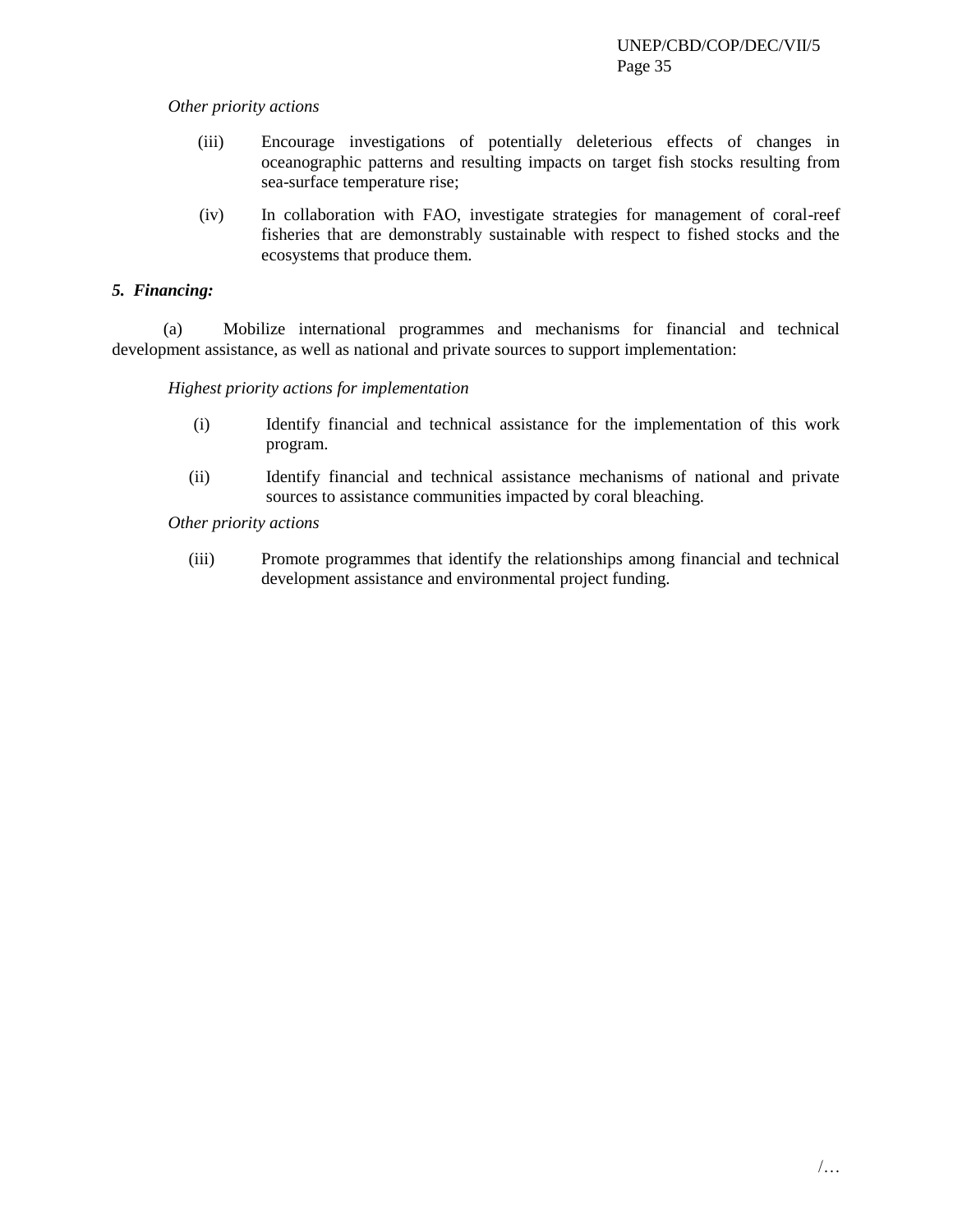### *Appendix 2*

# **ELEMENTS OF A WORK PLAN ON PHYSICAL DEGRADATION AND DESTRUCTION OF CORAL REEFS, INCLUDING COLD WATER CORALS**

1. *Assessments and indicators*. To provide a comprehensive analysis of the status and trends of global coral-reef ecosystems, including determination of indicators for continued monitoring and determination of ecological and socio-economic impacts of coral-reef degradation and destruction;

2. *Management*. To identify management practices, technologies and policies that promote the conservation and sustainable use of coral-reef ecosystems and their associated marine biological diversity, with a view to addressing recognized threats (i.e., overfishing, coastal development, destructive fishing practices, land-based pollution, marine-based pollution and recreational use) and identifying sustainable management approaches;

3. *Capacity-building*. To strengthen the capacities of Parties, regions, local communities and other stakeholders, to manage sustainably coral-reef ecosystems and their associated marine biological diversity so as to maintain their ecosystem benefits and to promote awareness and responsible action to prevent and mitigate physical degradation and destruction of coral reefs and its effects on marine biological diversity;

4. *Financing*. To recognize and promote existing programmes and mobilize further mechanisms for financial and technical development assistance to support implementation of activities addressing the physical degradation and destruction of coral reefs;

5. *Education and public awareness*. To educate and inform the public, policy makers and other stakeholders of ecological and socio-economic values of coral-reef ecosystems and the importance of an ecosystem approach towards their conservation and sustainable management.

### *Appendix 3*

### **ELEMENTS OF A MARINE AND COASTAL BIODIVERSITY MANAGEMENT FRAMEWORK**

# *A. Purpose of the framework*

1. The overall marine and coastal biodiversity management framework should fulfil the three objectives of the Convention, namely the conservation of biological diversity, the sustainable use of its components, and the fair and equitable sharing of benefits, arising out of the utilization of genetic resources.

2. The framework would play a precautionary approach role to help halt losses in biodiversity and encourage recovery, notwithstanding our imperfect knowledge of the marine environment.

3. The framework should address all elements of biodiversity, as reflected in Annex I to the Convention, including the genetic, species and ecosystem levels.

4. Marine ecosystems include both benthic and pelagic elements. Most species have a mobile stage in their life cycle. As a consequence, marine systems are considered open and dispersing larvae can link distant marine, coastal and inland water habitats. This means that connectivity issues are significant in designing a marine biodiversity management framework, and one marine and coastal protected area will not be able to protect all the biodiversity within the area. A network approach is therefore essential. The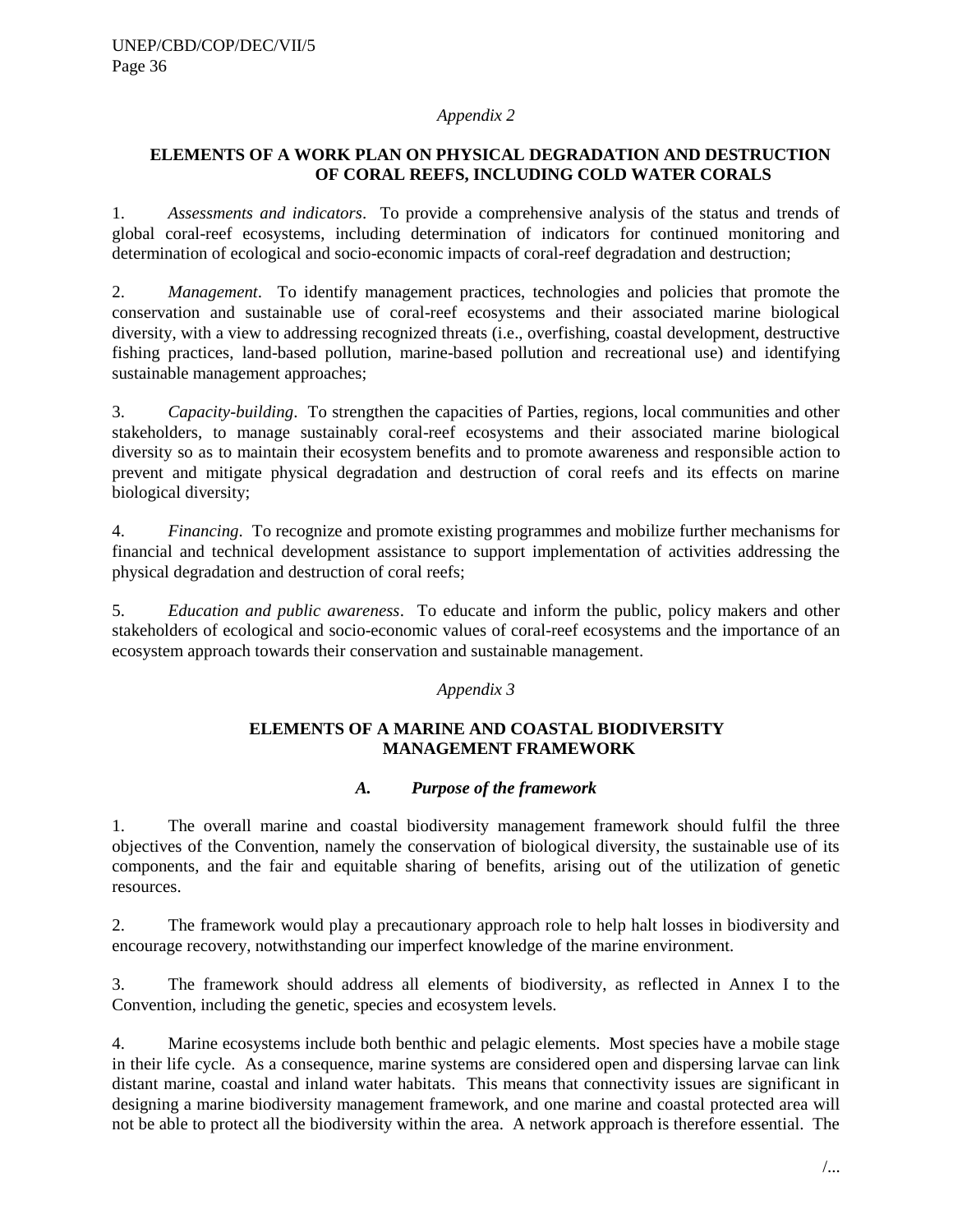network should be at an appropriate scale, which may in some cases require a regional approach. That regional approach should address proportionality issues on a regional rather than a national scale, for example when one or a handful of countries possess most or all of a particular habitat type or the world population of a particular species.

# *B. Elements of the framework*

5. An effective marine and coastal biodiversity management framework would comprise sustainable management practices and actions to protect biodiversity over the wider marine and coastal environment, including integrated networks of marine and coastal protected areas consisting of:

(a) Marine and coastal protected areas, where threats are managed for the purpose of biodiversity conservation and/or sustainable use and where extractive uses may be allowed; and

(b) Representative marine and coastal protected areas, where extractive uses are excluded, and other significant human pressures are removed or minimized, to enable the integrity, structure and functioning of ecosystems to be maintained or recovered.

6. The balance between category (a) and (b) marine and coastal protected areas in paragraph 5 above would be selected by the country concerned.

7. This framework should respect national legislation and also respect the interests of indigenous and local communities, such as spiritual and cultural practices and socio-economic interests and, as appropriate, opportunities for the participation of indigenous and local communities in the establishment and management of marine and coastal protected areas, and in accordance with Article 8(j) and related provisions should respect, preserve and maintain traditional knowledge, innovations and practices.

# *C. Marine and coastal protected areas where extractive uses are permitted*

8. Marine and coastal protected areas where extractive uses are permitted would contain areas that are subject to site-specific controls that have an explicit biodiversity objective or recognized biodiversity effect. Those controls may also have other objectives (e.g., economic or social objectives). In many countries these may comprise the majority of areas within networks of marine and coastal protected areas and deliver most biodiversity benefits. Examples of such controls include controls on fishing methods (e.g., restricting bottom trawling), controls on the removal of certain species (e.g., habitat forming species), rotational closures, and controls on pollution and sedimentation.

9. Amongst the roles for these areas may be to maintain connectivity across the overall network, protect life cycle stages (e.g. as a result of spawning behaviour), and buffer the representative areas where extractive uses have been excluded.

# *D. Representative areas from which extraction is excluded*

10. Such representative areas would be managed to maintain their integrity, structure, functioning, resilience and persistence, or to take restorative or rehabilitative steps for biodiversity. They would encompass a full range of marine and coastal ecosystems (including those that are also unique or special), and be protected from human impacts and the effects of alien species. The key purpose of these areas would be to provide for intrinsic values, to allow us to better understand the marine and coastal environment by acting as scientific reference areas, to contribute towards marine environmental recovery, and to act as insurance against failures in management. But they will also contribute to other objectives, including socio-economic well-being, sustainable use of fisheries in adjacent areas, and public enjoyment.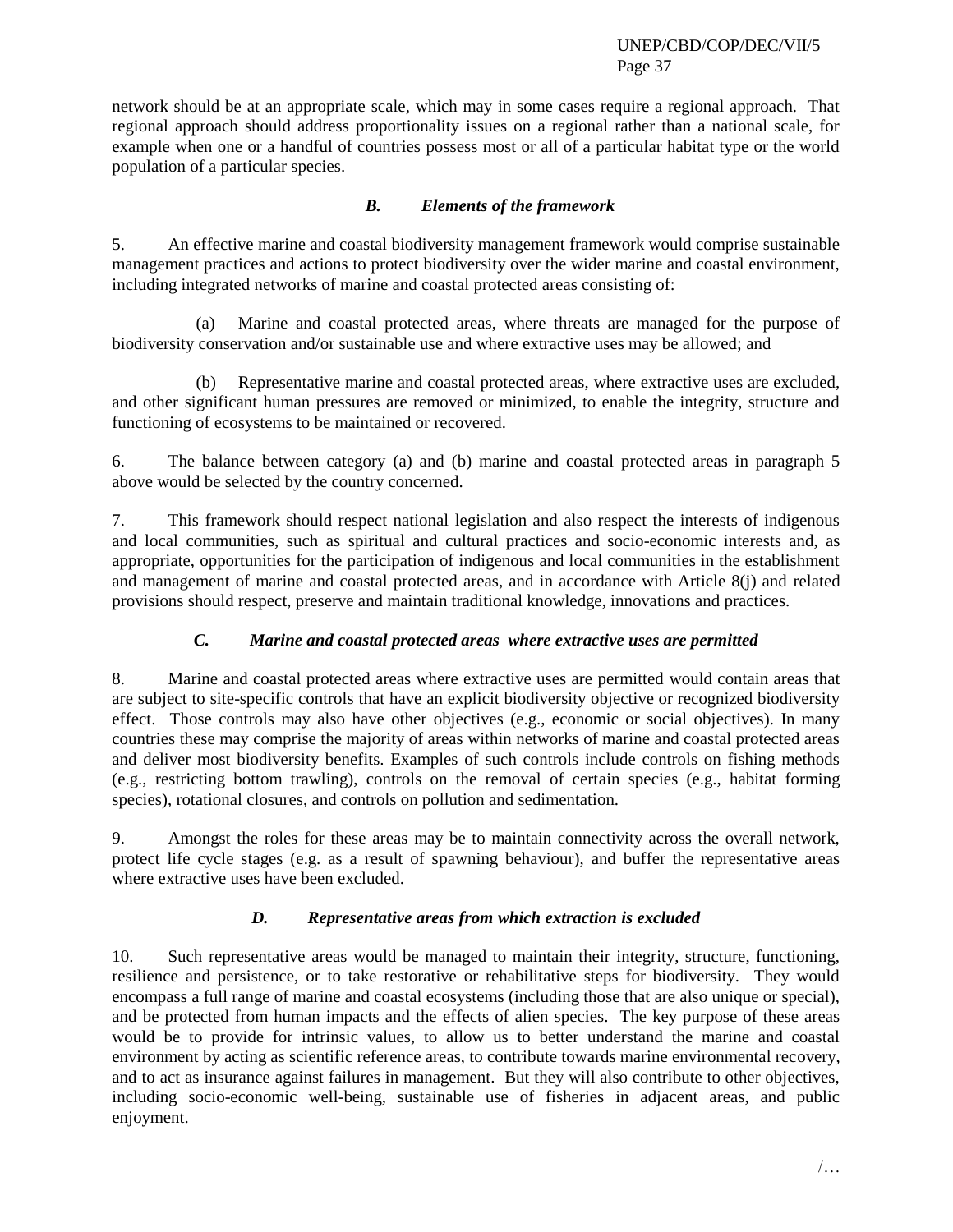11. They should be representative of all marine and coastal ecosystems and should attempt to cover centers of endemism. They should contain sufficient area and replicates to ensure that they can fulfil their objectives and be ecologically viable over time. Although the application of criteria for representativeness in the marine environment is a complex issue, experience in terrestrial protected area work, the work on marine and coastal protected areas to date, and the literature all indicate that the ‗representative' concept will not be provided by a few small marine and coastal protected areas.

12. Protection from human impacts would mean that extraction of indigenous biota would be prevented except to the extent necessary to allow essential scientific research and education (i.e., these would be no-take reserves applying to the area or to a specified element of the ecosystem), but also that other practices which significantly impact on biodiversity (e.g. substrate alteration, changes in sediment movements, pollution, visitor disturbance of sensitive species) would be prevented or minimized.

13. These marine and coastal protected areas would be permanent, subject to any necessary changes to allow them to better achieve their objectives, taking into account natural dynamics. They would need to be viable, in the face of changing threats and long-term environmental change (e.g. climate change). Viability might depend on matters such as the nature of the legal protection, the presence of replicates, the design of the individual marine and coastal protected areas, and the connectivity between marine and coastal protected areas (directly or using other marine and coastal protected areas as stepping stones).

14. Although public access may be encouraged in order to generate educational and enjoyment benefits, these benefits would be treated as secondary to the primary purposes listed above. Public access may need to be controlled to prevent unacceptable impacts.

15. Areas would need to be geographically dispersed across biogeographic regions and would need to be ecosystem-based, rather than focus on single species.

# *E. Sustainable management of the wider environment*

16. The marine and coastal protected areas network would be sitting within a framework of sustainable-management practices over the wider marine and coastal environment.

17. Sustainable management practices over the wider marine and coastal environment could include general restrictions that would apply to the entire area (e.g., bans on certain destructive fishing methods), and site-specific restrictions imposed for non-biodiversity purposes (e.g., trawling restrictions to protect cables, restricted areas for defence purposes). These practices can contribute to biodiversity protection in a number of ways, including:

(a) The management of more widespread issues that pose a threat to the effectiveness of individual marine and coastal protected areas, and ultimately, the aim of regional networks. These threats usually arise from land-based sources, and include issues such as water quality, sedimentation and shipping/transport;

(b) Providing direct benefits to biodiversity (e.g. restrictions on trawling to prevent cable damage can also protect sensitive biodiversity such as corals and sponges);

(c) Protecting wide-ranging marine and coastal biodiversity species which are difficult to address through site-specific measures (e.g. restrictions on fishing practices that cause a by-catch of species such as albatross, marine mammals and turtles); and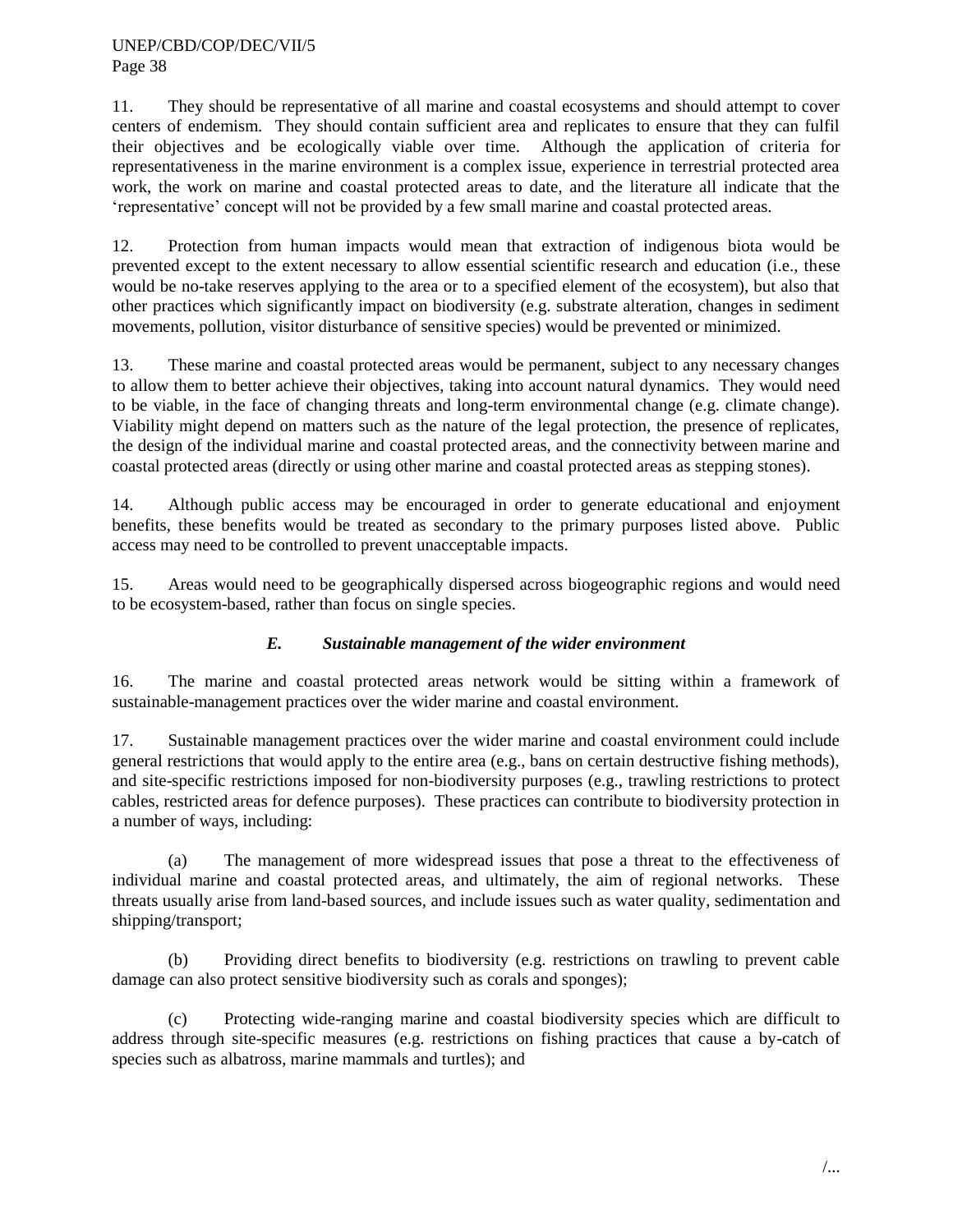(d) Reducing impacts on the connections between marine and coastal protected areas, e.g., by allowing the movement of larvae and wide ranging species between marine and coastal protected areas.

### *F. International support for creation and management of networks of marine and coastal protected areas*

18. There are a large number of identified impediments to the creation and management of marine and coastal protected areas at the national level. There are a number of ways in which the international community can help to overcome these impediments. In particular, it can:

(a) Provide active financial, technical and other support for marine and coastal protected areas work; and

(b) Help to identify and remove both the barriers to the creation of marine and coastal protected areas, and perverse incentives for unsustainable activities in the marine and coastal environment.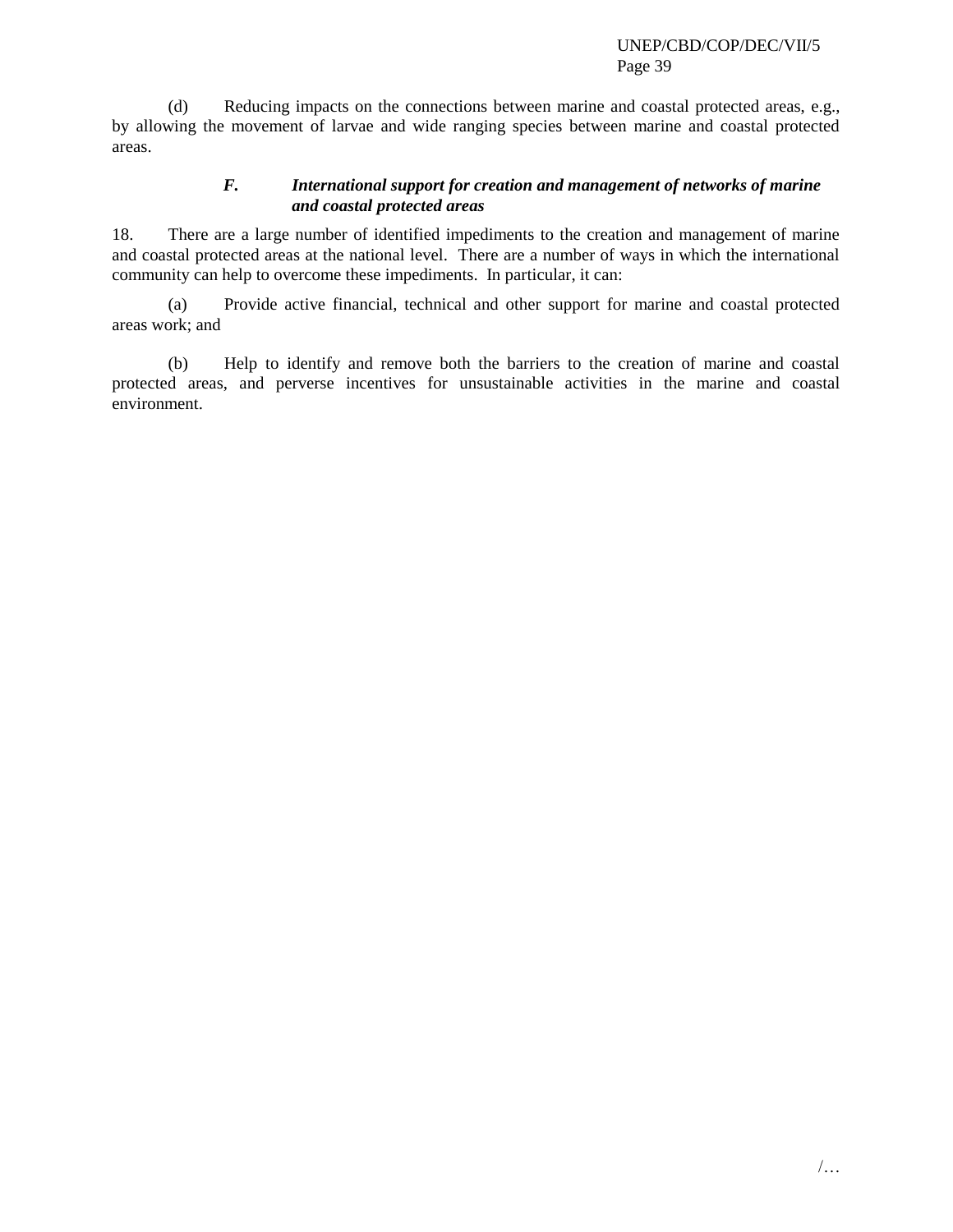#### *Appendix 4*

### **RESEARCH PRIORITIES, INCLUDING RESEARCH AND MONITORING PROJECTS ASSOCIATED WITH PROGRAMME ELEMENT 3: MARINE AND COASTAL PROTECTED AREAS**

The following research priorities and pilot projects are designed to both explore and enhance the linkages between marine and coastal protected areas and the sustainable use of marine and coastal living resources. Achieving the goal of sustainable use of living resources is dependent on the social, economic and cultural context of each marine and coastal protected area, and therefore a number of the research priorities focus on this aspect of marine and coastal protected areas. The effects of marine and coastal protected areas on population size and dynamics are investigated through priority 2.1 (connectivity and proportionality), priority 2.3 (d) (climate change), priority 3.1 (size and location of marine and coastal protected areas vs. species & habitat dynamics), and priority 3.6 (b) (percentage of protection required vs. size and dynamics of local population).

#### *A. Establishing a global network 22/ of marine and coastal protected areas*

**Priority 1.1**: Developing and implementing national, regional and global strategies towards establishing networks of marine and coastal protected areas.

#### *Pilot project:*

- (a) Parties, regional bodies and relevant organizations to bring to the attention of the Secretariat of the Convention on Biological Diversity existing and planned initiatives towards the development of networks of marine and coastal protected areas.
- (b) Draft action-oriented strategies for establishing marine and coastal protected areas networks, and implement those strategies in line with regional initiatives, for example by holding regional workshops.

#### *B. Inventory and assessment of marine and coastal protected areas and the global system*

**Priority 2.1:** Assessing the representativeness, connectivity and proportionality of the existing marine and coastal protected areas system.

### *Pilot projects:*

 $\overline{\phantom{a}}$ 

(a) Undertake initiatives to map ecosystems and habitats within regions and biogeographic areas, and determine the minimum level of broad habitat categories required for assessing representativeness of marine and coastal protected areas networks. Use this as a basis for assessing representativeness of the existing marine and coastal protected areas network. This work should use a high-level framework that is compatible with the basis for global inventory work. One possible approach to this work is to hold regional workshops.

<sup>22/</sup> A global network provides for the connections between Parties, with collaboration of others, for the exchange of ideas and experiences, scientific and technical cooperation, capacity-building and cooperative action that mutually support national and regional systems of protected areas which collectively contribute to the achievement of the programme of work. This network has no authority or mandate over national or regional systems.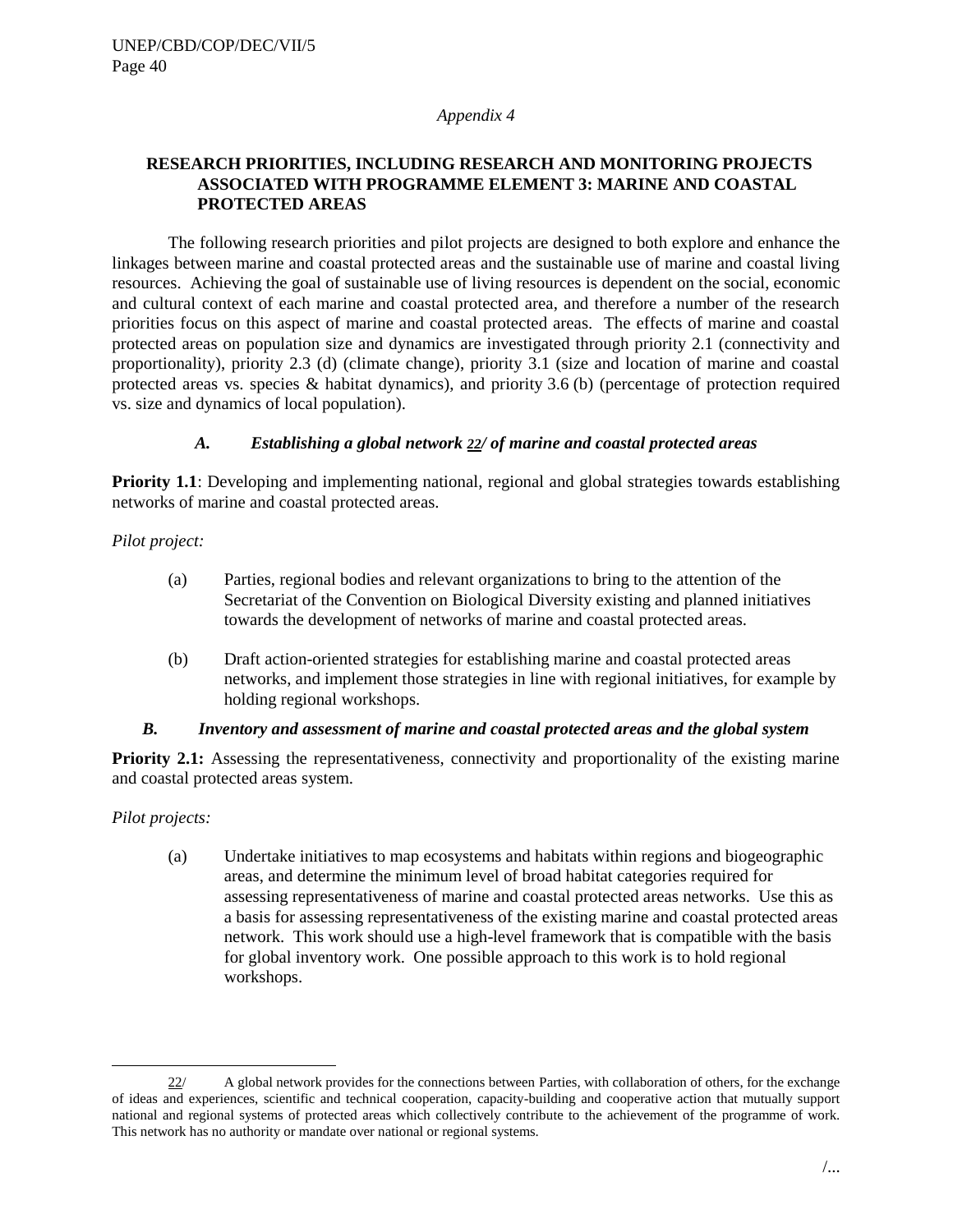- (b) Assess connectivity to determine bioregions, and apply this information for evaluation of the existing marine and coastal protected areas network, as well as for identifying priority areas for the future.
- (c) Assess the effectiveness of the current marine and coastal protected areas network regionally and globally for the conservation and sustainable use of migratory species.

**Priority 2.2:** Developing appropriate databases at the national level to allow for an assessment of marine and coastal protected areas frameworks on a larger (regional/global) scale. Using these data to identify patterns among marine and coastal protected areas to generate priority needs for future research and approaches for adaptive management.

### *Pilot projects*:

- (a) Develop the high-level framework for the global inventory (see annex IV below), and related advice to national managers on national inventories.
- (b) Develop national databases for assessment of selected existing national/regional networks, selecting examples from the range of political, economic and biogeographic situations.
- (c) Undertake a global review of the current state of knowledge of marine and coastal protected areas by region. Provide output in a format understandable for managers and policy makers.
- (d) Compiling information that illustrates the values, benefits and unique contributions of marine and coastal biodiversity, *inter alia*, breeding, migration patterns of marine species, and spawning sites.

**Priority 2.3:** Identifying the best indicators for assessing management effectiveness at various scales within an overall system.

### *Pilot projects:*

- (a) Develop and test a suite of effective assessment measures, including indicators, on a number of existing sites (biological, socio-economic and governance-based indicators). Selected pilot sites must cover the range of cold, temperate and tropical regions.
- (b) Develop methods for evaluating the effectiveness of entire networks of marine and coastal protected areas.
- (c) Develop methods for adapting marine and coastal protected areas management in response to possible changing species and habitat distribution patterns, which may result from climate change.

# *C. Implementation of marine and coastal protected areas networks*

**Priority 3.1:** Develop methods to manage conflicts and generate support for adequate protection of biodiversity through area-specific approaches.

### *Pilot project:*

(a) Evaluate the long-term benefits (for example species changes, habitat changes and ecosystem changes) of protecting large-enough/significant-enough critical habitats and ecosystems, by developing case-studies.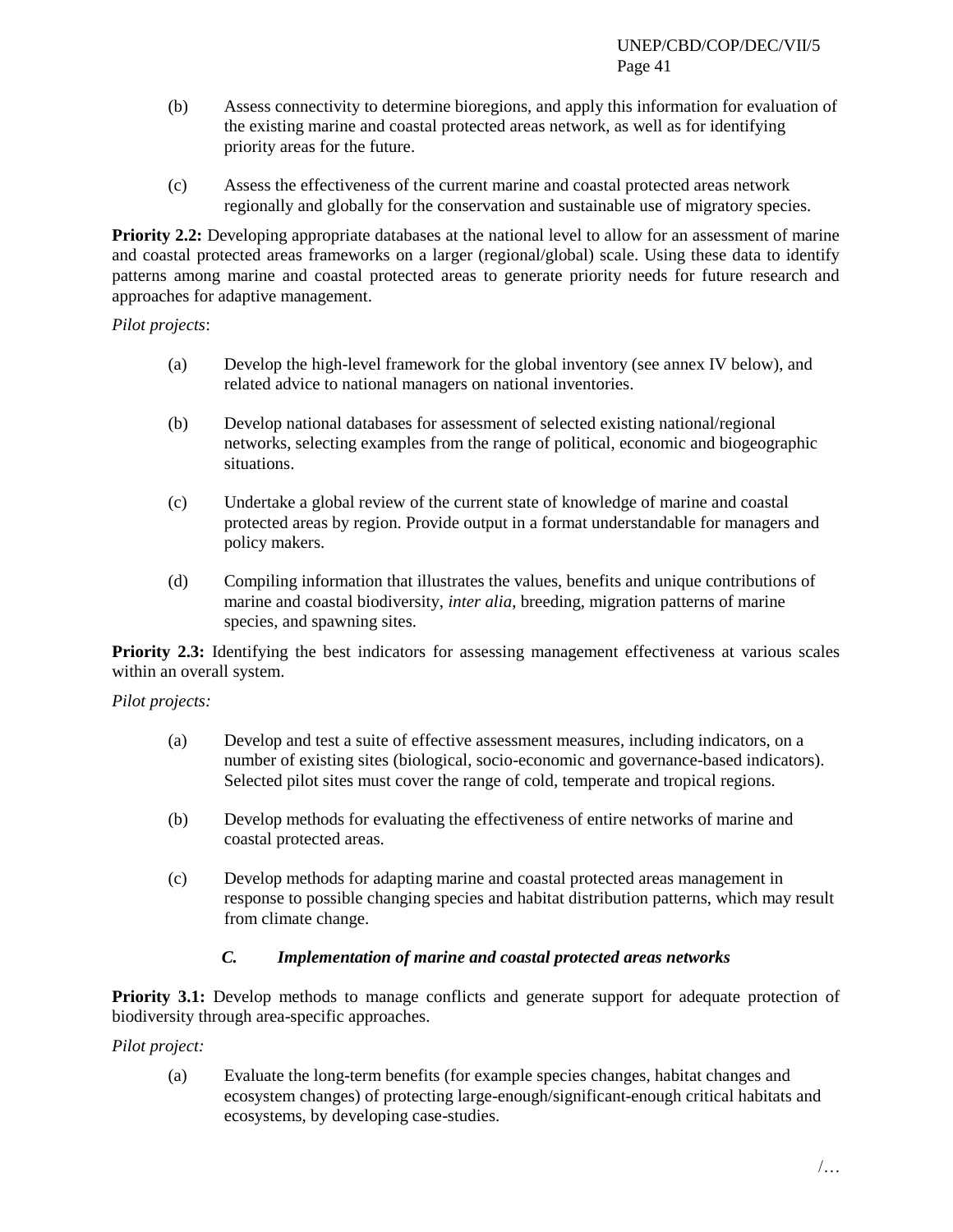**Priority 3.2:** Establishing criteria for choosing marine and coastal protected areas in countries that lack such criteria.

### *Pilot project:*

(a) Provide a conceptual model and best practice examples of criteria for selecting marine and coastal protected areas, by undertaking linked work in a small number of selected countries.

**Priority 3.3**: Enhancing social and economic effects of marine and coastal protected areas, particularly in terms of poverty alleviation.

### *Pilot projects:*

- (a) Development of culturally sensitive marine and coastal protected areas development/management approaches to achieve effective participation, as appropriate, of indigenous and local communities and relevant stakeholders.
- (b) Develop adaptive approaches to marine and coastal protected areas establishment and management. This could be done by collection and dissemination of case studies of both best and worst-case examples of the degree to which an understanding of how target communities operate (socially/culturally) and "do business" can affect the success of the establishment and management of marine and coastal protected areas.

Priority 3.4: Developing effective "learning networks"—networking among marine and coastal protected areas at the national/international level. Develop and test such networks in a representative range of test countries/regions.

### *Pilot projects:*

- (a) Develop networks of communities/stakeholders to enable them to share and learn from experiences.
- (b) Compile information on existing learning networks, and develop guidance for the operation of such networks based on these experiences.

**Priority 3.5**: Developing effective methods for integrating traditional knowledge into the establishment and management of marine and coastal protected areas.

### *Pilot project:*

(a) Develop guidelines for integration of traditional knowledge, practices and innovation, with the participation of indigenous and local communities and with their prior informed consent in accordance with national legislation, into marine and coastal protected areas establishment and management, and support these by compiling and disseminating case-studies on a wide range of examples from places where such initiatives have been undertaken (for example, New Zealand, Chile, the Wider Caribbean).

**Priority 3.6**: Developing strategies for integrating marine and coastal protected areas and network development into long-term national and regional planning.

### *Pilot projects:*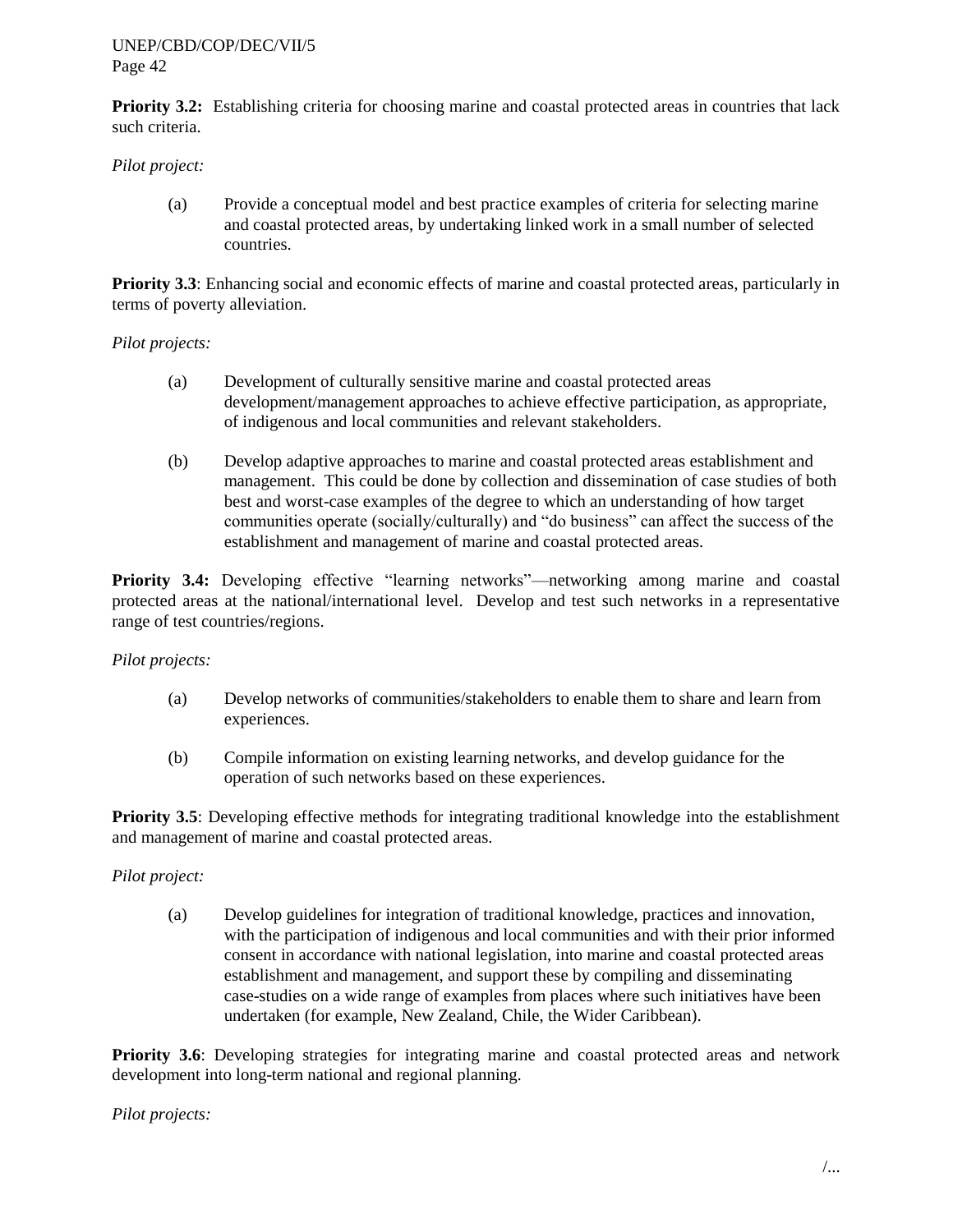- (a) Develop strategies based on past experience and future needs for the range of geographical regions.
- (b) Develop methods for estimating the percentage of non-extractive protection required, in conjunction with national monitoring programmes, depending on the size and dynamics of local populations.
- (c) Incorporate considerations of sedimentation and water quality into planning and management processes.

#### *Appendix 5*

### **RESEARCH AND MONITORING PRIORITIES ASSOCIATED WITH PROGRAMME ELEMENT 4: MARICULTURE**

At the present time there is insufficient information available about the effects of mariculture on biodiversity and its mitigation. Therefore, additional efforts, including through the use of the knowledge, innovations and practices of indigenous and local communities as appropriate, should be developed in the following areas:

- (a) *General research needs*:
	- (i) Development of research programmes to support establishment of efficient monitoring programmes to monitor impacts of mariculture on marine and coastal biological diversity;
	- (ii) Development of criteria for judging the seriousness of biodiversity effects of mariculture;
	- (iii) Subsequent establishment of monitoring programmes to detect effects of mariculture biodiversity;
	- (iv) Research on the impact of escaped mariculture species on biodiversity;
	- (v) Development of criteria for when environmental impact assessments are required, and for the application of environmental impact assessments at all levels of biodiversity (genes, species, ecosystems), in the context of the guidelines endorsed by the Conference of the Parties in decision VI/7 A and the recommendations endorsed in decision VI/10, annex II;
	- (vi) Noting that the FAO glossary of terms is skewed towards marine capture fisheries, expansion of this glossary with regard to its terminology related to aquaculture;
	- (vii) Reinforcement of global assessments of marine and coastal biological diversity;
	- (b) *Research related to impacts of mariculture on genetic diversity*:
		- (i) Development of genetic resource management plans for broodstock;
	- (ii) Research aimed at understanding genetic effects of biotechnology developments in aquaculture;
	- (iii) Research aimed at understanding genetic structure of both the farmed and wild populations, including:

Effects of genetic pollution from farmed populations on wild populations;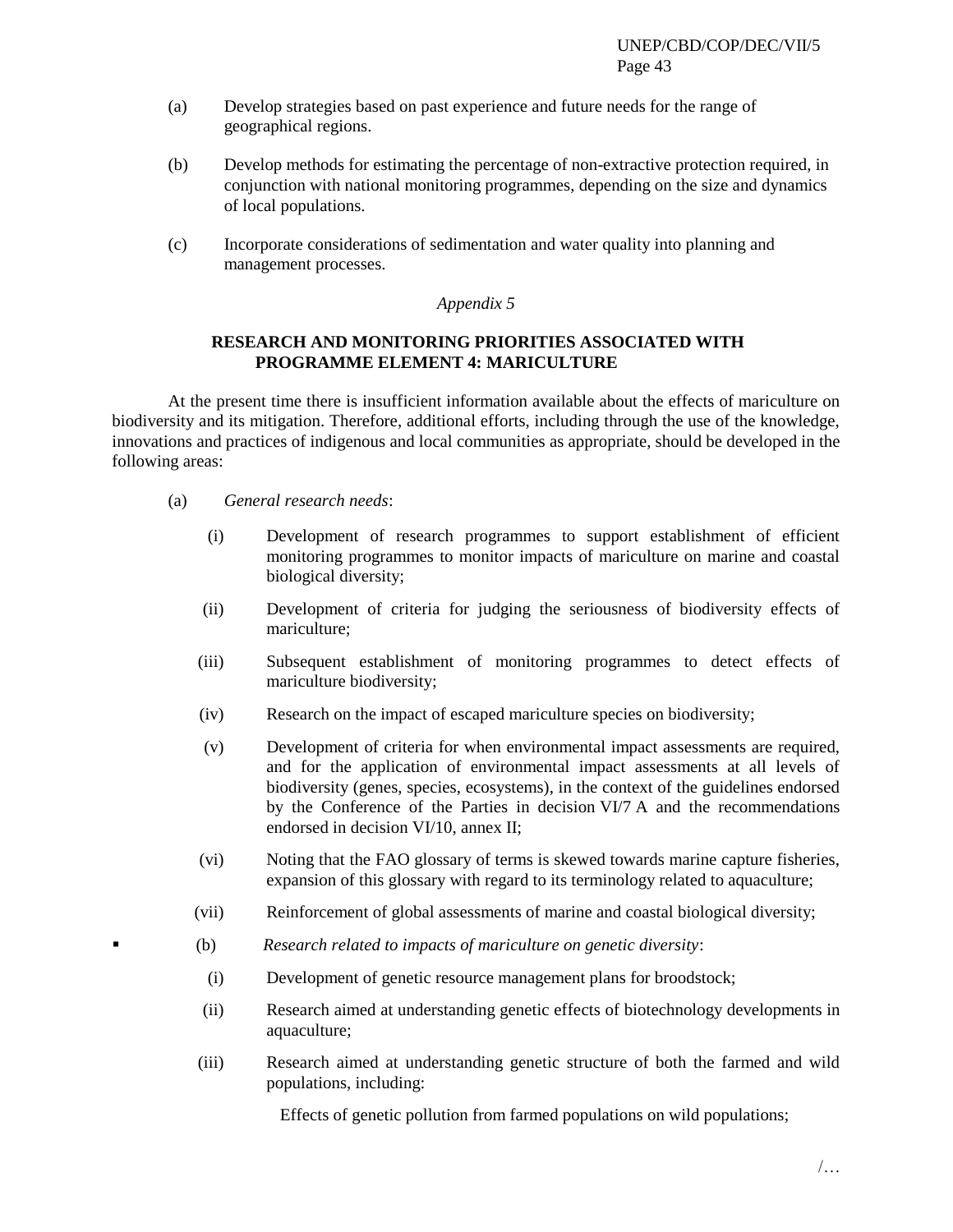Maintenance of genetic viability of farmed populations;

Studies of (genetics of) wild populations as potential new candidates for mariculture;

- (c) *Research related to impacts of mariculture on species diversity*:
	- (i) Support for basic global-scale taxonomic studies, possibly in conjunction with the Global Taxonomy Initiative (GTI);
	- (ii) Support for studies aimed at development of responsible aquaculture using native species, including through consideration of traditional knowledge;
	- (iii) Development of methods and techniques for limiting by-catch of seed collection;
- (d) *Research related to impacts of mariculture on ecosystem diversity*:
	- (i) Research on carrying capacity and carrying capacity models for planning aquaculture, especially stocking rates;
	- (ii) Comprehensive studies to quantitatively and qualitatively assess effects of mariculture on biodiversity for various aquatic ecosystems, selected by their sensitiveness degree;
	- (iii) Research on the competitive nature imposed on marine fisheries by capture and culture fisheries;
	- (iv) Studies aimed at improved understanding of the effects of inputs, such as chemicals, hormones, antibiotics and feeds on biodiversity;
	- (v) Research on the impact of diseases in cultured and wild species on biodiversity;
- (e) *Research related to socio-economics, culture, policy and legislation*:
	- (i) Comparative studies on legislation, economic and financial mechanisms for regulating mariculture activity;
	- (ii) Development of quantitative and qualitative criteria to assess mariculture impacts on the environment, including cultural and social impacts, as outlined in the recommendations contained in decision VI/10, annex II;
- (f) *Monitoring programmes*:
	- (i) Support for mariculture-related disease monitoring programmes at the global level;
	- (ii) Support for the transfer of biotechnological diagnostic tools for wide use;
	- (iii) Update of taxonomic database including genetic diversity at the intra-specific level.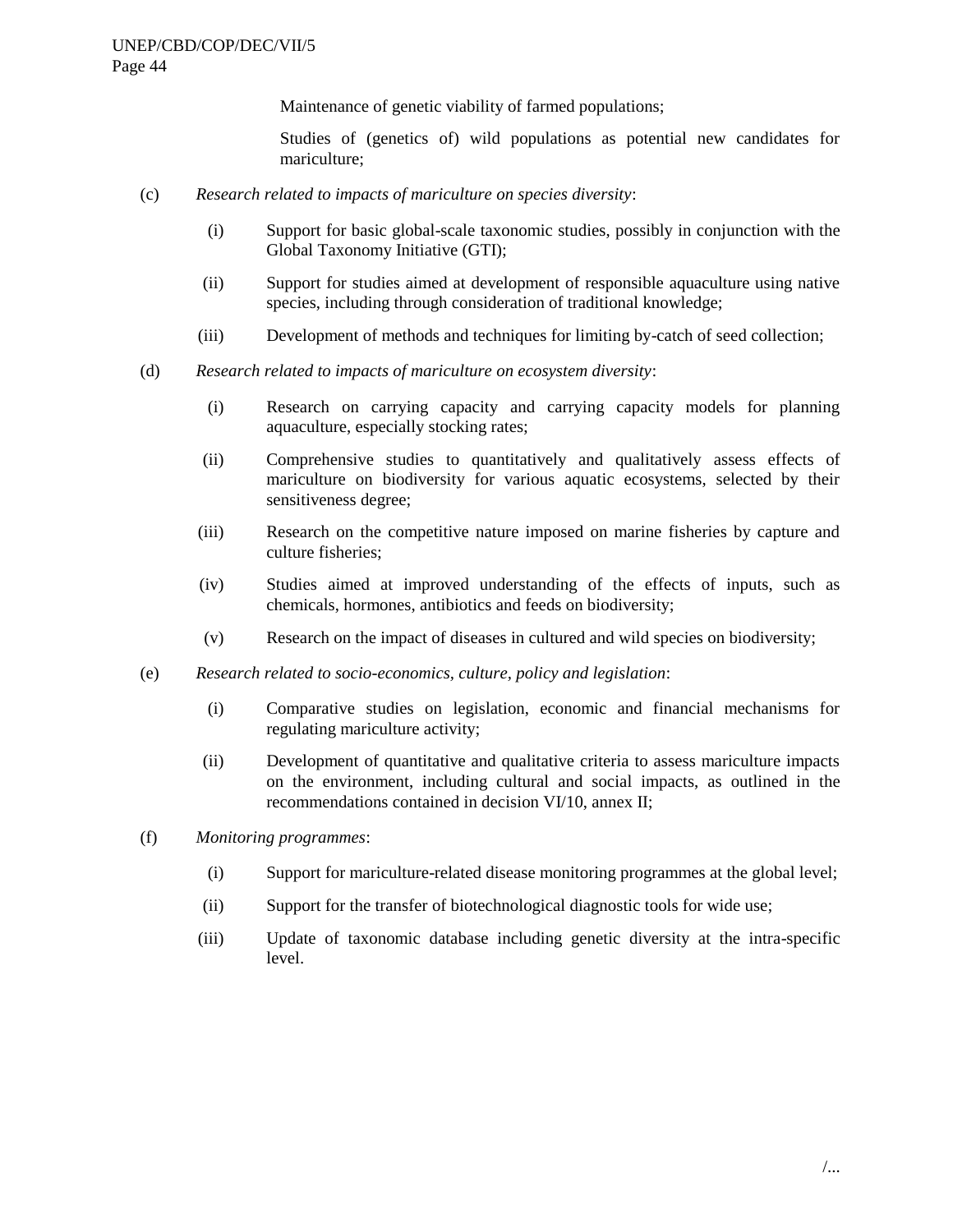### *Annex II*

# **GUIDANCE FOR THE DEVELOPMENT OF A NATIONAL MARINE AND COASTAL BIODIVERSITY MANAGEMENT FRAMEWORK 23/**

1. For countries with no marine and coastal protected areas or no highly protected marine and coastal protected areas, the first step should be to develop the first few marine and coastal protected areas, and the necessary mechanisms to allow future marine and coastal protected areas and networks to be developed. The goals and objectives of each marine and coastal protected areas should be clearly established when they are created.

2. A strategic planning approach should be adopted at the national and regional levels when developing an ecologically viable framework for the development of marine and coastal protected areas. This should be based on past experiences in effective management, large-scale factors affecting the viability and long-term goals of marine and coastal protected areas.

3. Management should focus on ensuring that each marine and coastal protected areas, and the network, are fulfilling the identified goals and objectives. This will require evaluation of effectiveness, and adaptive management over time.

4. Key factors for achieving effective management of marine and coastal protected areas include good governance, clear legal or customary frameworks to prevent damaging activities, effective compliance and enforcement, ability to control external activities that affect the marine and coastal protected areas, strategic planning, and sustainable financing.

5. Good governance will depend on having one or more bodies, each with the authority and capacity to undertake their responsibilities. When there is more than one body, including, in the case of transboundary areas, bodies in different countries, mechanisms for coordinating and integrating management will be vital.

6. The legal or customary framework should clearly identify:

(a) Prohibited activities that will be contrary to the objectives of the marine and coastal protected areas;

(b) Those activities which will be allowed with clear restrictions or conditions to ensure that they will not be contrary to the objectives; and

(c) A decision-making process for all other activities.

7. Minimizing the number of discretionary activities is desirable in order to minimize potential harmful impacts in the marine and coastal protected areas.

8. Effective enforcement will depend on:

l

(a) Adequate enforcement capacity, including clear responsibilities, inter-agency coordination, trained and equipped personnel and the necessary legal or customary powers;

(b) Appropriate penalties and associated legal provisions; and

<sup>23/</sup> Further elaboration is provided in CBD Technical Document No. 13.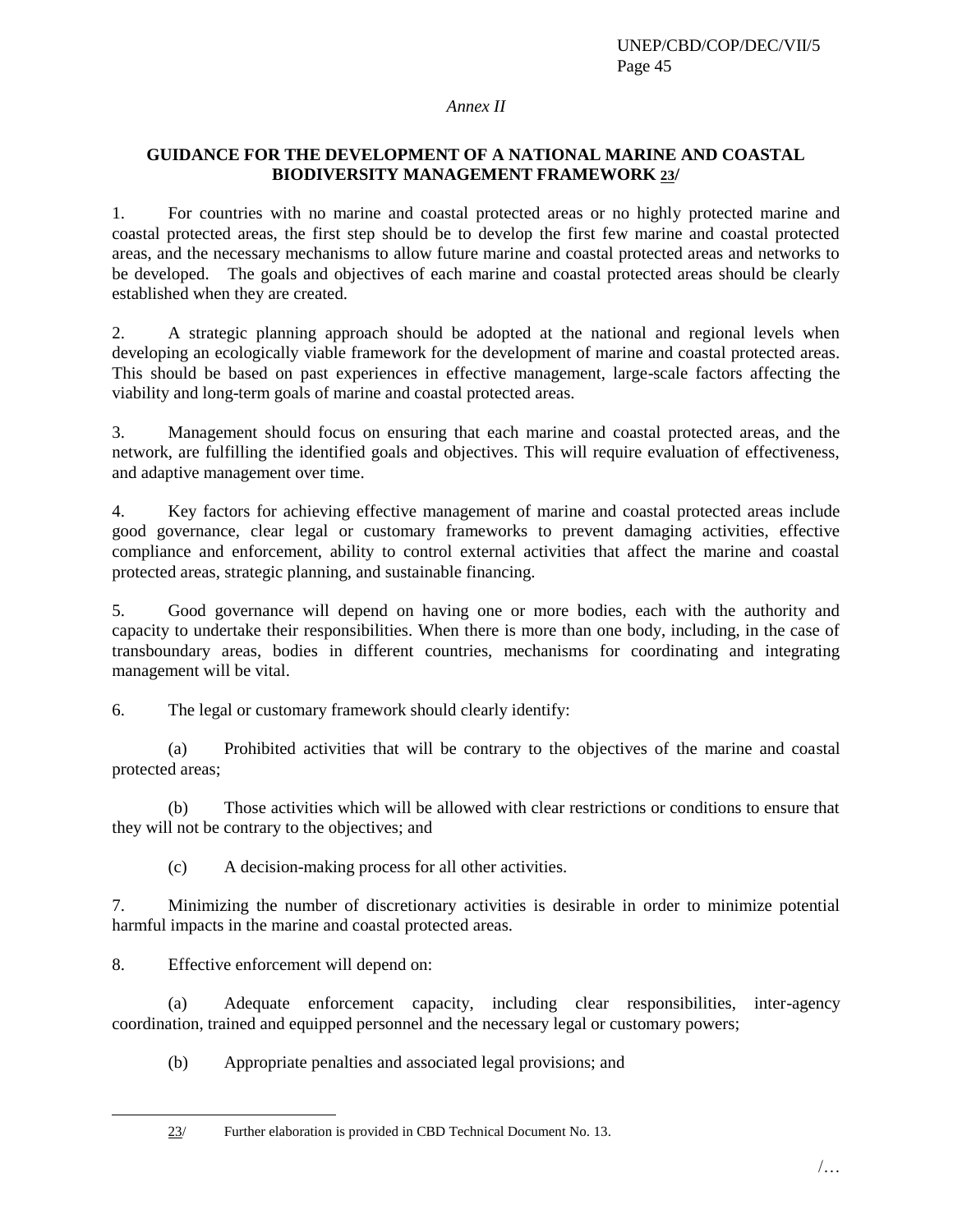(c) Integration between enforcement, voluntary compliance and management.

9. Governments should be encouraged to urgently address, through appropriate integrated marine and coastal management approaches, all threats, including those arising from the land (e.g., water quality, sedimentation and marine debris), and shipping/transport in order to maximize the effectiveness of marine and coastal protected areas and the network in achieving their objectives for marine and coastal biodiversity.

10. The Ad Hoc Technical Expert Group identified stakeholder participation as essential for achieving the global goal and for the establishment and maintenance of individual marine and coastal protected areas and regional networks. Stakeholder participation would be particularly important in establishing equitable sharing of benefits accruing from creation of marine and coastal protected areas. In addition, stakeholder participation would:

(a) Allow decisions to be made in an inclusive and transparent way;

(b) Facilitate the involvement in decision-making and management of a wide range of players, increasing the likelihood of success;

(c) Recognize traditional rights and customs, and other interests of indigenous and local communities and other relevant stakeholders in accordance with national law as appropriate; and

(d) Allow decisions and management to be undertaken at the appropriate level (e.g., through decentralization).

11. It was recognized that the type and extent of participation will depend on local circumstances, including issues such as the traditional rights, customs and traditions of indigenous and local communities in accordance with national law, available mechanisms and governance approaches, and the degree of interest of stakeholders.

### *Annex III*

### **IMPROVEMENT OF AVAILABLE DATA FOR ASSESSMENT OF PROGRESS TOWARDS THE GLOBAL GOAL**

1. Since 1981, UNEP-WCMC has developed and maintained a global database on protected areas. The importance of this database, which is managed in collaboration with the IUCN World Commission on Protected Areas, has been broadly recognized. Within the database is a subset of clearly identified marine and coastal protected areas.

2. The Ad Hoc Technical Expert Group examined available information, consulted UNEP-WCMC (and indirectly WWF-International), and concluded that global data on marine and coastal protected areas should be improved and/or gathered in the following critical categories:

(a) **Location** (physical coordinates and country or political unit, including the names of neighbouring country/countries where the marine and coastal protected areas is transboundary);

(b) **Total size** of the protected area, the relative size of the marine and coastal component and, where transboundary, the total area under country jurisdiction;

(c) **Temporal aspects** e.g. permanency or seasonality of protection or management;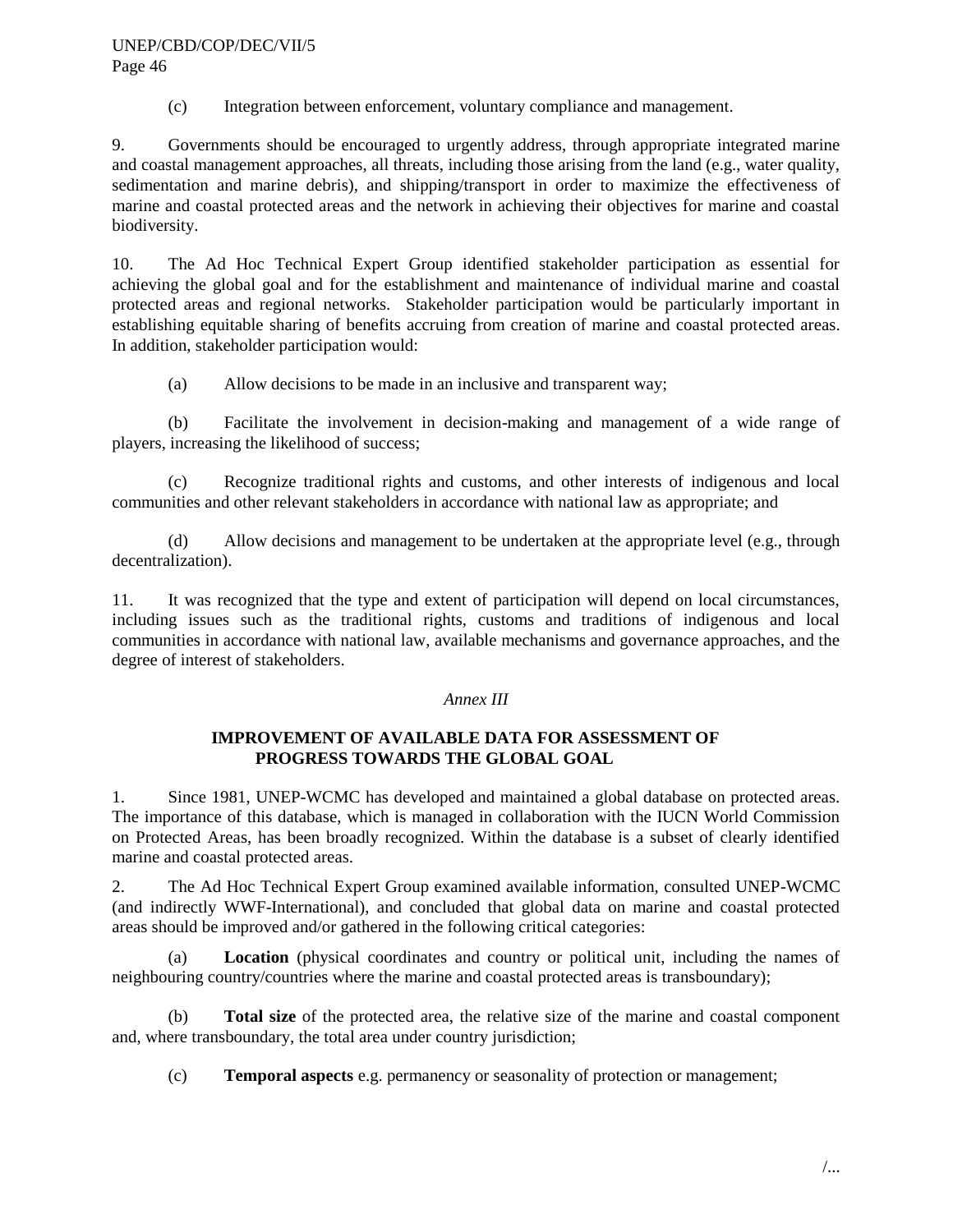(d) **Type of protection and management** proposed or being implemented, using a simple three-tier system:

- (i) Representative highly-protected areas where extractive uses are excluded;
- (ii) Additional marine and coastal protected areas;
- (iii) Sustainable-management practice in the wider coastal and marine environment;

(e) **Effectiveness of protection and management** gauged against the regime being proposed or being implemented, using a simple three-tier system:

- (i) Currently fully effective no significant problems known;
- (ii) Currently partially effective some deficiencies;
- (iii) Currently ineffective significant implementation problems;

(f) **Nationally-designated names** for type of protection and management e.g. marine park, marine and coastal nature reserve, etc.

(g) **Habitats protected and managed** (3D not just benthic);

(h) **Species protected and managed** (3D not just benthic)**;**

(i) **Habitats and species specifically excluded from protection/management within the marine and coastal protected area** (i.e. that have no legal protection);

(j) **Nature of threats to habitats/species –** see table 1**;**

(k) **Name and contact details** of person(s) providing the above information and date on which this was done.

3. These data categories are a core set, which would provide the key information needed to evaluate progress, and success. They consist of sufficiently few categories to make data collection rapid, easy and hopefully achievable. They would not only underpin the actions of the Convention in the marine and coastal environments but are also considered to be of value to the wider conservation community at global, regional and national levels.

4. The collection of information on habitats being protected and managed would need to be structured from a standard list. This would speed up and standardize data collection. This would need to consist of no more than 15 categories and would need to take a very high level approach. Such an approach needs to be developed but could use terms such as "coral, sea grass, mangrove, estuary, seamounts, etc." A similar approach would need to be taken over high-level categories to collect information on threats. Some first thoughts on such categories are provided in table 1 below. In both cases, a decision at the time of data collection would need to be made on which categories were relevant. Whilst this may cause difficulty on occasions, 'fitting' a site into this proposed management framework, any errors would be insignificant at the network, regional and global scales.

5. Data in other fields currently held within the world database on protected area of proven value to a wider audience, such as the IUCN management categories and GIS boundary data, could also be gathered but are not considered to be as important. IUCN category information will be collected for all sites on the United Nations list and so could be integrated into the above "global" categories.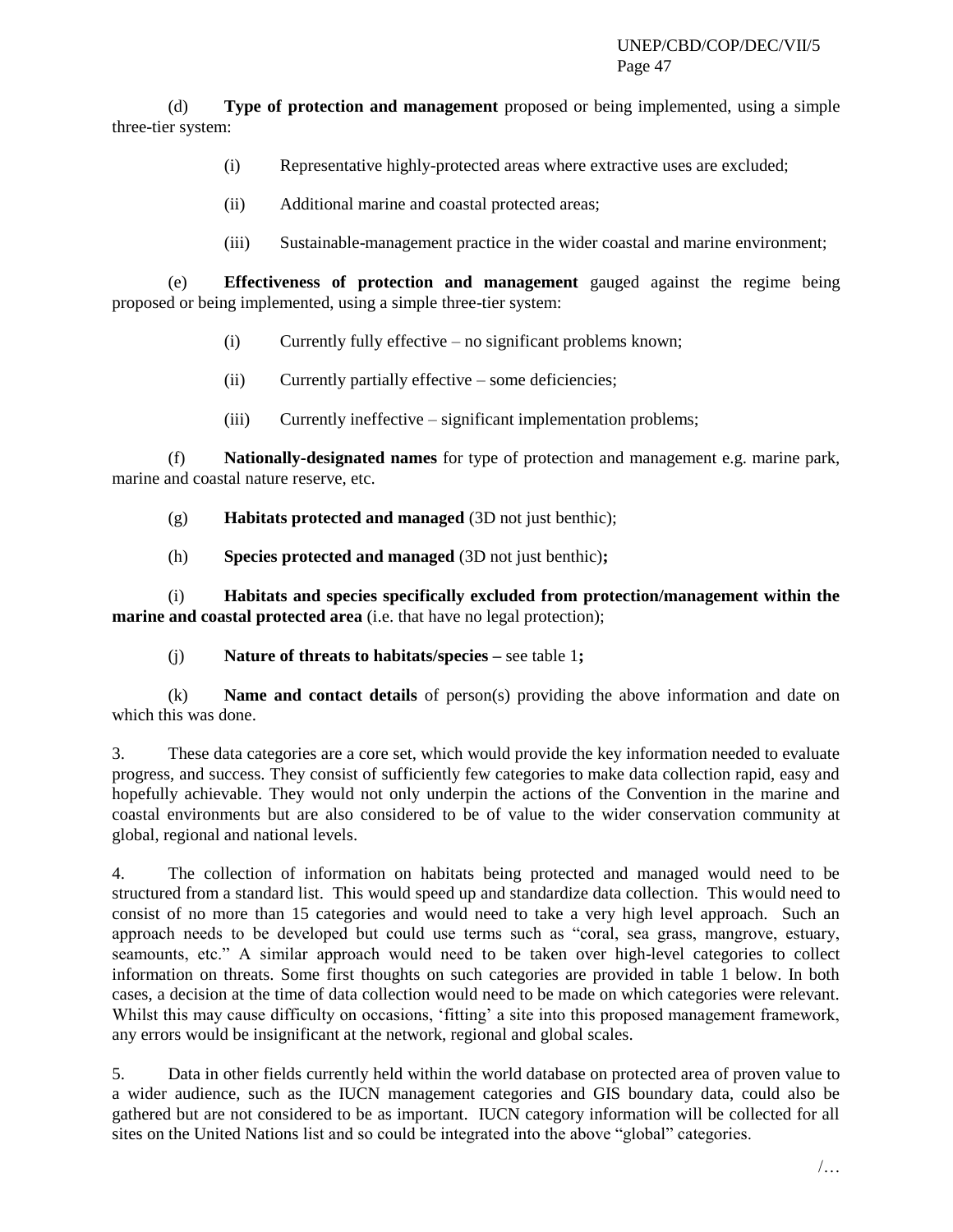6. It is also important, in the context of the Convention on Biological Diversity, that additional contextual information be gathered for each signatory country on the nature of their marine and coastal environments. This would provide benchmarks against which data return would be analysed, progress tracked and future Convention policy determined. This information should include:

(a) *Total area of seas under country jurisdiction in km<sup>2</sup>* in accordance with the United Nations Convention on the Law of the Sea, and the criteria against which this measurement was made (e.g. high water to seaward limit of jurisdiction, low water to seaward limit); and

(b) *Habitat and species inventories*. In order to assess whether adequate action is being taken, habitat and species inventories to establish global extent and distribution will be required.

7. The former would enable coverage of the marine and coastal protected area network being established under the Convention on Biological Diversity at local, regional and global scales to be tracked, whilst the latter would provide a reference point against which to set future priorities for action under the Convention to address deficiencies. Both are essential for assessing achievement of the proposed global goal.

8. UNEP-WCMC and the IUCN World Commission on Protected Areas (WCPA), working in collaboration with UNEP regional seas offices and other relevant bodies, provide a vehicle by which such a consolidation and updating of global data on marine and coastal protected areas could be achieved. The United States National Oceanographic and Atmospheric Administration currently chairs the marine and coastal protected areas marine programme, and is interested in using its resources and experience of marine and coastal issues to help develop the information base for making decisions on marine and coastal protected areas.

9. The advent of Internet-based tools will greatly ease data-gathering and increase the accessibility of the information and its analysis to advise on local, regional and global progress and trends. Internetbased initiatives, and the predominate use of drop-down menus when gathering data from managers and practitioners, will also reduce data entry time and provide major advantages for the consistency and coherency, and ultimately reliability, of the dataset that needs to be gathered.

# *Table 1.*

*Examples of six possible high-level categories that could be used globally to structure collection of information on the nature of the principal threats to habitats/species within marine and coastal protected areas\**

| <b>High level category</b> | Sub-categories                                                                                                                                                                              |
|----------------------------|---------------------------------------------------------------------------------------------------------------------------------------------------------------------------------------------|
| Physical loss              | Removal (e.g. harvesting, draining to create dry land)<br>Smothering (e.g. by artificial structures, disposal of<br>$\bullet$<br>dredge spoil)                                              |
| Physical damage            | Siltation (e.g. run-off, dredging, outfalls)<br>Abrasion (e.g. boating, anchoring, trampling)<br>Selective extraction (e.g. aggregate dredging,<br>$\bullet$<br>entanglement, turf cutting) |
| Non-physical disturbance   | Noise (e.g. boat activity)<br>Visual (e.g. recreational activity)                                                                                                                           |
| Toxic contamination        | Introduction of synthetic compounds (e.g. pesticides,<br>$\bullet$<br>antifoulants, PCBs)<br>Introduction of non-synthetic compounds (e.g. heavy                                            |